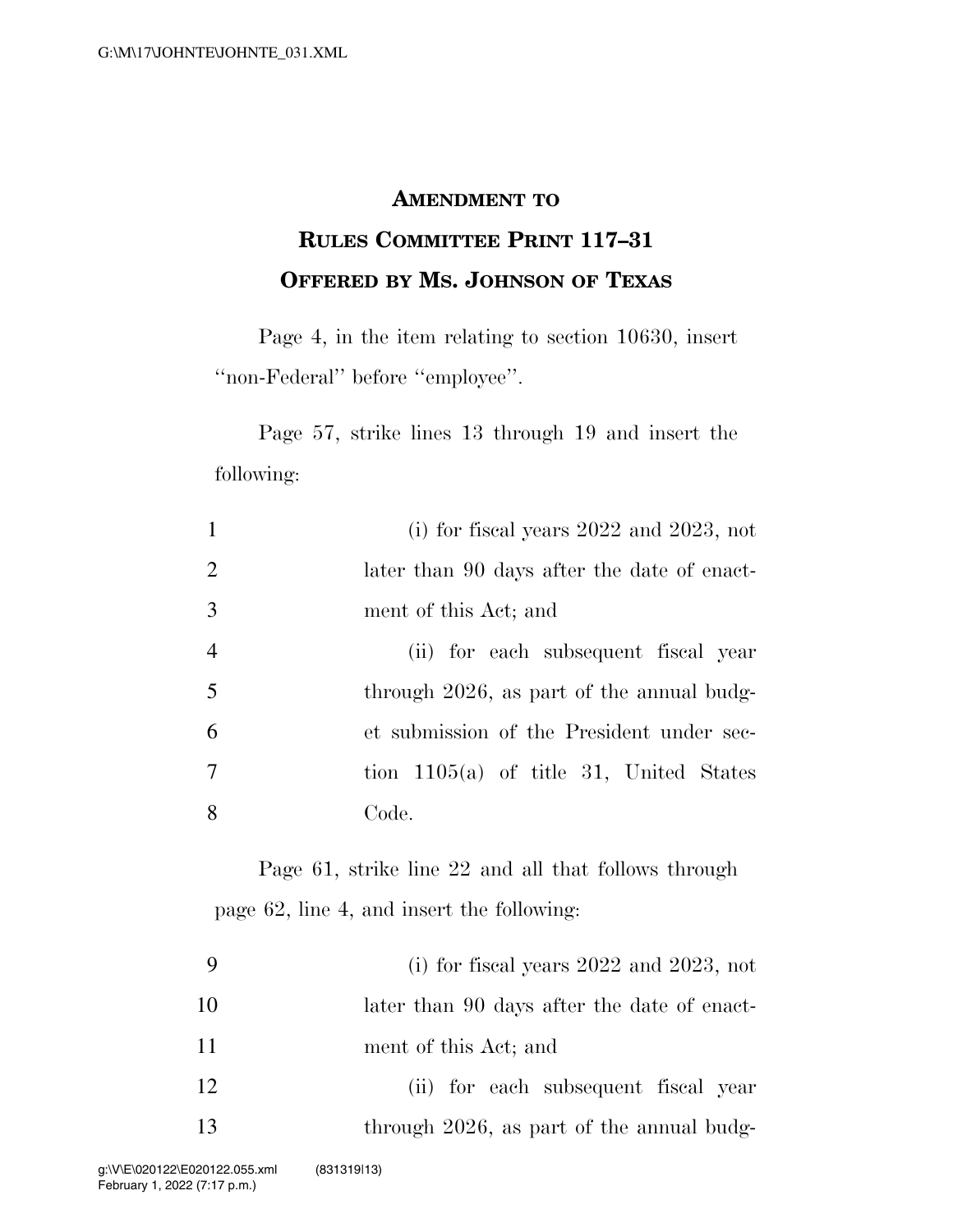1 et submission of the President under sec-2 tion 1105(a) of title 31, United States 3 Code.

Page 80, line 21, strike ''shall be made available'' and insert ''are authorized to be appropriated''.

Page 82, line 9, strike ''shall be made available'' and insert ''are authorized to be appropriated''.

Page 83, line 21, strike ''shall be made available'' and insert ''are authorized to be appropriated''.

Page 85, line 8, strike ''shall be made available'' and insert ''are authorized to be appropriated''.

Page 87, line 5, strike ''shall be made available'' and insert ''are authorized to be appropriated''.

Page 88, line 5, strike ''shall be made available'' and insert ''are authorized to be appropriated''.

Page 89, line 1, strike ''shall be made available'' and insert ''are authorized to be appropriated''.

Page 93, lines 18 and 19, strike ''shall be made available'' and insert ''are authorized to be appropriated''.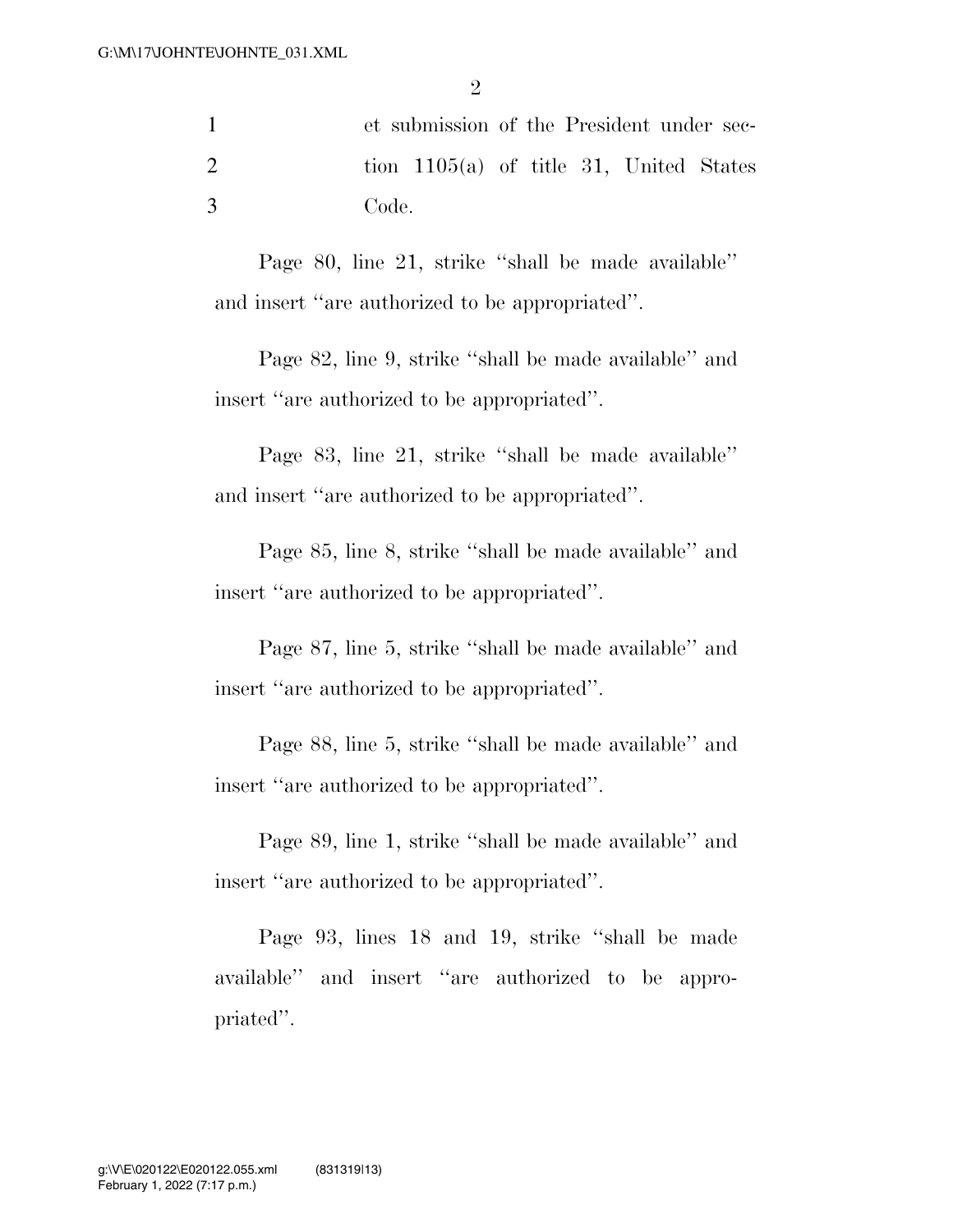Page 94, lines 11 and 12, strike ''the Secretary shall make available'' and insert ''there are authorized to be appropriated to the Secretary''.

Page 94, lines 19 and 20, strike ''the Secretary shall make available'' and insert ''there are authorized to be appropriated to the Secretary''.

Page 95, lines 4 and 5, strike ''the Secretary shall make available'' and insert ''there are authorized to be appropriated to the Secretary''.

Page 95, lines 12 and 13, strike ''the Secretary shall make available'' and insert ''there are authorized to be appropriated to the Secretary''.

Page 95, lines 20 and 21, strike ''the Secretary shall make available'' and insert ''there are authorized to be appropriated to the Secretary''.

Page 110, line 24, insert ''territorial,'' after ''State,''.

Page 116, line 20, insert ''territorial,'' after ''State,''.

Page 130, lines 13 and 14, strike ''the Secretary shall make available'' and insert ''there are authorized to be appropriated to the Secretary''.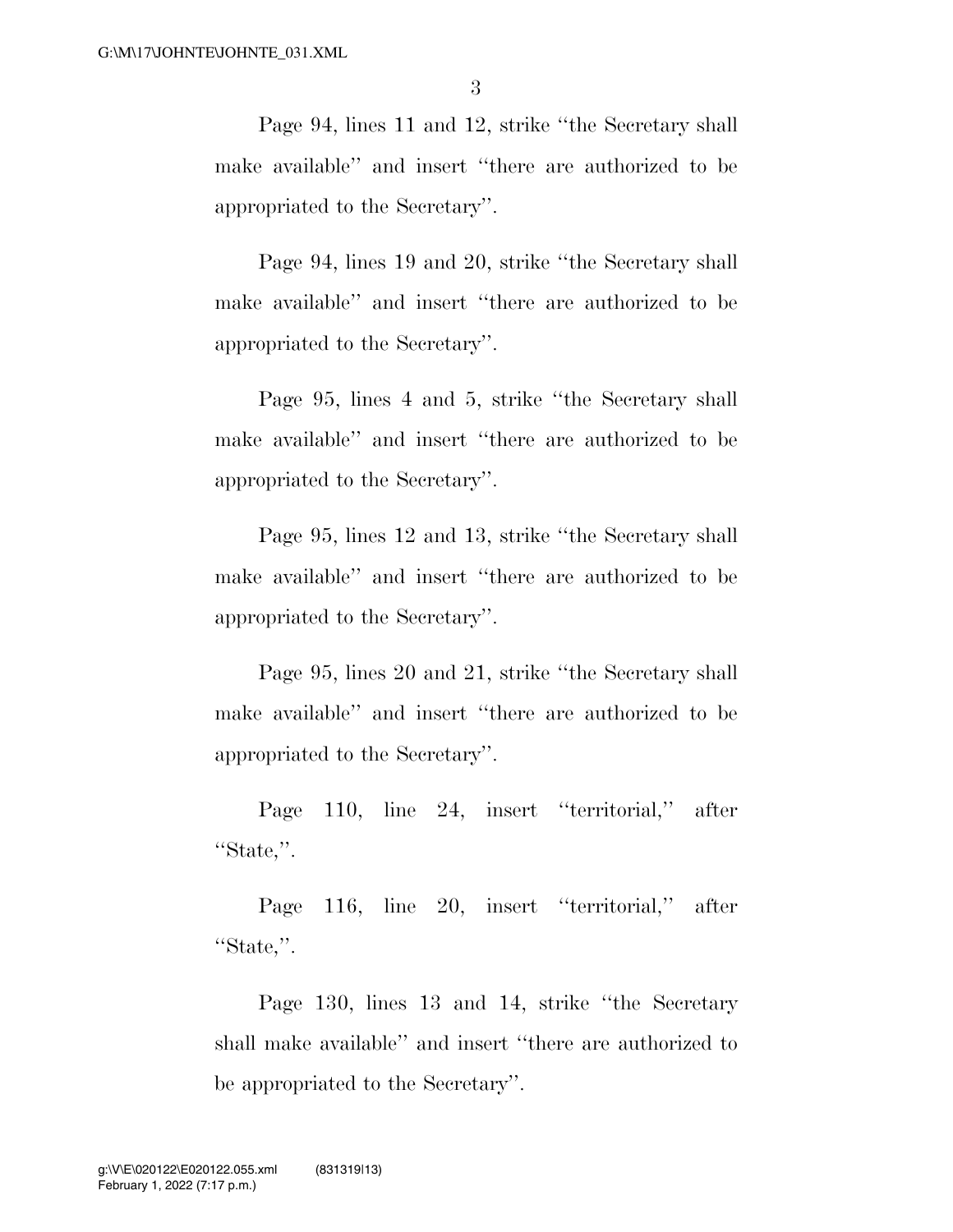Page 139, line 20, strike ''shall be made available'' and insert ''are authorized to be appropriated''.

Page 156, line 19, strike ''shall be made available'' and insert ''are authorized to be appropriated''.

Page 158, line 22, strike ''shall be made available'' and insert ''are authorized to be appropriated''.

Page 160, line 24, strike ''shall be made available'' and insert ''are authorized to be appropriated''.

Page 163, line 23, strike ''shall be made available'' and insert ''are authorized to be appropriated''.

Page 165, line 14, strike ''shall be made available'' and insert ''are authorized to be appropriated''.

Page 173, lines 16 and 17, strike ''shall be made available'' and insert ''are authorized to be appropriated''.

Page 181, line 6, after ''Foundation'', insert '', the Secretary of Health and Human Services,''.

Page 183, lines 21 and 22, after ''Foundation'', insert ", the Secretary of Health and Human Services,".

Page 185, line 22, strike ''the House, and'' and insert ''the House of Representatives, the Committee on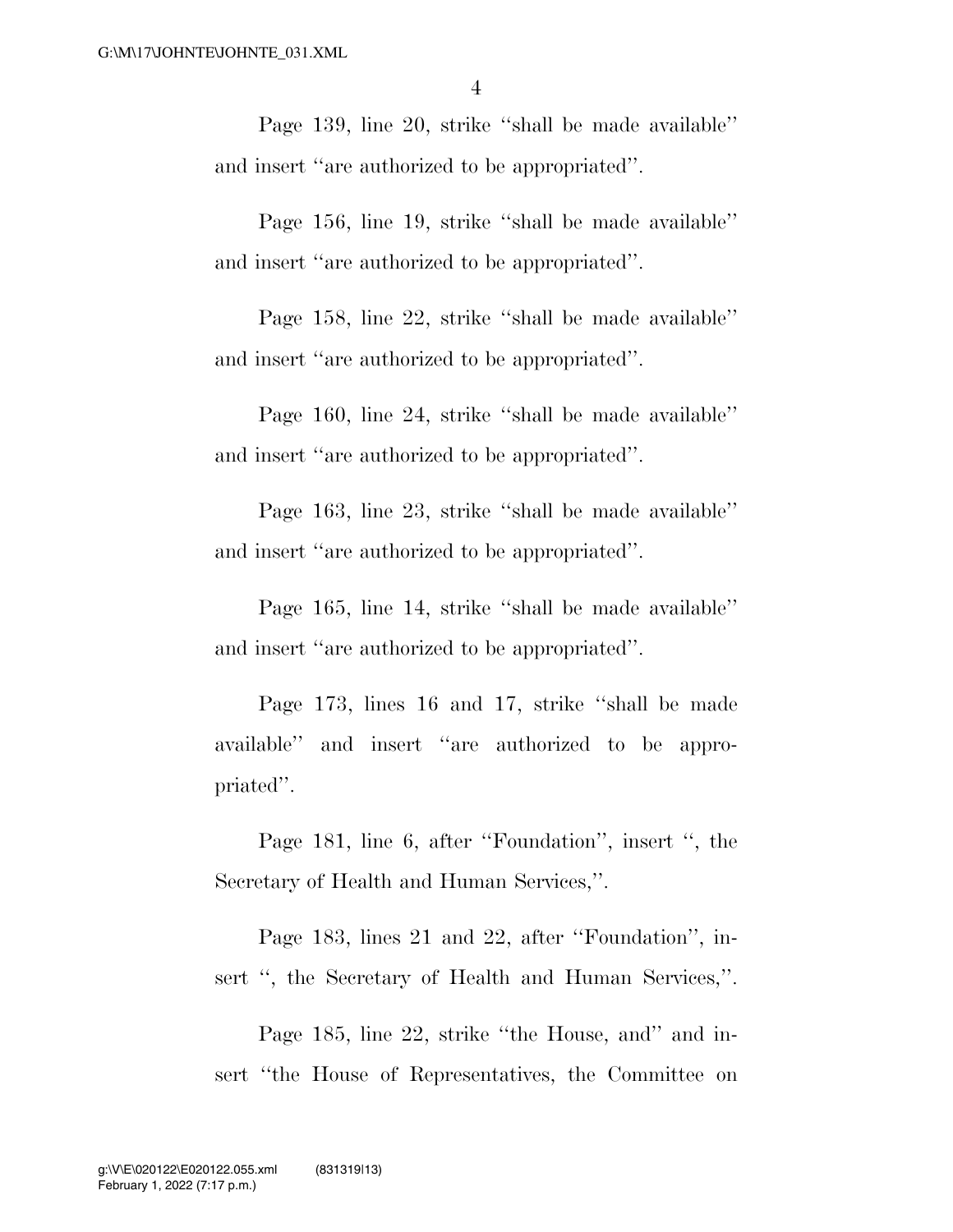Energy and Commerce of the House of Representatives,''.

Page 186, line 12, strike ''shall be made available'' and insert ''are authorized to be appropriated''.

Page 191, line 12, strike "shall be" and insert "is authorized to be appropriated''.

Page 191, lines 14 and 15, strike "may be transferred to'' and insert ''is authorized to be appropriated for''.

Page 191, line 16, strike ''shall be for'' and insert ''is authorized to be appropriated to''.

Page 192, line 5, strike "shall be" and insert "is authorized to be appropriated''.

Page 192, line 7, strike "shall be" and insert "is authorized to be appropriated''

Page 192, line 9, strike "shall be" and insert "is authorized to be appropriated''.

Page 192, line 11, strike "shall be" and insert "is authorized to be appropriated''.

Page 192, line 15, strike "shall be" and insert "is authorized to be appropriated''.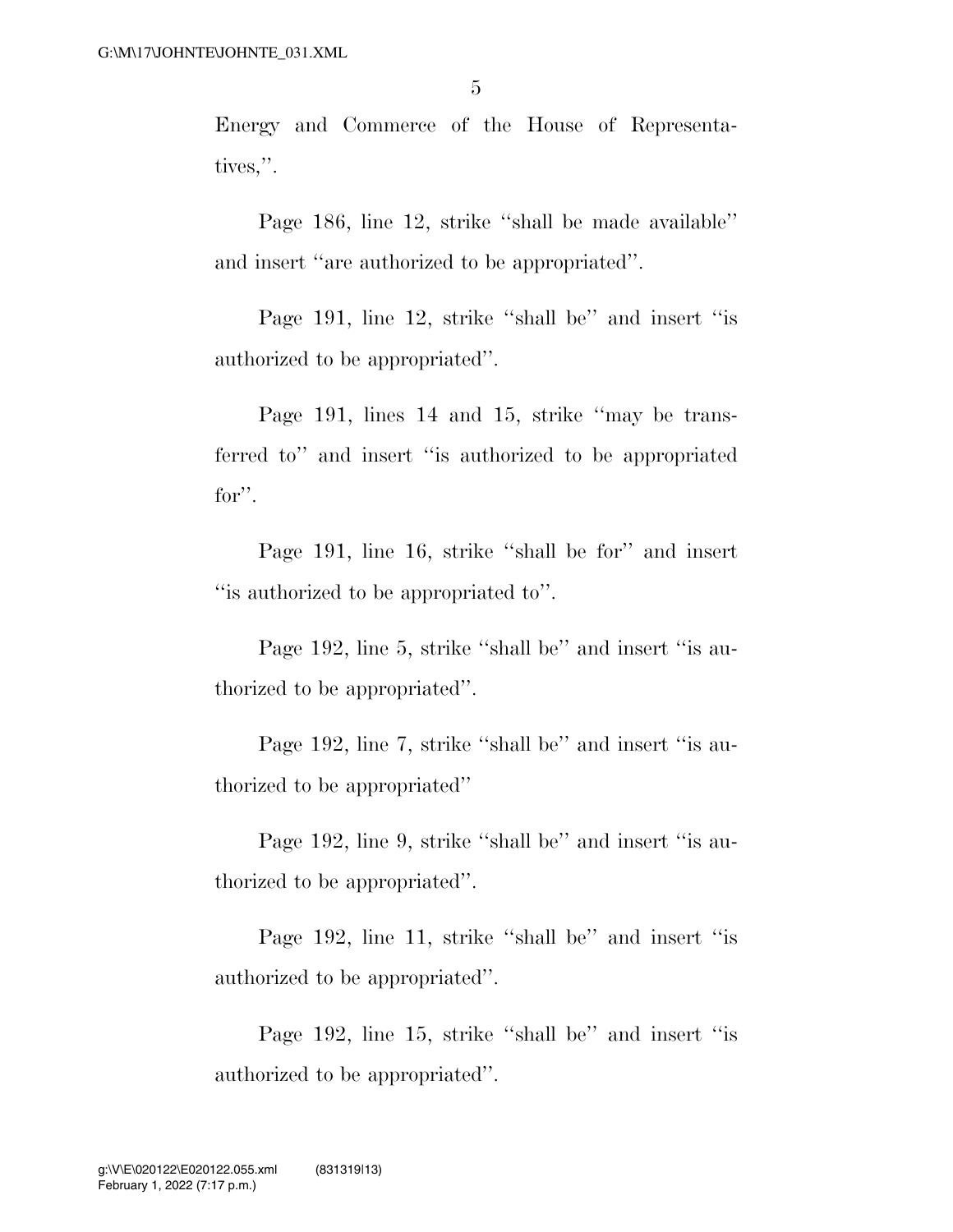Page 193, line 1, strike "shall be" and insert "is authorized to be appropriated''.

Page 193, lines 3 and 4, strike ''may be transferred to'' and insert ''is authorized to be appropriated for''.

Page 193, line 5, strike ''shall be'' and insert ''is authorized to be appropriated''.

Page 193, line 7, strike "shall be" and insert "is authorized to be appropriated''.

Page 193, line 10, strike ''shall be'' and insert ''is authorized to be appropriated''.

Page 193, line 12, strike ''shall be'' and insert ''is authorized to be appropriated''.

Page 193, line 16, strike ''shall be'' and insert ''is authorized to be appropriated''.

Page 194, line 3, strike "shall be" and insert "is authorized to be appropriated''.

Page 194, lines 5 and 6, strike ''may be transferred to'' and insert ''is authorized to be appropriated for''.

Page 194, line 7, strike "shall be" and insert "is authorized to be appropriated''.

Page 194, line 9, strike "shall be" and insert "is authorized to be appropriated''.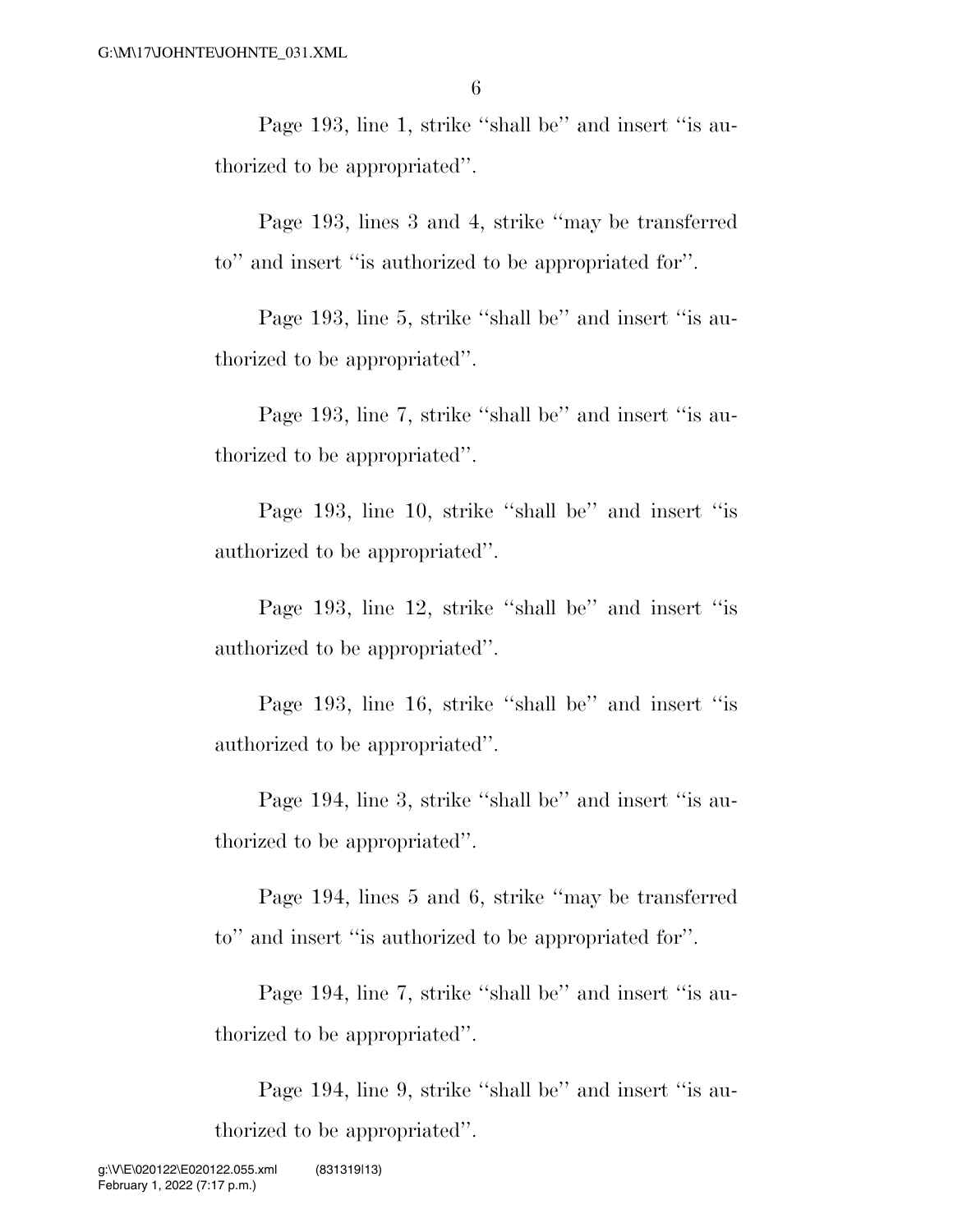Page 194, line 12, strike ''shall be'' and insert ''is authorized to be appropriated''.

Page 194, line 14, strike "shall be" and insert "is authorized to be appropriated''.

Page 194, line 18, strike ''shall be'' and insert ''is authorized to be appropriated''.

Page 195, line 5, strike "shall be" and insert "is authorized to be appropriated''.

Page 195, lines 7 and 8, strike ''may be transferred to'' and insert ''is authorized to be appropriated for''.

Page 195, line 9, strike "shall be" and insert "is authorized to be appropriated''.

Page 195, line 11, strike "shall be" and insert "is authorized to be appropriated''.

Page 195, line 14, strike ''shall be'' and insert ''is authorized to be appropriated''.

Page 195, line 16, strike ''shall be'' and insert ''is authorized to be appropriated''.

Page 195, line 20, strike ''shall be'' and insert ''is authorized to be appropriated''.

Page 196, line 7, strike "shall be" and insert "is authorized to be appropriated''.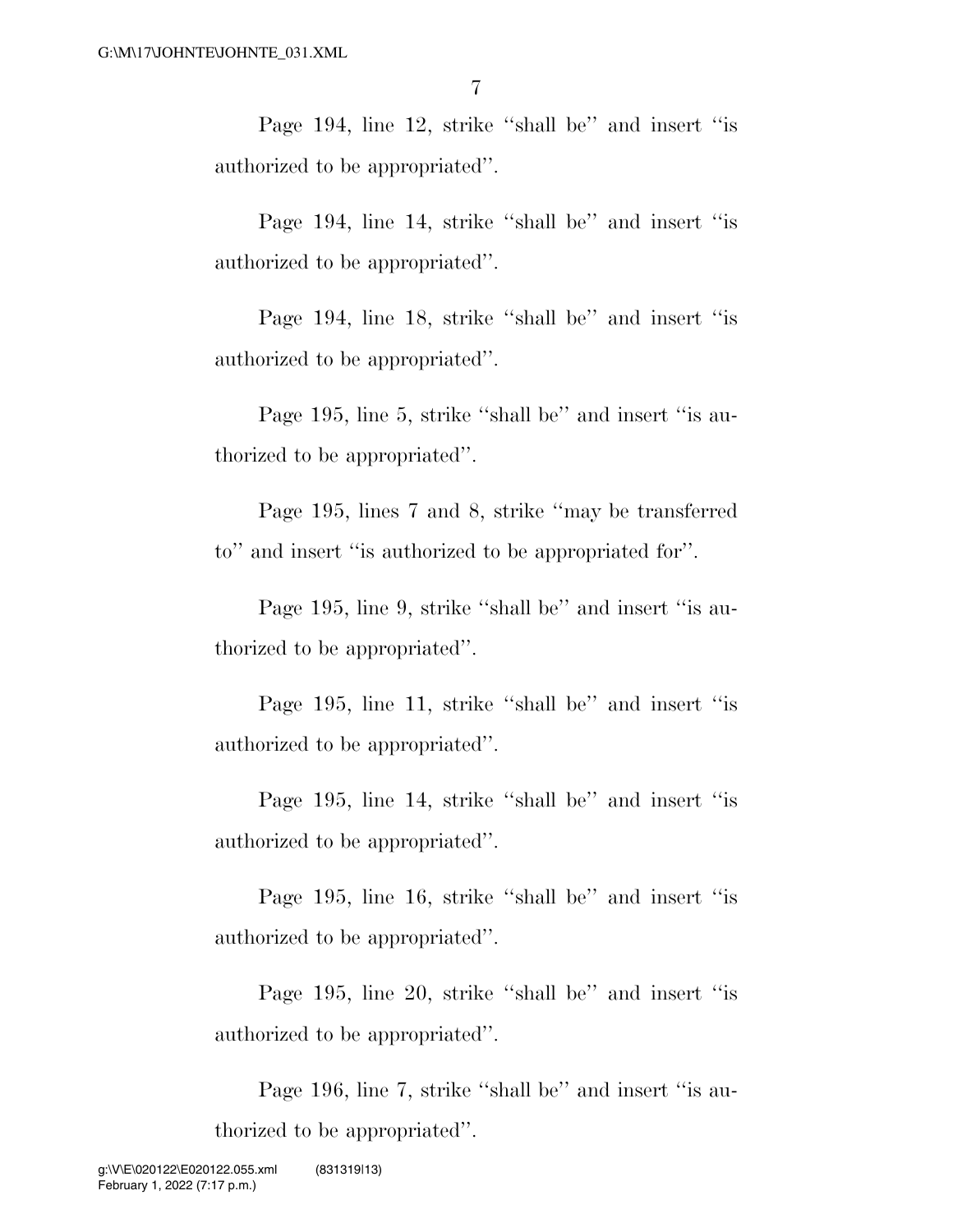Page 196, lines 9 and 10, strike ''may be transferred to'' and insert ''is authorized to be appropriated for''.

Page 196, line 11, strike "shall be" and insert "is authorized to be appropriated''.

Page 196, line 13, strike ''shall be'' and insert ''is authorized to be appropriated''.

Page 196, line 16, strike ''shall be'' and insert ''is authorized to be appropriated''.

Page 196, line 18, strike "shall be" and insert "is authorized to be appropriated''.

Page 196, line 22, strike ''shall be'' and insert ''is authorized to be appropriated''.

Page 214, strike lines 16 through 22.

Page 219, strike line 4 and all that follows through "standards" on line 6.

Page 220, line 2, strike ''and their supply chains''.

Page 220, lines 8 and 9, strike ''the private sector and'' and insert ''the Assistant Secretary for Communications and Information, the private sector, and''.

Page 221, line 15, strike ''Commutations'' and insert "Communications".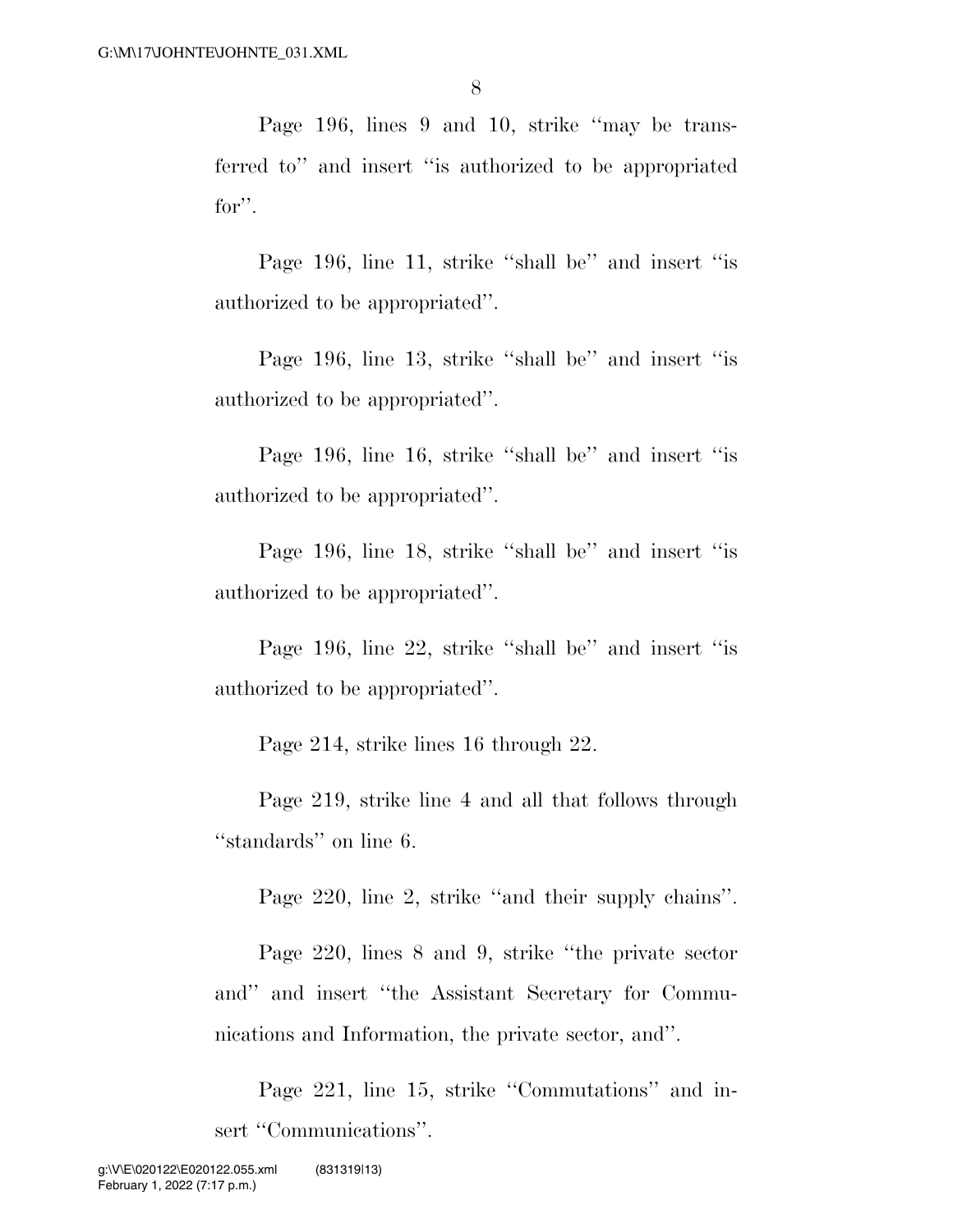Page 222, strike line 19 and all that follows through ''section.'' on page 223, line 2.

Page 227, line 3, after "program", insert ", in consultation with the Environmental Protection Agency,''.

Page 241, strike line 5 and all that follows through page 242, line 2, and insert the following:

1 (b) STEVENSON-WYDLER UPDATES.—Section 2 17(c)(1) of the Stevenson-Wydler Technology Innovation 3 Act of 1980 (15 U.S.C. 3711a(c)(1)) is amended—

4 (1) by moving each of subparagraphs (D) and 5 (E) two ems to the left; and

6 (2) by adding at the end the following:

 $7 \qquad \qquad$  "(G) Community.".

Page 243, line 12, insert after "Intelligence" the following: '', the National Counterintelligence and Security Center of the Office of the Director of National Intelligence,''.

Page 245, line 10, insert ''and the Permanent Select Committee on Intelligence'' after ''Technology''.

Page 245, line 12, insert ''and the Select Committee on Intelligence'' after ''tation''.

Page 265, lines 16 and 17, strike ''shall be made available'' and insert ''is authorized to be appropriated''.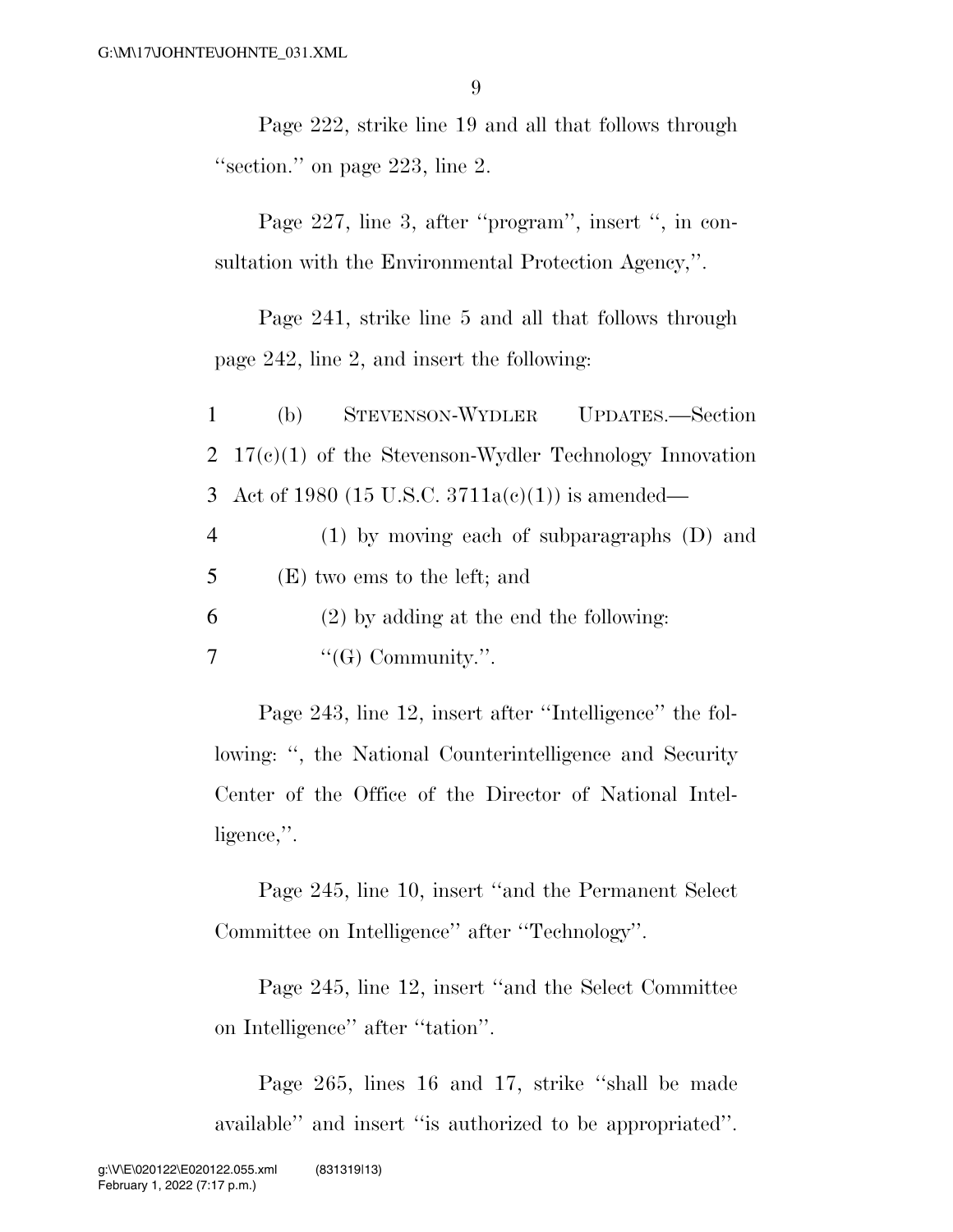Page 265, line 19, strike "shall be" and insert "is authorized to be appropriated''.

Page 265, line 22, strike "shall be" and insert "is authorized to be appropriated''.

Page 266, lines 1 and 2, strike ''shall be made available'' and insert ''is authorized to be appropriated''.

Page 266, line 4, strike "shall be" and insert "is authorized to be appropriated''.

Page 266, line 6, strike "shall be" and insert "is authorized to be appropriated''.

Page 266, line 8, strike "shall be" and insert "is authorized to be appropriated''.

Page 266, line 11, strike "shall be" and insert "is authorized to be appropriated''.

Page 266, line 14, strike "shall be" and insert "is authorized to be appropriated''.

Page 266, line 16, strike ''shall be'' and insert ''is authorized to be appropriated''.

Page 266, line 18, strike ''shall be made available'' and insert ''is authorized to be appropriated''.

Page 266, line 20, strike ''shall be made available'' and insert ''is authorized to be appropriated''.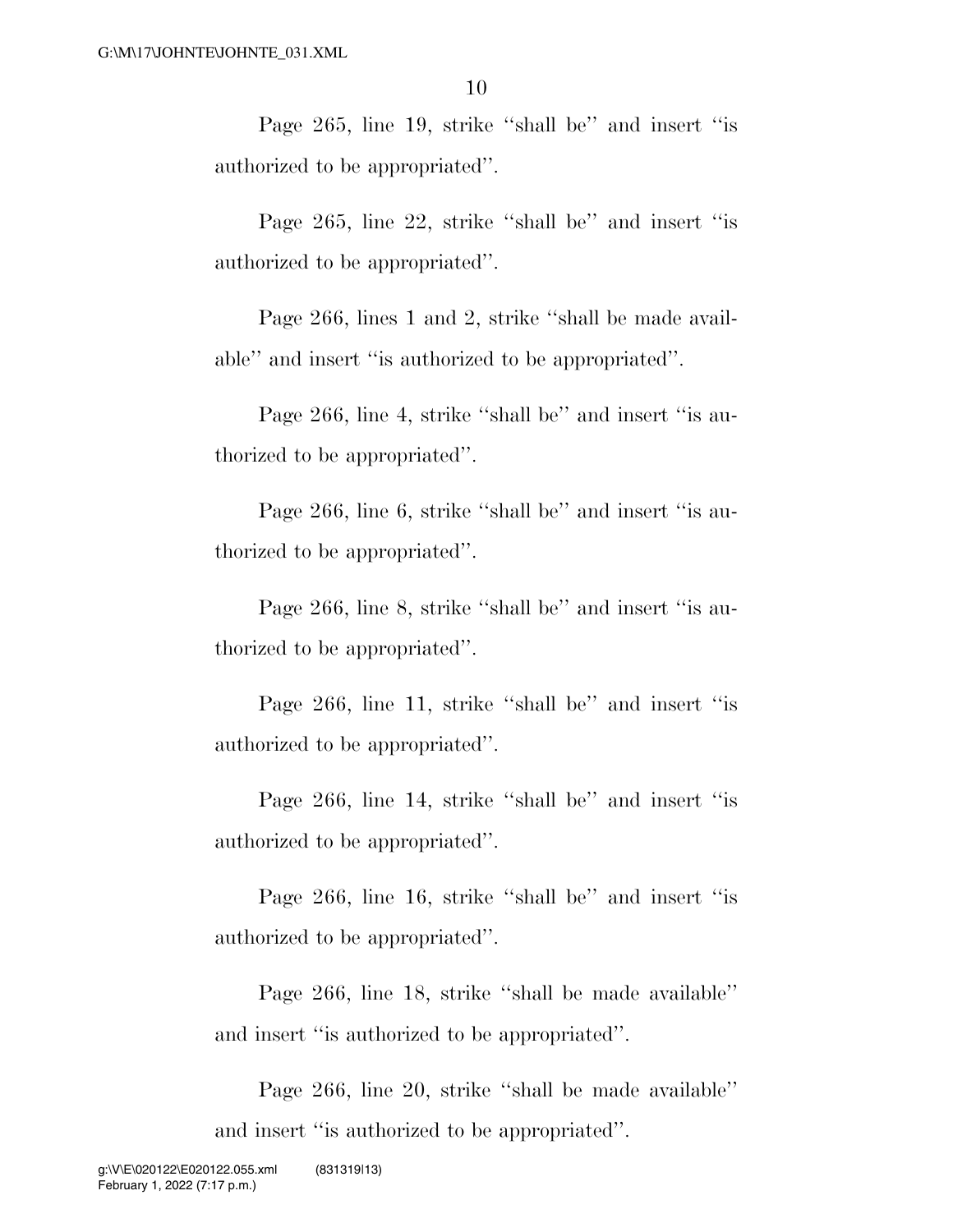Page 266, line 22, strike ''shall be made available'' and insert ''is authorized to be appropriated''.

Page 267, lines 6 and 7, strike ''shall be made available'' and insert ''is authorized to be appropriated''.

Page 267, line 9, strike "shall be" and insert "is authorized to be appropriated''.

Page 267, line 12, strike "shall be" and insert "is authorized to be appropriated''.

Page 267, lines 15 and 16, strike ''shall be made available'' and insert ''is authorized to be appropriated''.

Page 267, line 18, strike "shall be" and insert "is authorized to be appropriated''.

Page 267, line 20, strike "shall be" and insert "is authorized to be appropriated''.

Page 267, line 22, strike ''shall be'' and insert ''is authorized to be appropriated''.

Page 268, line 1, strike "shall be" and insert "is authorized to be appropriated''.

Page 268, line 4, strike ''shall be made available'' and insert ''is authorized to be appropriated''.

Page 268, line 6, strike ''shall be'' and insert ''is authorized to be appropriated''.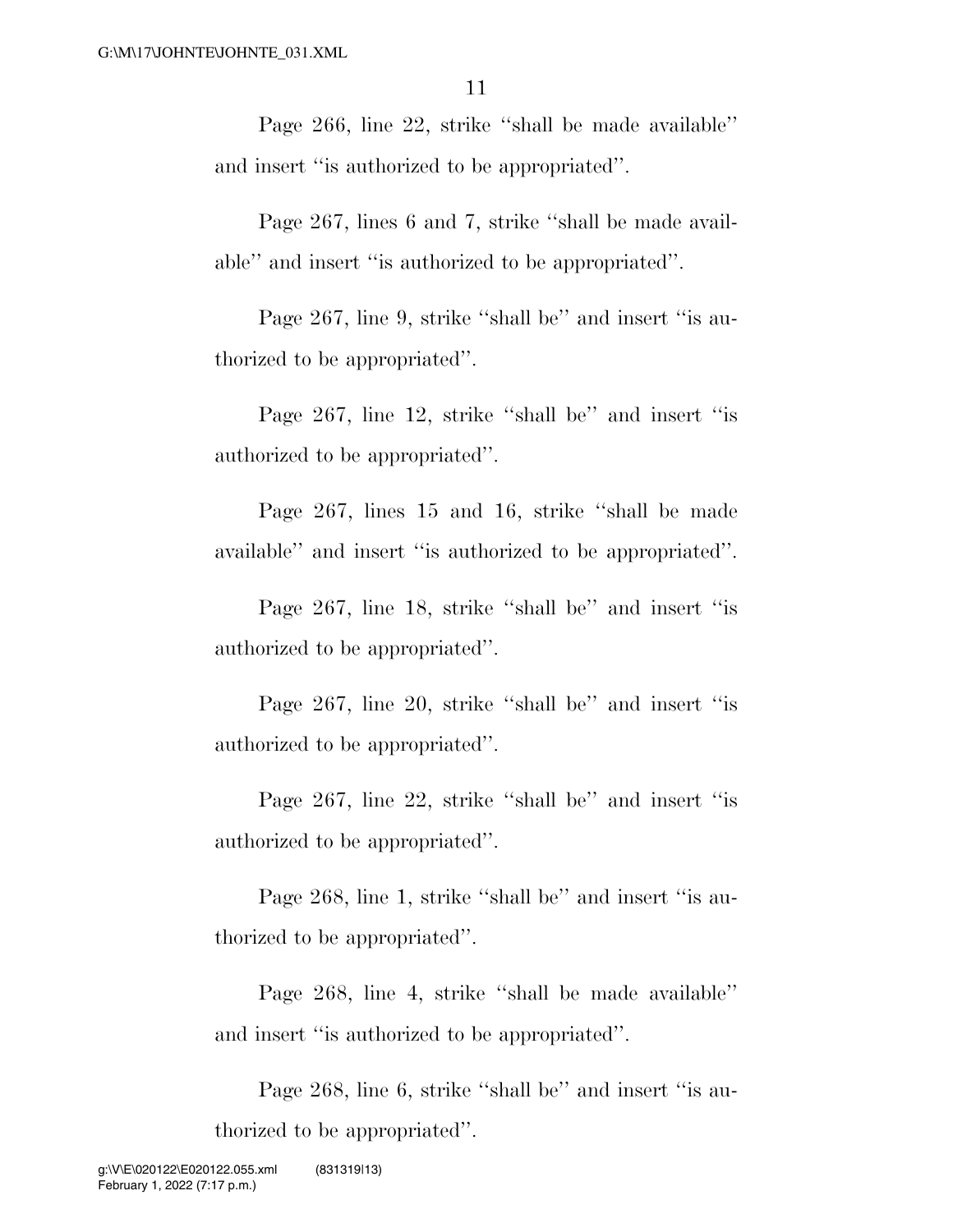Page 268, line 8, strike ''shall be made available'' and insert ''is authorized to be appropriated''.

Page 268, line 10, strike ''shall be made available'' and insert ''is authorized to be appropriated''.

Page 268, line 12, strike ''shall be made available'' and insert ''is authorized to be appropriated''.

Page 268, lines 20 and 21, strike ''shall be made available'' and insert ''is authorized to be appropriated''.

Page 268, line 23, strike ''shall be'' and insert ''is authorized to be appropriated''.

Page 269, line 1, strike "shall be" and insert "is authorized to be appropriated''.

Page 269, lines 4 and 5, strike ''shall be made available'' and insert ''is authorized to be appropriated''.

Page 269, line 7, strike "shall be" and insert "is authorized to be appropriated''.

Page 269, line 9, strike "shall be" and insert "is authorized to be appropriated''.

Page 269, line 11, strike "shall be" and insert "is authorized to be appropriated''.

Page 269, line 14, strike "shall be" and insert "is authorized to be appropriated''.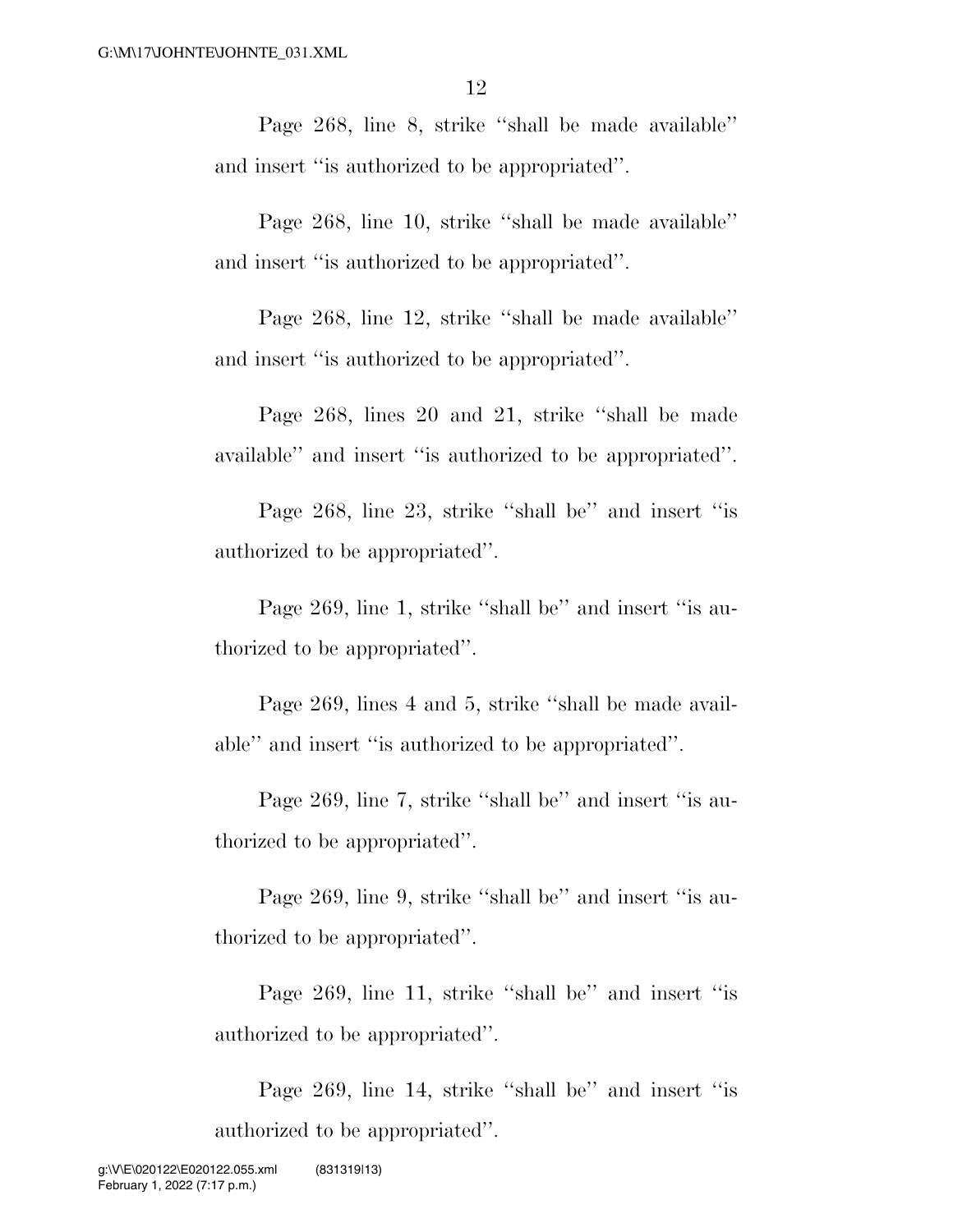Page 269, line 17, strike ''shall be made available'' and insert ''is authorized to be appropriated''.

Page 269, line 19, strike ''shall be made available'' and insert ''is authorized to be appropriated''.

Page 269, line 21, strike ''shall be made available'' and insert ''is authorized to be appropriated''.

Page 269, line 23, strike ''shall be made available'' and insert ''is authorized to be appropriated''.

Page 270, line 1, strike ''shall be made available'' and insert ''is authorized to be appropriated''.

Page 270, lines 9 and 10, strike ''shall be made available'' and insert ''is authorized to be appropriated''.

Page 270, line 12, strike "shall be" and insert "is authorized to be appropriated''.

Page 270, line 15, strike "shall be" and insert "is authorized to be appropriated''.

Page 270, lines 18 and 19, strike ''shall be made available'' and insert ''is authorized to be appropriated''.

Page 270, line 21, strike "shall be" and insert "is authorized to be appropriated''.

Page 270, line 23, strike ''shall be'' and insert ''is authorized to be appropriated''.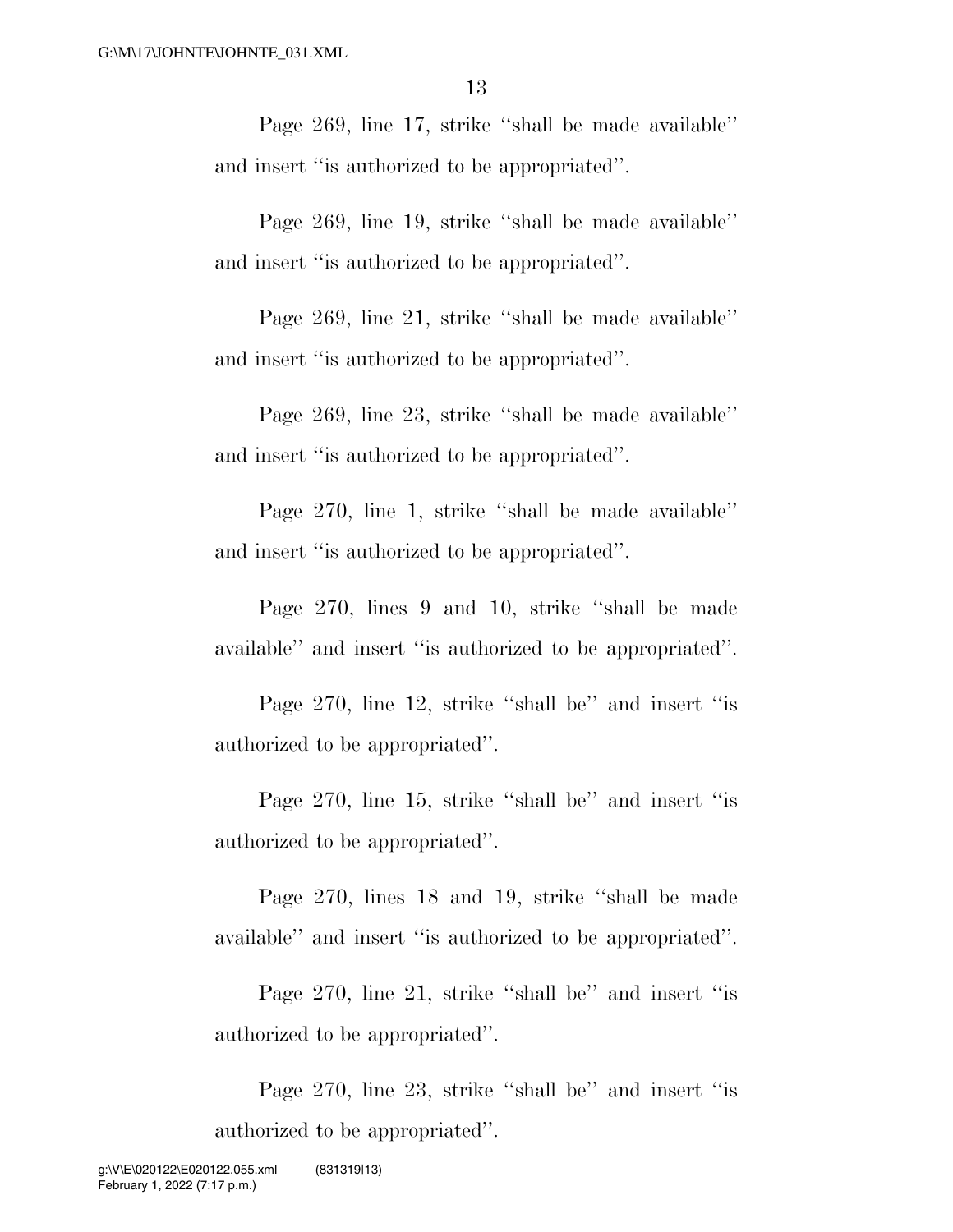Page 271, line 1, strike "shall be" and insert "is authorized to be appropriated''.

Page 271, line 4, strike "shall be" and insert "is authorized to be appropriated''.

Page 271, line 7, strike ''shall be made available'' and insert ''is authorized to be appropriated''.

Page 271, line 9, strike "shall be" and insert "is authorized to be appropriated''.

Page 271, line 11, strike ''shall be made available'' and insert ''is authorized to be appropriated''.

Page 271, line 13, strike ''shall be made available'' and insert ''is authorized to be appropriated''.

Page 271, line 15, strike ''shall be made available'' and insert ''is authorized to be appropriated''.

Page 271, lines 23 and 24, strike ''shall be made available'' and insert ''is authorized to be appropriated''.

Page 272, line 1, strike "shall be" and insert "is authorized to be appropriated''.

Page 272, line 4, strike "shall be" and insert "is authorized to be appropriated''.

Page 272, lines 7 and 8, strike ''shall be made available'' and insert ''is authorized to be appropriated''.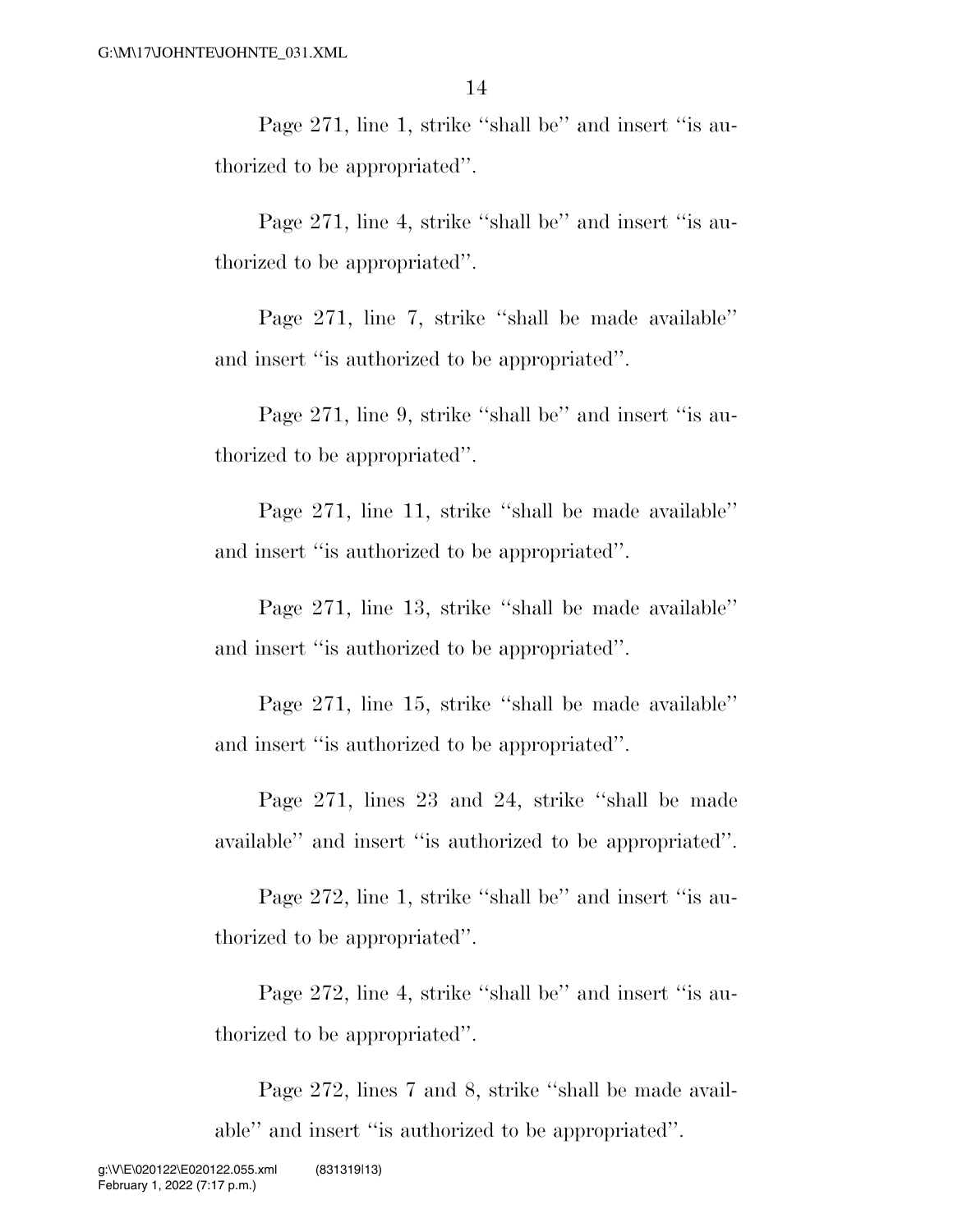Page 272, line 10, strike "shall be" and insert "is authorized to be appropriated''.

Page 272, line 12, strike "shall be" and insert "is authorized to be appropriated''.

Page 272, line 14, strike ''shall be'' and insert ''is authorized to be appropriated''.

Page 272, line 17, strike "shall be" and insert "is authorized to be appropriated''.

Page 272, line 20, strike ''shall be made available'' and insert ''is authorized to be appropriated''.

Page 272, line 22, strike ''shall be'' and insert ''is authorized to be appropriated''.

Page 273, line 1, strike ''shall be made available'' and insert ''is authorized to be appropriated''.

Page 273, line 3, strike ''shall be made available'' and insert ''is authorized to be appropriated''.

Page 273, line 5, strike ''shall be made available'' and insert ''is authorized to be appropriated''.

Page 362, line 19, insert ''territorial,'' after ''State,''.

Page 367, line 22, after ''programs,'' insert ''and in consultation with the Secretary of Agriculture,''.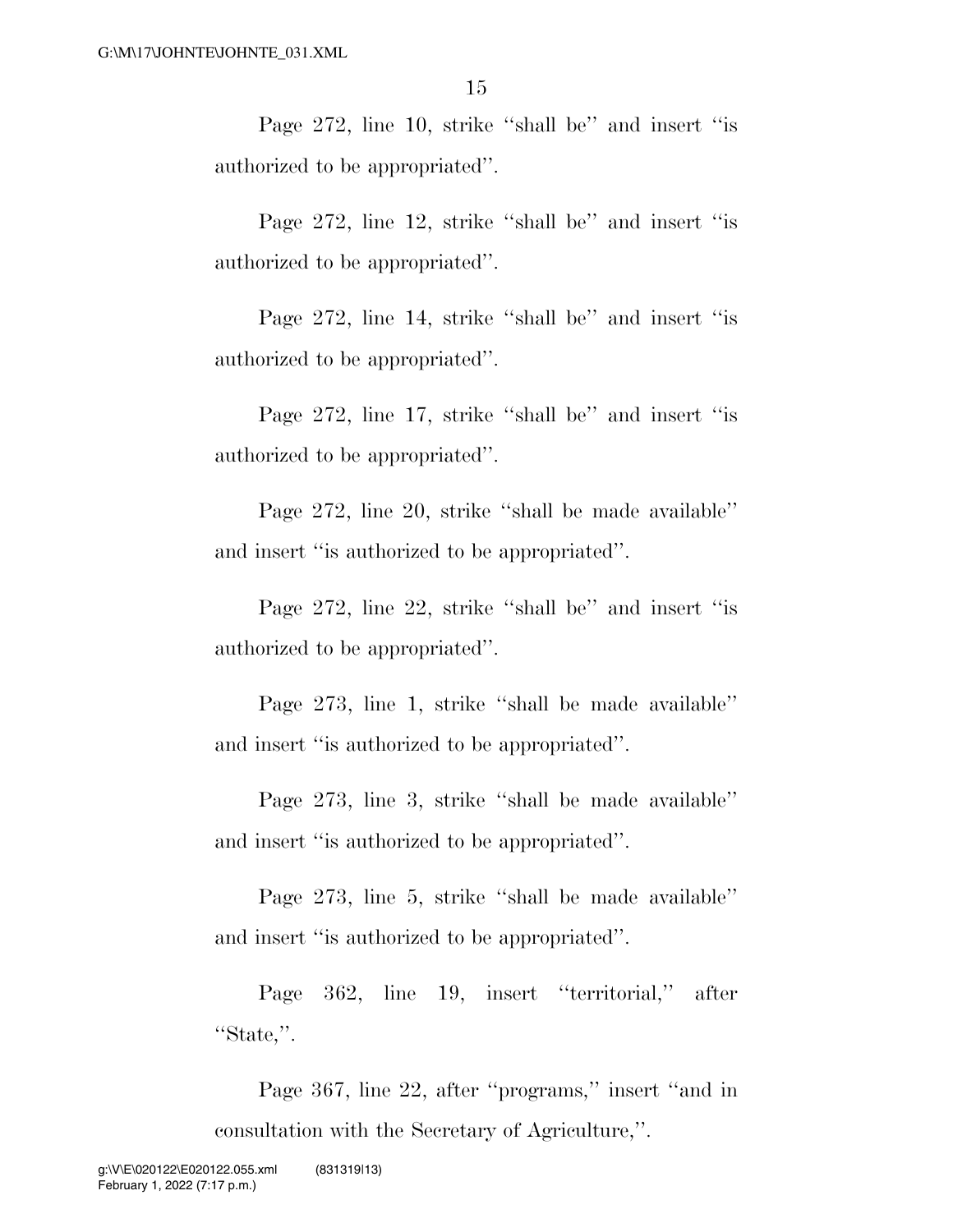Page 382, strike lines 14 through 25 and insert the following:

 (5) TECHNOLOGY AND PRIVACY STANDARDS.— In carrying out this subsection, the Director shall— (A) consider application and use of sys- tems and technologies that incorporate protec- tion measures to reasonably ensure confidential data and statistical products are protected in accordance with obligations under chapter 35 of title 44, United States Code, subchapter III, section 3561 et seq., including systems and technologies that ensure raw data and other sensitive inputs are not accessible to recipients of statistical outputs from the National Secure Data Service demonstration project; and (B) to the extent feasible, consider apply- ing privacy-enhancing technologies to approved projects when appropriate, or take appropriate measures to minimize re-identification risks

 consistent with any applicable guidance or regu- lations issued under chapter 35 of title 44, United States Code, subchapter III, section 3561 et seq.

Page 392, line 22, strike ''state and local'' and insert "State, territorial, local".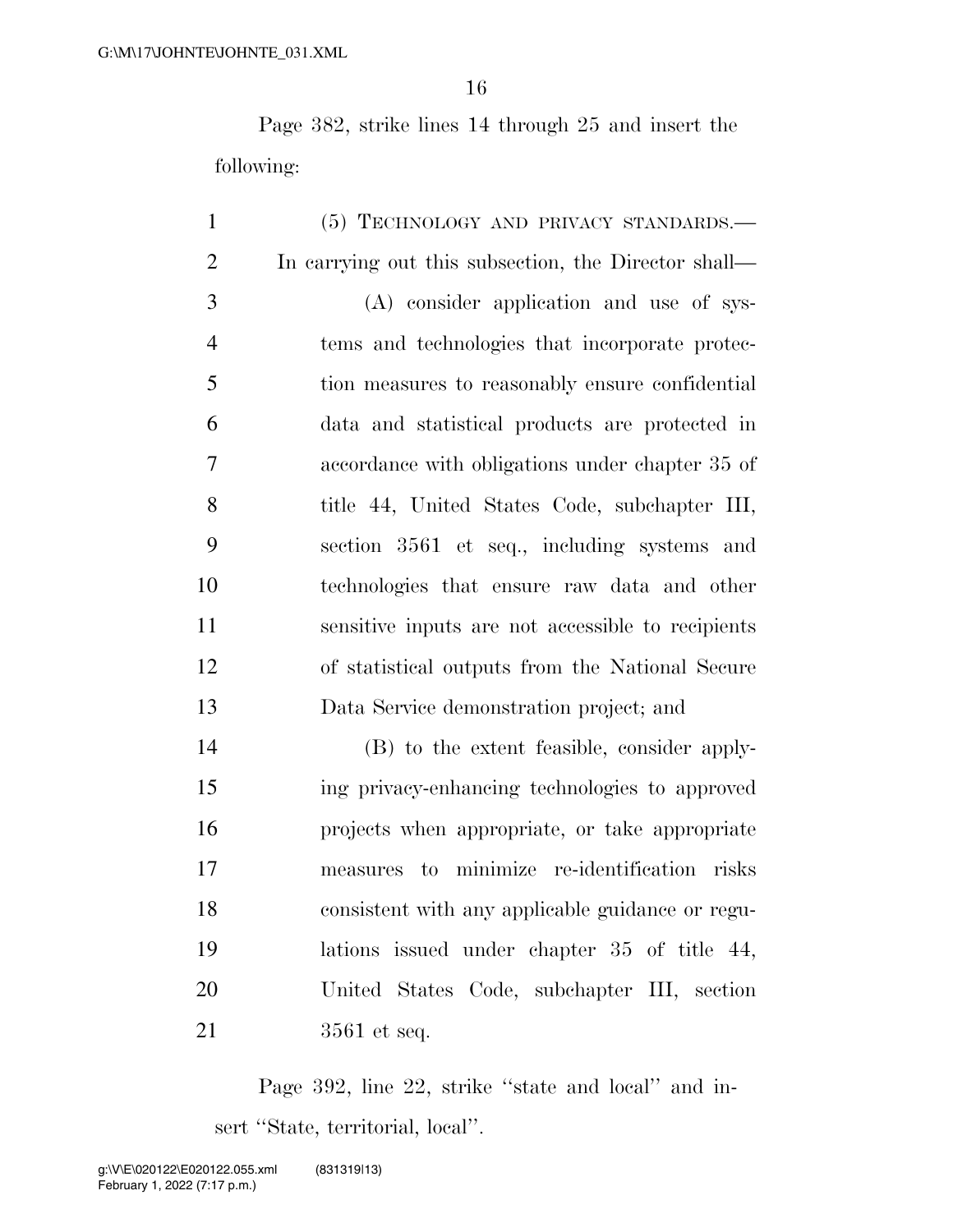Page 394, line 23, strike ''state,'' and insert ''State, territorial,''.

Page 403, strike lines 11 through 21 (and redesignate subsequent subsections accordingly).

Page 410, strike lines 16 through 19 and insert the following:

 (4) OMICS.—The term ''omics'' refers to the collective technologies used to explore the roles, rela- tionships, and actions of the various types of mol- ecules that make up the cells and systems of an or- ganism and the systems level analysis of their func-6 tions.

Page 418, line 8, strike ''Office of Science and Technology Policy'' and all that follows through '' 'Interagency Committee')'' on line 18 and insert ''Office of Science and Technology Policy''.

Page 419, line 7, strike "3" and insert "5".

Page 419, line 8, strike ''Technology'' and insert ''Technology, the Committee on Agriculture,''.

Page 419, line 11, strike "Transportation" and insert "Transportation, the Committee on Agriculture, Nutrition, and Forestry,''.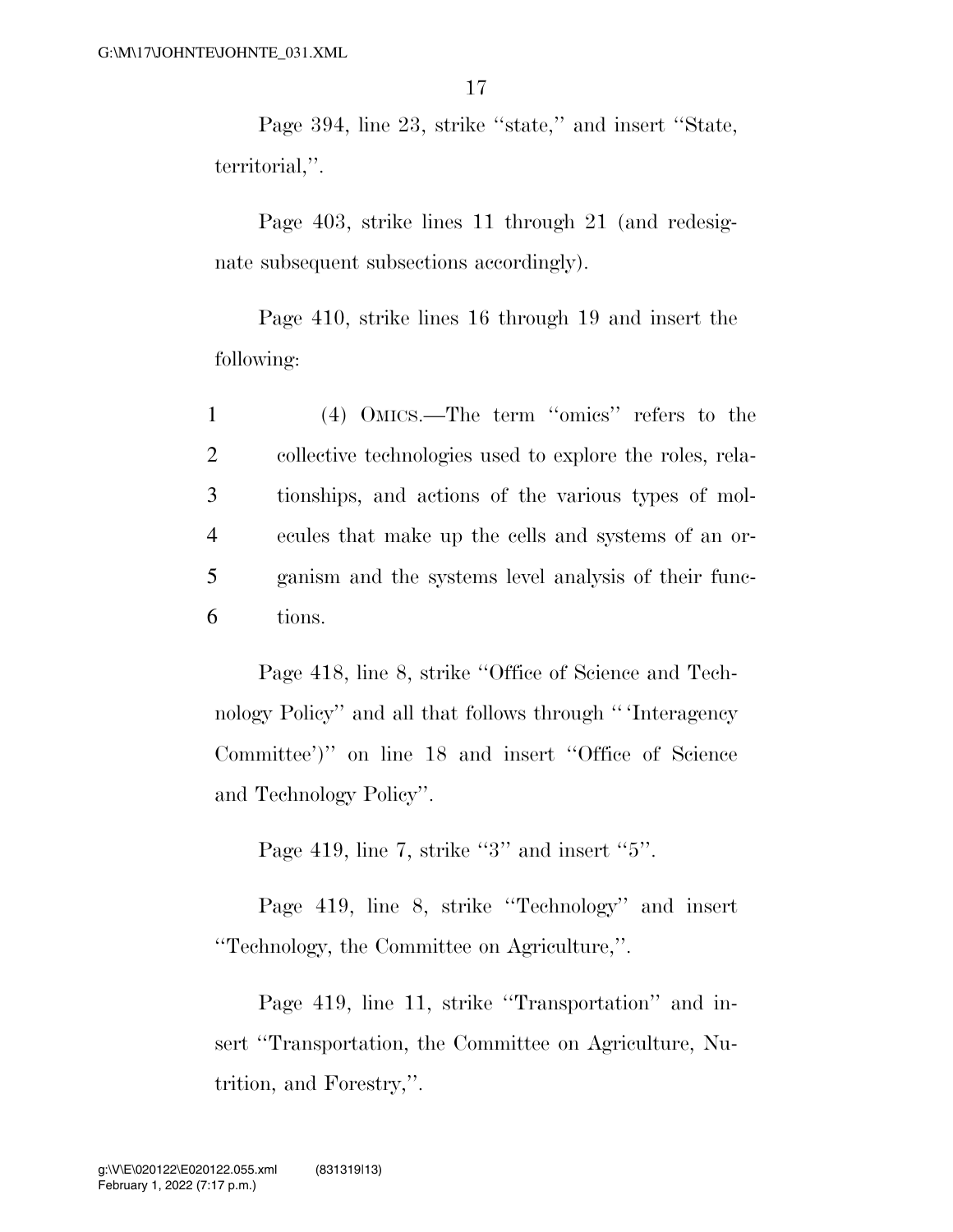Page 421, line 9, strike "national security" and insert "economic competitiveness, national security,".

Page 422, line 1, strike ''Triennial'' and insert ''Quinquennial''.

Page 422, line 4, strike "third" and insert "fifth".

Page 422, line 6, after ''Technology'', insert ''and the Committee on Agriculture''.

Page 422, line 8, after ''Transportation'', insert ''and the Committee on Agriculture, Nutrition, and Forestry''.

Page 426, line 14, insert "and" at the end.

Page 426, strike lines 15 and 16.

Page 426, line 17, strike  $\lq(8)$ " and insert  $\lq(7)$ ".

Page 426, line 22, strike "3" and insert "5".

Page 426, line 24, after ''Technology'', insert ''and the Committee on Agriculture''.

Page 427, line 2, after ''Transportation'', insert ''and the Committee on Agriculture, Nutrition, and Forestry''.

Page 428, line 21, after ''Technology'', insert ''and the Committee on Agriculture''.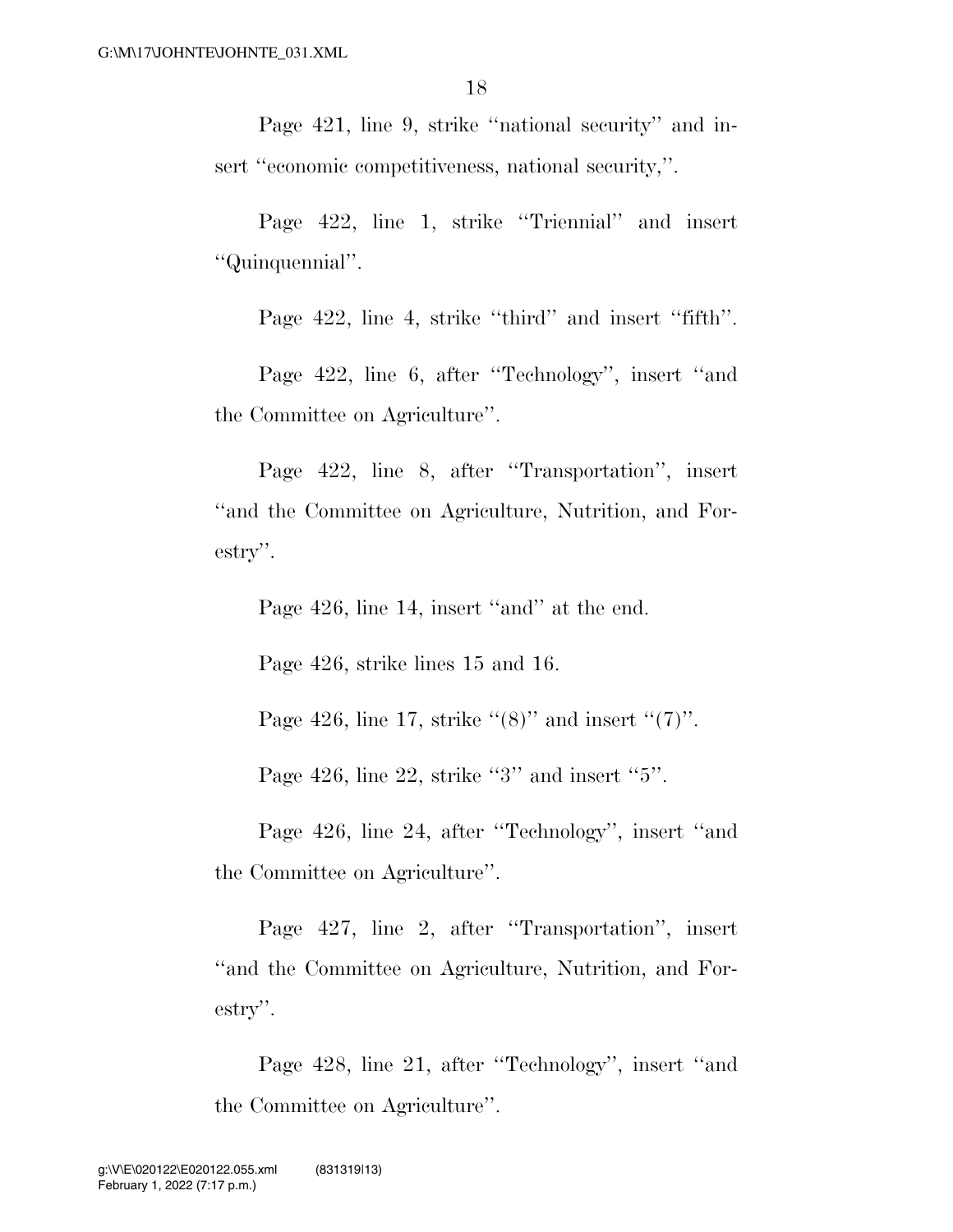Page 428, line 23, after ''Transportation'', insert ''and the Committee on Agriculture, Nutrition, and Forestry''.

Page 433, strike lines 1 through 10 and insert the following:

 (e) DEPARTMENT OF AGRICULTURE.—As part of the Initiative, the Secretary of Agriculture shall support re- search and development in engineering biology, including in synthetic biology and biomaterials, through the Agricul- tural Research Service, the National Institute of Food and Agriculture programs, and the Office of the Chief Sci-7 entist.

Page 540, line 13, insert ''territorial,'' after ''State,''.

Page 555, line 11, insert ''non-Federal'' before ''employee''.

Page 555, line 15, insert ''non-Federal'' before ''employees''.

Page 556, line 12, strike ''and''.

Page 556, line 16, strike ''Director.'' and insert ''Director; and''.

Page 556, after line 16, insert the following: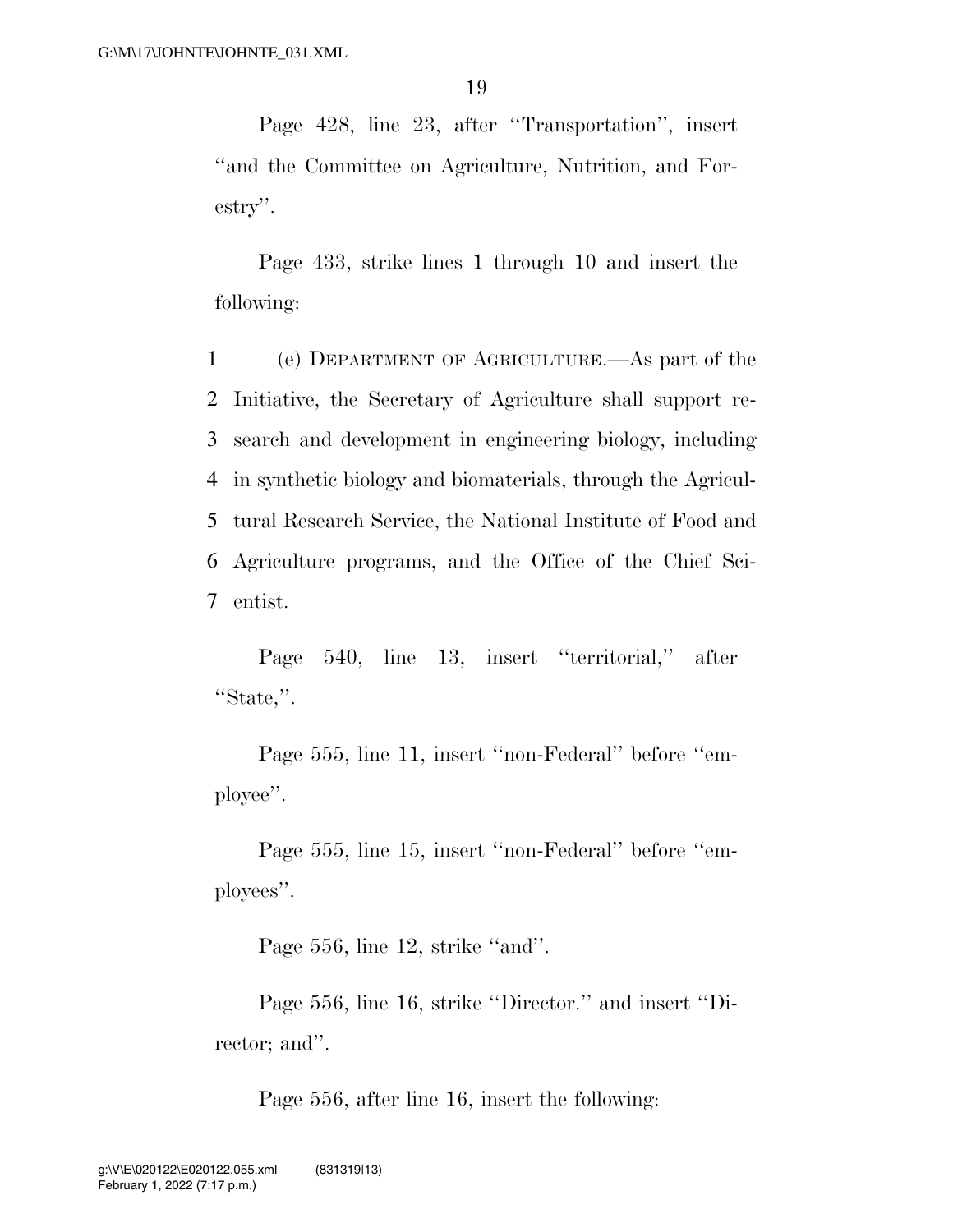1 (4) ensure that any such programs or activities 2 are in conformance with the Department's research 3 security policies, including DOE Order 486.1.

Page 557, strike line 10 and all that follows through page 561, line 3.

Page 561, line 13, strike "636" and insert "10636".

Page 561, lines 13 and 14, strike ''Energizing Technology Transfer Act'' and insert ''America COMPETES Act of 2022''.

Page 566, line 20, strike "16351" and insert ''16352''.

Page 566, line 22, strike ''Energizing Technology Transfer Act'' and insert ''America COMPETES Act of 2022''.

Page 566, line 26, strike ''Energizing Technology Transfer Act'' and insert ''America COMPETES Act of  $2022$ ".

Page 569, line 3, strike ''624, 628, 629, 630, 631, and 633'' and insert ''10624, 10628, 10629, 10630, 10631, and 10633''.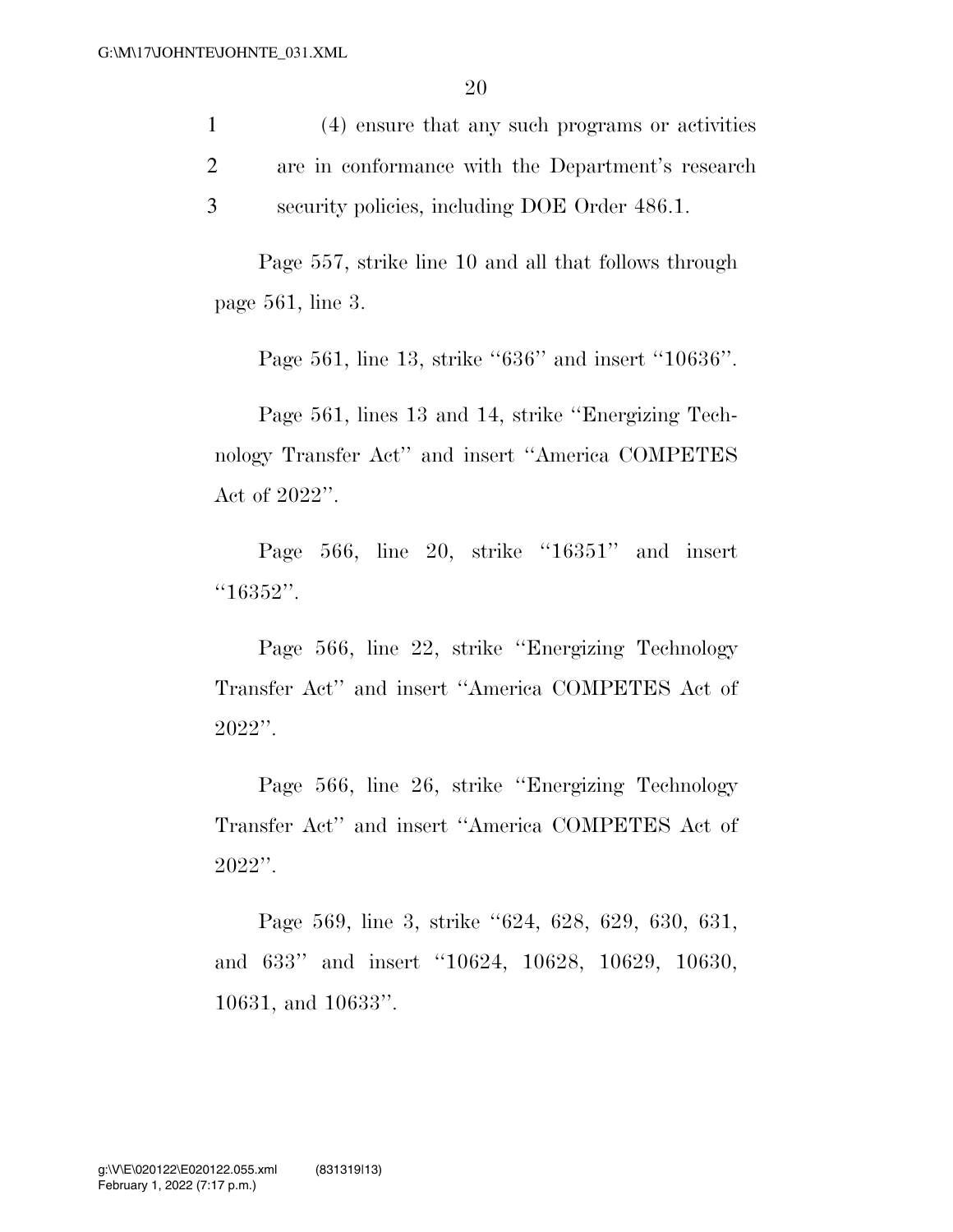Page 569, line 4, strike ''Energizing Technology Transfer Act'' and insert ''America COMPETES Act of 2022''.

Page 569, line 12, strike ''623, 624, 625, and 627'' and insert ''10623, 10624, 10625, and 10627''.

Page 569, line 13, strike ''Energizing Technology Transfer Act'' and insert ''America COMPETES Act of 2022''.

Page 576, line 20, insert ''territorial,'' after ''State,''.

Page 584, line 25, after "education", insert "and mentoring''.

Page 585, line 4, after ''STEM'', insert ''and manufacturing''.

Page 606, line 12, insert ''territorial,'' after ''State,''.

Page 607, after line 23, insert the following:

1 "(4) INSTITUTION OF HIGHER EDUCATION.— The term 'institution of higher education' has the meaning given such term in the Higher Education Act of 1965, as amended (20 U.S.C. 1001).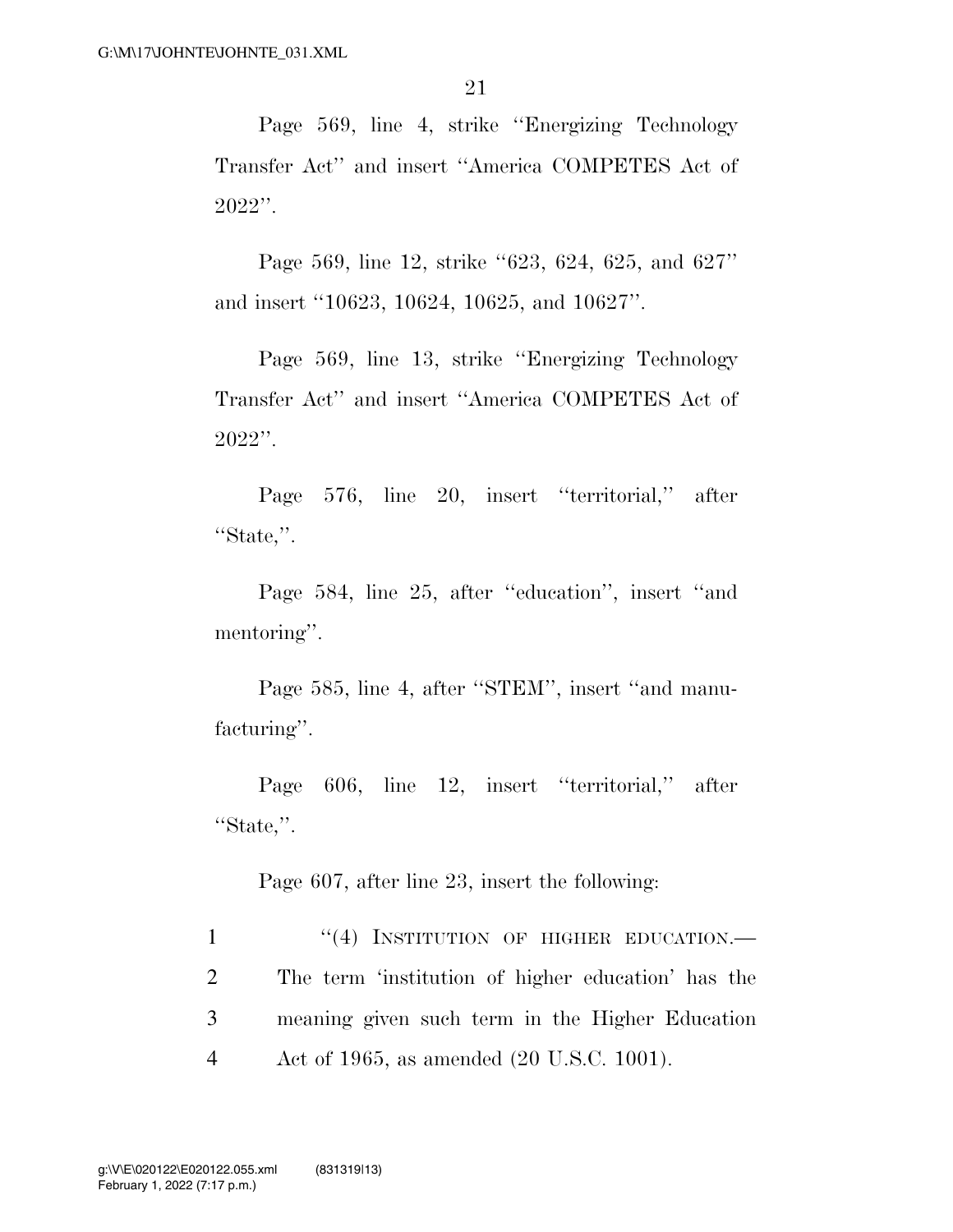1 ''(5) NATIONAL LABORATORY.—The term 'Na- tional Laboratory' has the meaning given that term in section 2 of the Energy Policy Act of 2005 (42 2 U.S.C. 15801).

Page 614, line 12, insert ''territorial,'' after ''State,''.

Page 617, line 16, strike ''this Act, and every 3 years thereafter'' and insert ''the America COMPETES Act of 2022, and again 3 years later''.

Page 628, after line 22, insert the following (and redesignate the subsequent paragraphs accordingly):

5 (8) STEM.—The term ''STEM'' means the 6 field or disciplines listed in section 2 of the STEM 7 Education Act of 2015 (42 U.S.C. 6621 note).

Page 630, line 14, strike "mission" and insert "missions''.

Page 631, line 21, after ''the'', insert ''Director of the''.

Page 637, lines 21 and 22, strike ''of Energy''.

Page 640, line 21, strike ''Secretary'' and insert ''Director''.

Page 641, line 5, strike ''of Energy''.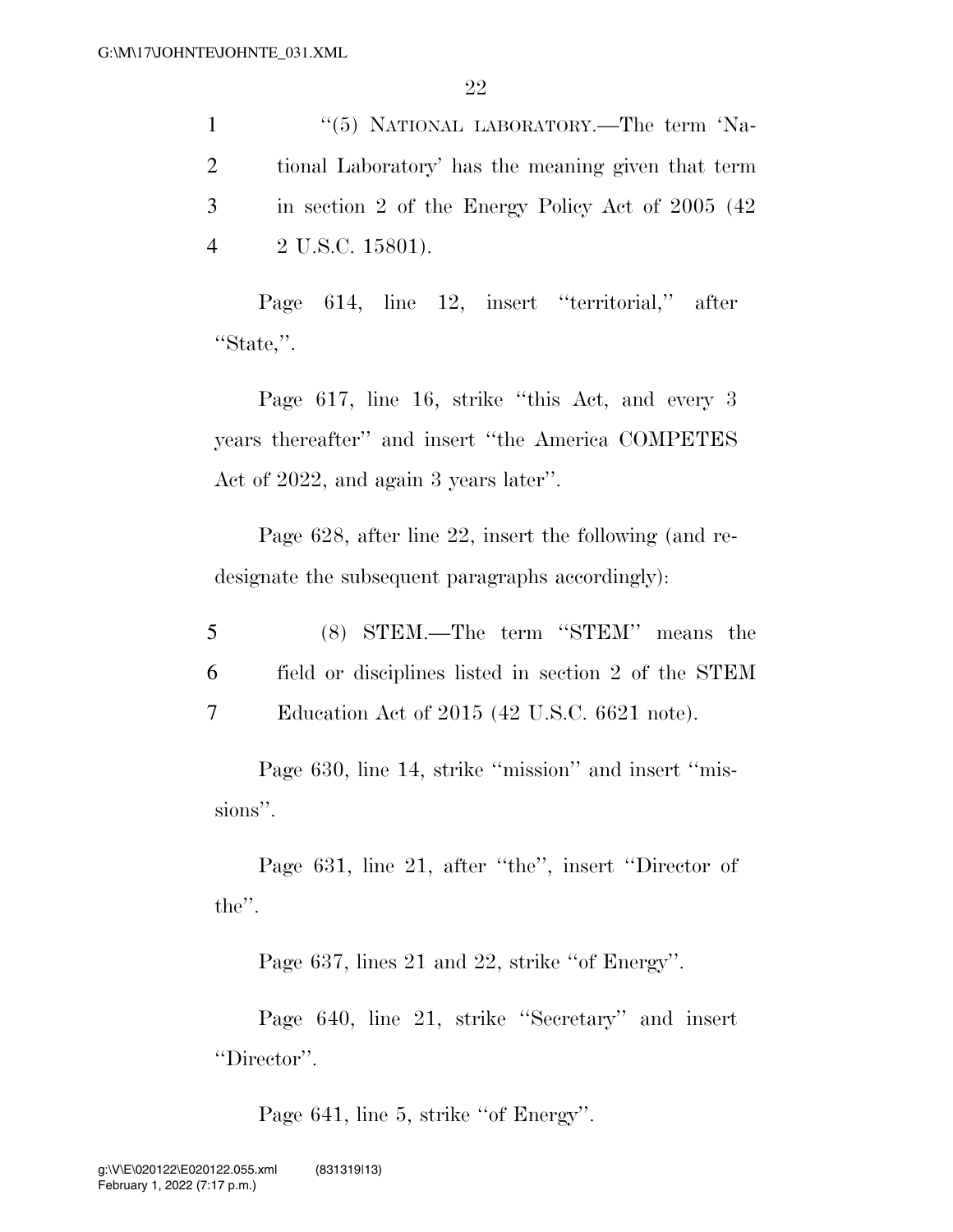Page 641, line 13, strike ''section 10663'' and insert ''sections 10663 and 10664''.

Page 643, line 12, strike ''year 2022'' and insert ''years 2022 and 2023''.

Page 646, line 19, insert ''and the Permanent Select Committee on Intelligence'' after ''merce''.

Page 646, line 20, insert ''and the Select Committee on Intelligence'' after ''Transportation''.

Page 654, line 6, insert ''and the Permanent Select Committee on Intelligence'' after ''Commerce''.

Page 654, line 6, insert ''and the Committee on Foreign Affairs'' before ''of the House''.

Page 654, line 8, insert ''and the Select Committee on Intelligence'' after ''Transportation''.

Page 654, line 8, insert ''and the Committee on Foreign Relations'' before ''of the Senate''.

Page 657, line 10, insert ''and the Permanent Select Committee on Intelligence'' after ''Commerce''.

Page 657, line 12, insert ''and the Select Committee on Intelligence'' after ''Transportation''.

Page 669, line 20, strike ''Assistant Secretary'' and insert ''Secretary of Commerce, in consultation with the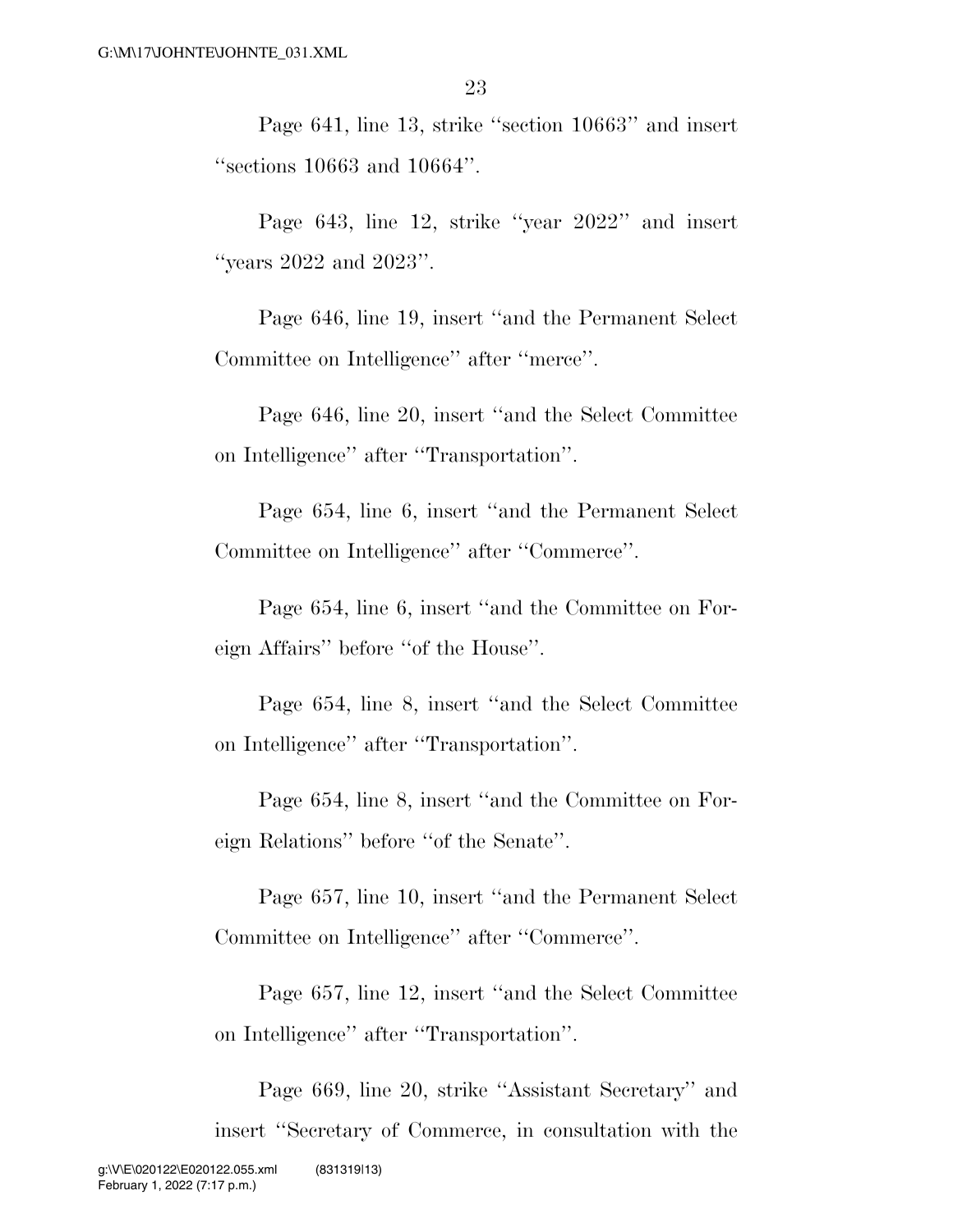Director of the Cybersecurity and Infrastructure Security Agency,''.

Page 670, line 2, strike ''Assistant Secretary'' and insert ''Secretary of Commerce, in consultation with the Director of the Cybersecurity and Infrastructure Security Agency,''.

Page 672, strike lines 4 through 7.

Page 680, beginning on line 5, strike ''**SUPPLY CHAIN RESILIENCE AND CRISIS RESPONSE OFFICE**'' and insert ''**OFFICE OF MANUFACTURING SECURITY AND RESILIENCE**''.

Page 680, beginning on line 9, strike ''Supply Chain Resilience and Crisis Response Office'' and insert ''Office of Manufacturing Security and Resilience''.

Page 682, beginning on line 17, strike ''the Office of Supply Chain Resilience and Crisis Response'' and insert ''Manufacturing Security and Resilience''.

Page 682, line 21, add after the period at the end the following: ''The Assistant Secretary of Manufacturing Security and Resilience may function as and be known as the United States Chief Manufacturing Officer.''.

Page 684, beginning on line 7, strike ''tax incentives, trade preferences, or''.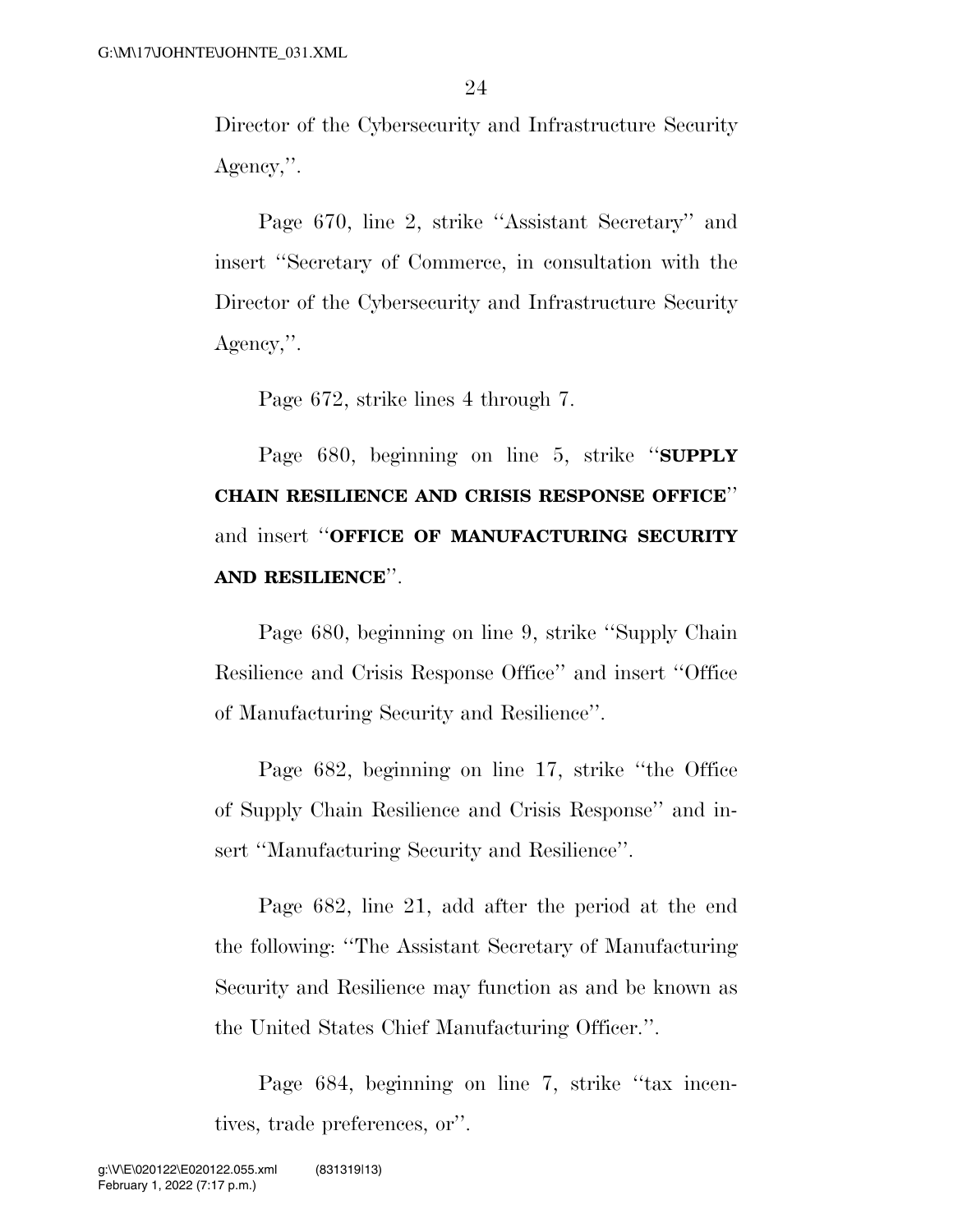Page 691, line 11, insert ''territorial and'' before ''Tribal''.

Page 694, line 18, strike ''AGREEMENTS'' and insert ''COOPERATION''.

Page 694, beginning on line 19, strike ''the United States Trade Representative and any''.

Page 694, beginning on line 20, strike ''agency'' and insert ''agencies''.

Page 694, line 21, strike ''enter into agreements'' and insert ''cooperate''.

Page 695, line 23, insert ''territorial and'' before ''Tribal''.

Page 709, beginning on line 1, strike ''**CRITICAL SUPPLY CHAIN RESILIENCE PROGRAM**'' and insert ''**MANUFACTURING SECURITY AND RESILIENCE PROGRAM**''.

Page 731, line 22, strike ''appropriated'' and insert ''authorized to be appropriated''.

Page 731, line 24, strike ''may be used'' and insert ''is authorized to be appropriated''.

Page 732, line 1, strike ''may be used'' and insert ''is authorized to be appropriated''.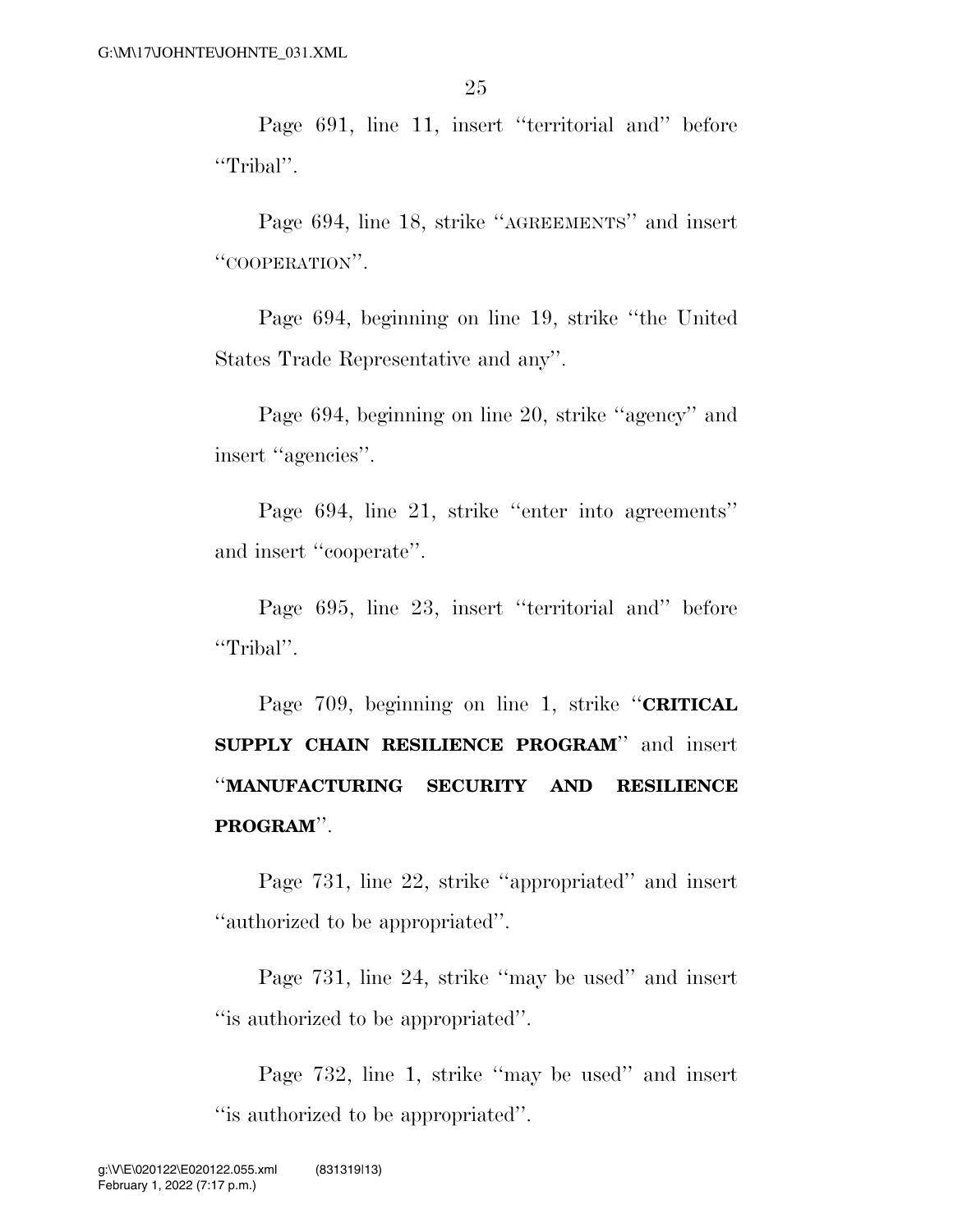Page 732, line 2, insert ''and'' after the semicolon at the end.

Page 732, line 3, strike "may be used" and insert ''is authorized to be appropriated''.

Page 732, line 5, strike "; and" and insert a period.

Page 732, strike lines 6 and 7.

Page 732, after line 7, insert the following:

 (3) ADMINISTRATIVE COSTS.—Of the amounts authorized to be appropriated under paragraph (2), up to 2 percent per fiscal year is authorized to be appropriated for administrative costs associated with carrying out this section.

Page 744, beginning on line 2, strike ''the Office of Supply Chain Resilience and Crisis Response'' and insert ''Manufacturing Security and Resilience''.

Page 751, line 13, strike ''Supply Chain Resilience and Crisis Response Office'' and insert ''Office of Manufacturing Security and Resilience''.

Page 752, after line 24, insert the following:

6 (O) The Committee on Agriculture of the 7 House of Representatives.

February 1, 2022 (7:17 p.m.) g:\V\E\020122\E020122.055.xml (831319|13)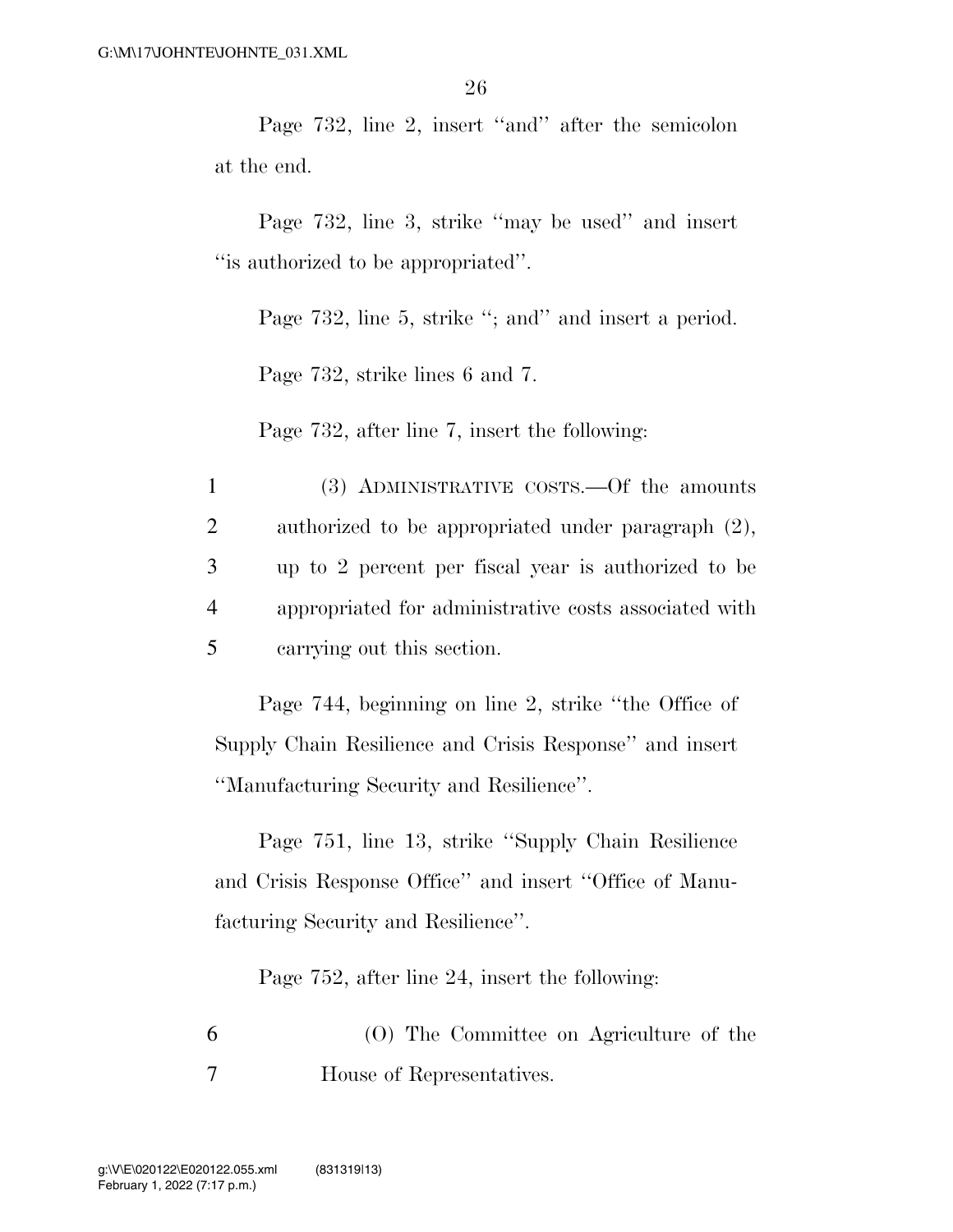1 (P) The Committee on Agriculture, Nutri-2 tion, and Forestry of the Senate.

Page 754, line 8, strike ''the Commonwealth of''.

Page 754, line 10, strike ''or possession''.

Page 757, line 18, insert ''the United States Trade Representative,'' after ''Energy,''.

Page 786, line 19, insert ''and manufacturers'' after ''industry''.

Page 788, line 3, insert ''manufacturers,'' after ''Organization,''.

Page 788, line 7, insert ''Such amounts shall remain available until expended.'' after ''2026.''.

Page 788, after line 7, insert the following:

 (f) CONSTRUCTION PROJECTS.—All laborers and me- chanics employed by contractors or subcontractors in the performance of construction, alteration or repair work car- ried out, in whole or in part, with financial assistance made available under this section shall be paid wages at rates not less than those prevailing on projects of a char- acter similar in the locality as determined by the Secretary of Labor in accordance with subchapter IV of chapter 31 of title 40, United States Code. With respect to the labor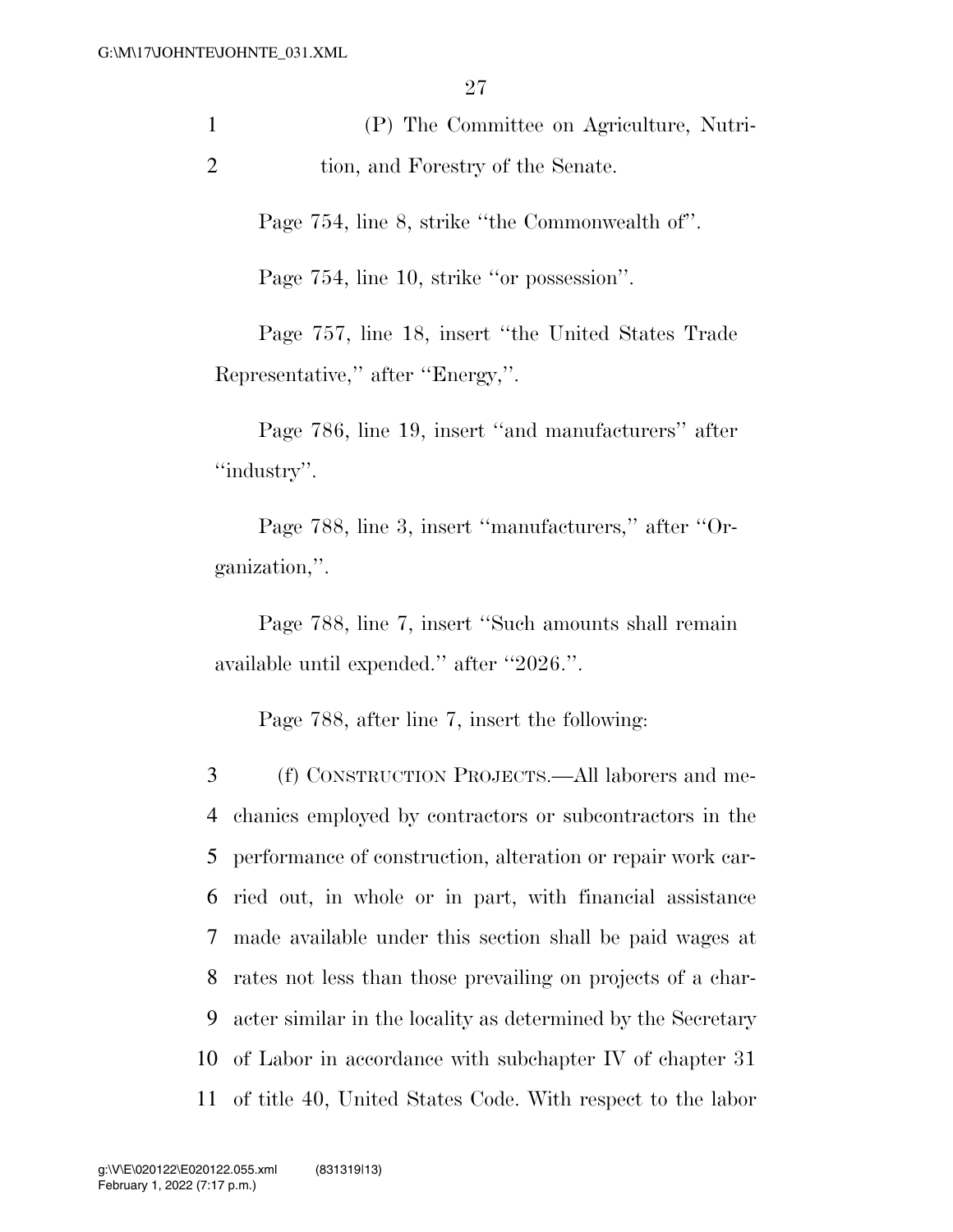standards specified in this section, the Secretary of Labor shall have the authority and functions set forth in Reorga- nization Plan Numbered 14 of 1950 (64 Stat. 1267; 5 U.S.C. App.) and section 3145 of title 40, United States Code.

Page 788, strike lines 14 through 17.

Beginning on page 792, strike line 5 and all that follows through page 795, line 3 and insert the following:

### (j) LABOR-MANAGEMENT COOPERATION.—

 (1) IN GENERAL.—Notwithstanding any con- trary provision of law, including the National Labor Relations Act (29 U.S.C. 151 et seq.), paragraphs (2) through (7) shall apply with respect to any fund-11 ing recipient who is an employer and any labor orga- nization who represents or seeks to represent em- ployees of a funding recipient, as those terms are de- fined in section 2 of the National Labor Relations Act (29 U.S.C. 152).

 (2) LABOR PEACE.—Any employer receiving funds under this section shall recognize for purposes of collective bargaining a labor organization that demonstrates that a majority of the employees in a unit appropriate for bargaining who perform or will perform funded work have signed valid authoriza-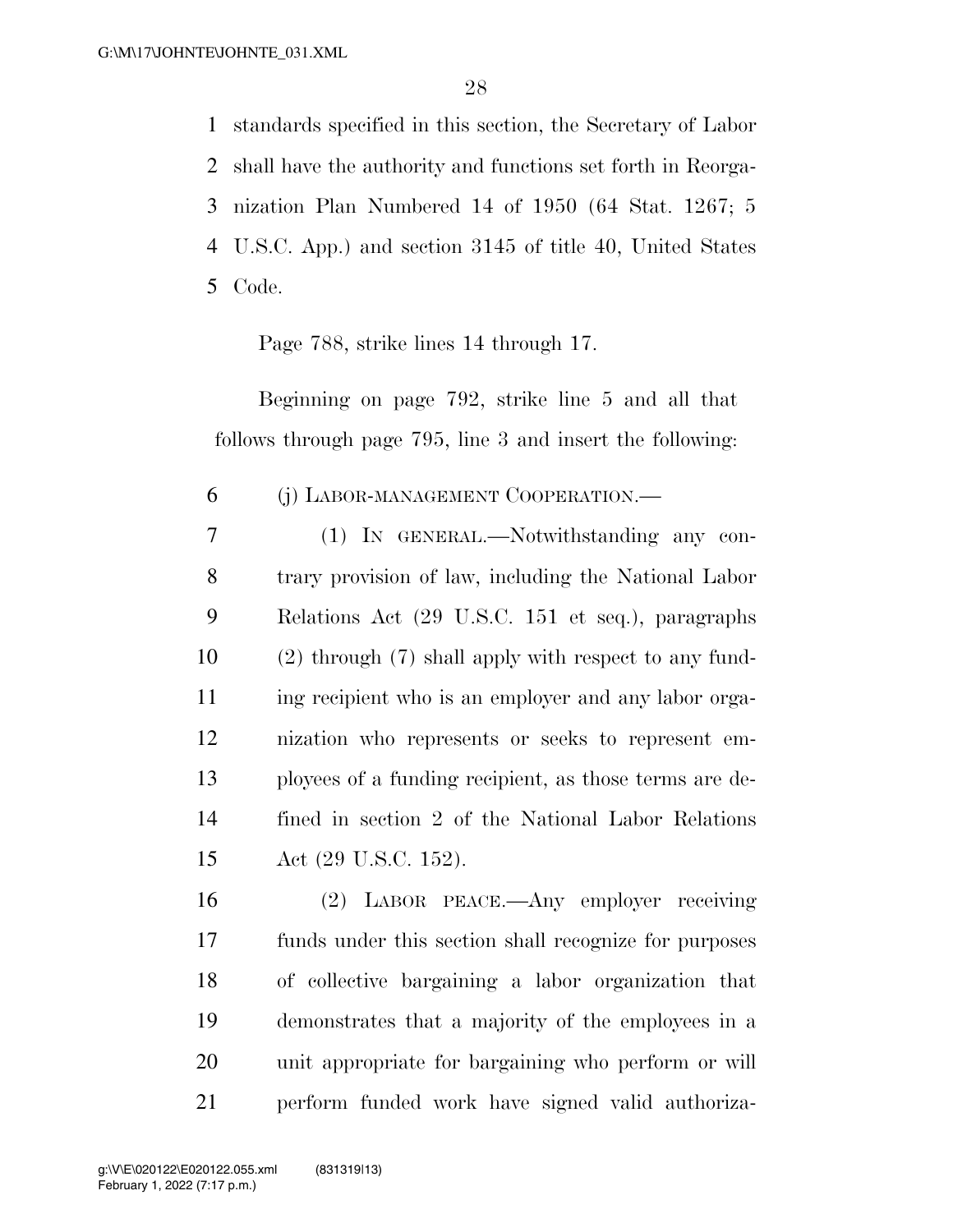tions designating the labor organization as their bar- gaining representative and that no other labor orga- nization is currently certified or recognized as the exclusive representative of any of the employees in the unit pursuant to the National Labor Relations Act (29 U.S.C. 151 et seq.). Upon such showing of majority status, the employer shall notify the labor organization and the National Labor Relations Board (the Board) that it has determined that the labor organization represents a majority of the em- ployees and that it is recognizing the labor organiza- tion as the exclusive representative of the employees for the purposes of collective bargaining pursuant to section 9 of the National Labor Relations Act (29 U.S.C. 159).

 (3) CERTIFICATION.—Should a dispute over majority status or the appropriateness of the unit arise between the employer and the labor organiza- tion, either party may request that the Board inves- tigate and resolve the dispute. If the Board finds that a majority of the employees in a unit appro- priate for bargaining has signed valid authorizations designating the labor organization as their bar- gaining representative and that no other individual or labor organization is currently certified or recog-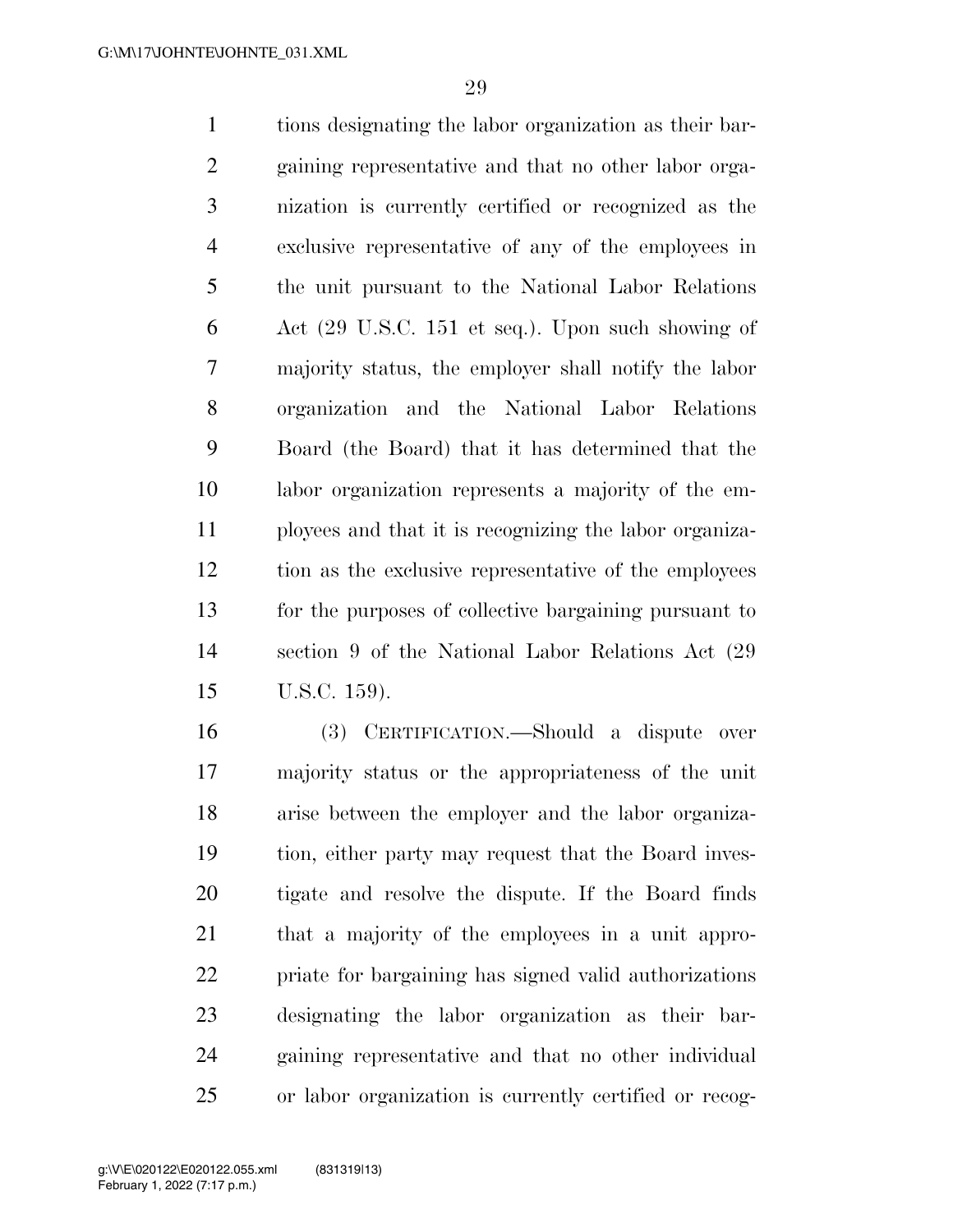nized as the exclusive representative of any of the employees in the unit, the Board shall not direct an election but shall certify the labor organization as the representative described in section 9(a) of the National Labor Relations Act (29 U.S.C. 159(a)).

 (4) COMMENCEMENT OF BARGAINING.—Not later than 10 days after receiving a written request for collective bargaining from a recognized or cer- tified labor organization, or within such period as the parties agree upon, the labor organization and employer shall meet and commence to bargain collec- tively and shall make every reasonable effort to con-clude and sign a collective bargaining agreement.

 (5) MEDIATION.—If after the expiration of the 90-day period beginning on the date on which bar- gaining is commenced, or such additional period as the parties may agree upon, the parties have failed to reach an agreement, either party may notify the Federal Mediation and Conciliation Service of the existence of a dispute and request mediation. When- ever such a request is received, it shall be the duty of the Service promptly to put itself in communica- tion with the parties and to use its best efforts, by mediation and conciliation, to bring them to agree-ment.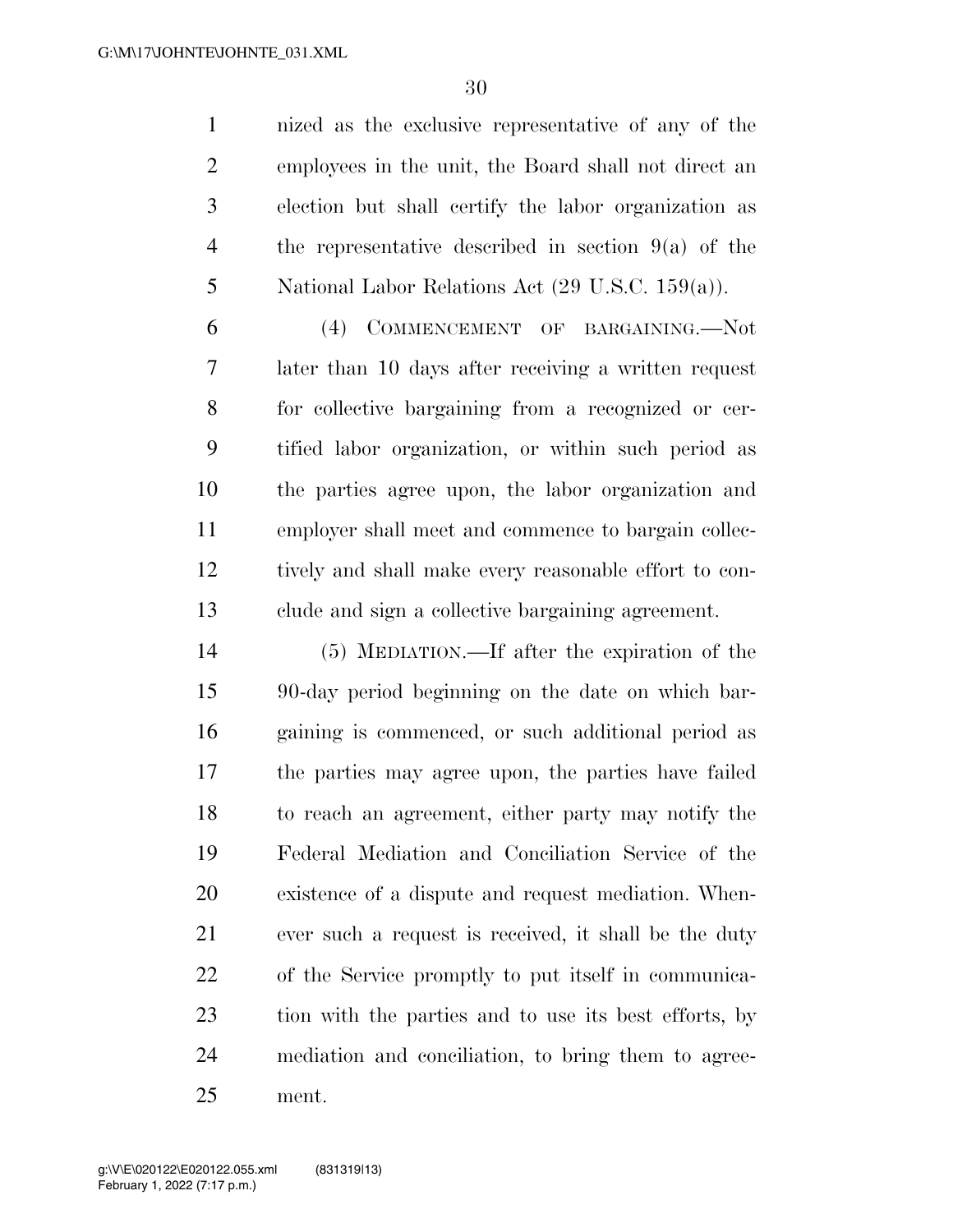(6) ARBITRATION.—If after the expiration of the 30-day period beginning on the date on which the request for mediation is made under paragraph (5), or such additional period as the parties may agree upon, the Service is not able to bring the par- ties to agreement by conciliation, the Service shall refer the dispute to a tripartite arbitration panel es- tablished in accordance with such regulations as may be prescribed by the Service, with one member se- lected by the labor organization, one member se- lected by the employer, and one neutral member mu- tually agreed to by the parties. The labor organiza- tion and employer must each select the members of the tripartite arbitration panel within 14 days of the Service's referral; if the labor organization or em- ployer fail to do so, the Service shall designate any members not selected by the labor organization or 18 the employer. A majority of the tripartite arbitration panel shall render a decision settling the dispute as soon as practicable and not later than within 120 days, absent extraordinary circumstances or by agreement or permission of the parties, and such de- cision shall be binding upon the parties for a period of 2 years, unless amended during such period by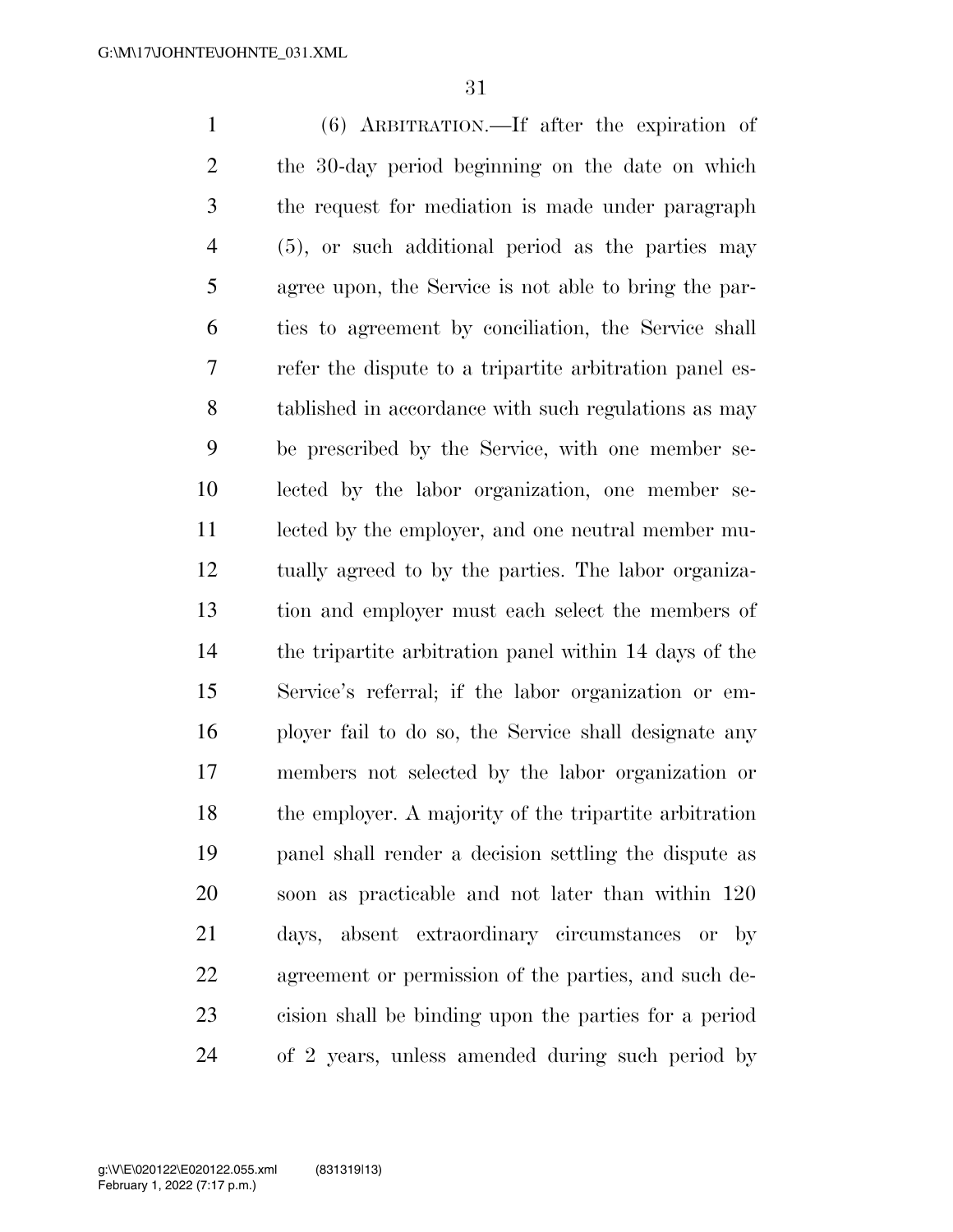| $\mathbf{1}$   | written consent of the parties. Such decision shall be       |
|----------------|--------------------------------------------------------------|
| $\overline{2}$ | based on-                                                    |
| 3              | (A) the employer's financial status and                      |
| $\overline{4}$ | prospects;                                                   |
| 5              | (B) the size and type of the employer's op-                  |
| 6              | erations and business;                                       |
| 7              | (C) the employees' cost of living;                           |
| 8              | (D) the employees' ability to sustain them-                  |
| 9              | selves, their families, and their dependents on              |
| 10             | the wages and benefits they earn from the em-                |
| 11             | ployer; and                                                  |
| 12             | (E) the wages and benefits other employers                   |
| 13             | in the same business provide their employees.                |
| 14             | (7) SUBCONTRACTORS.- Any employer receiv-                    |
| 15             | ing funds under this section shall require any sub-          |
| 16             | contractor whose employees perform or will perform           |
| 17             | funded work to comply with the requirements set              |
| 18             | forth in paragraphs $(1)$ through $(6)$ above.               |
|                | Page 814, line 19, strike "The alteration, falsifica-        |
|                | tion," and insert "The intentional material falsification,". |
|                | Page 815, line 8, through page 816, line 10, amend           |
|                | subsection (b) to read as follows:                           |

 (b) PENALTIES.—Section 303(f) of the Federal Food, Drug, and Cosmetic Act (21 U.S.C. 333(f)) is amended—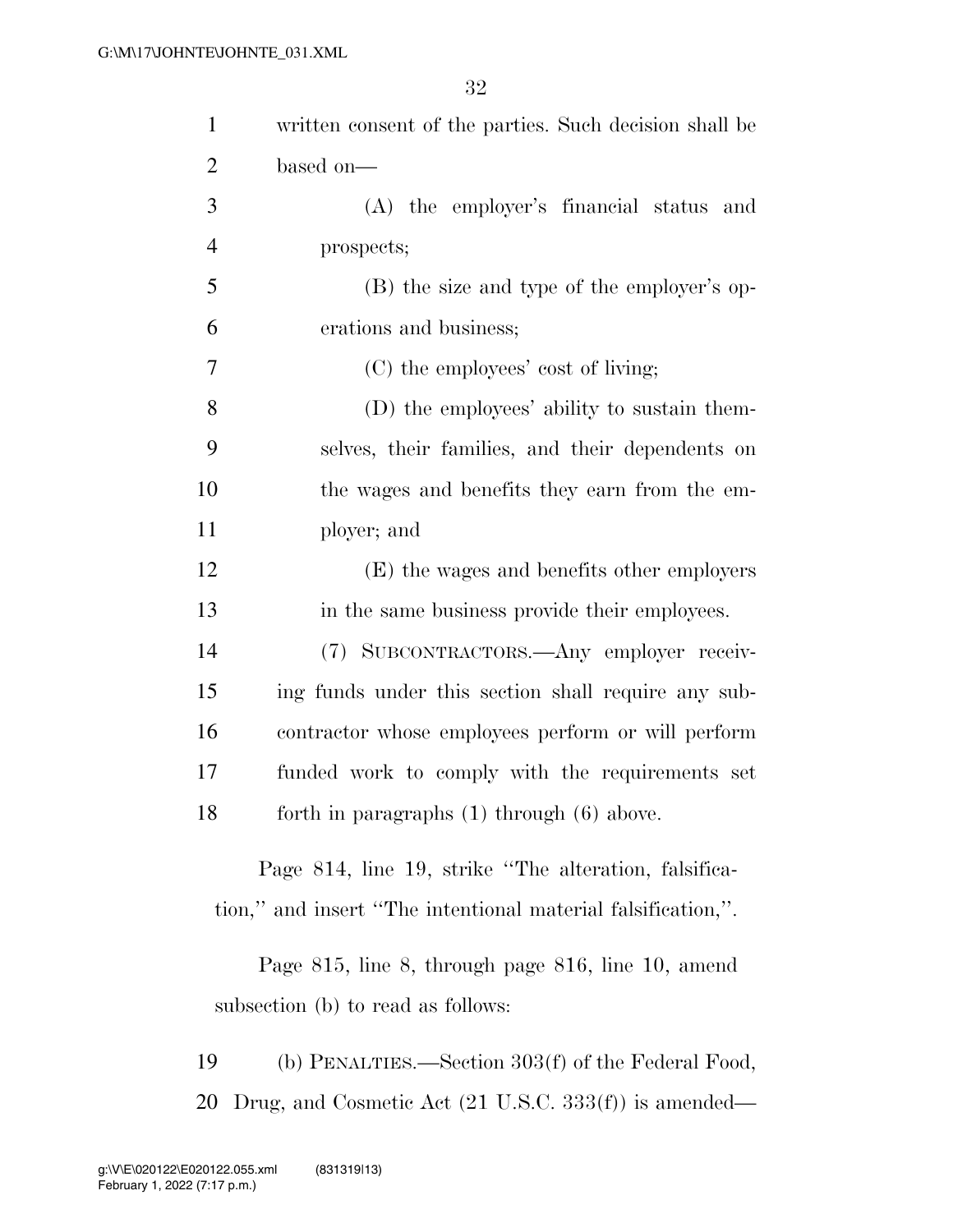| $\mathbf{1}$   | $(1)$ in subparagraphs $(A)$ and $(C)$ of paragraph       |
|----------------|-----------------------------------------------------------|
| $\overline{2}$ | $(5)$ , by striking or "or $(9)$ " each place it appears  |
| 3              | and inserting $"(9)$ , or $(10)"$ ; and                   |
| $\overline{4}$ | $(2)$ by adding at the end the following:                 |
| 5              | $``(10)$ Notwithstanding subsection (a), any person       |
| 6              | who violates section $301(fff)$ shall be subject to-      |
| $\overline{7}$ | "(A) a civil monetary penalty not to exceed—              |
| 8              | $\lq($ i) \$1,000,000 per violation; and                  |
| 9              | "(ii) $$10,000,000$ for all violations (exclud-           |
| 10             | ing those described in subparagraph (B)) adju-            |
| 11             | dicated in a single proceeding; and                       |
| 12             | $\lq\lq (B)$ in the case of a violation that continues    |
| 13             | after the Secretary provides written notice to such       |
| 14             | person, if such person does not sufficiently remedy       |
| 15             | violation, including by producing corrected<br>the        |
| 16             | records or information, additional civil penalties not    |
| 17             | to exceed—                                                |
| 18             | $\frac{1}{2}$ (i) \$1,000,000 for the first 30-day period |
| 19             | (or any portion thereof) following such notice            |
| 20             | during which such person continues to be in               |
| 21             | violation;                                                |
| 22             | "(ii) for each such 30-day period there-                  |
| 23             | after, the amount that is double the amount ac-           |
| 24             | tually imposed for the preceding 30-day period,           |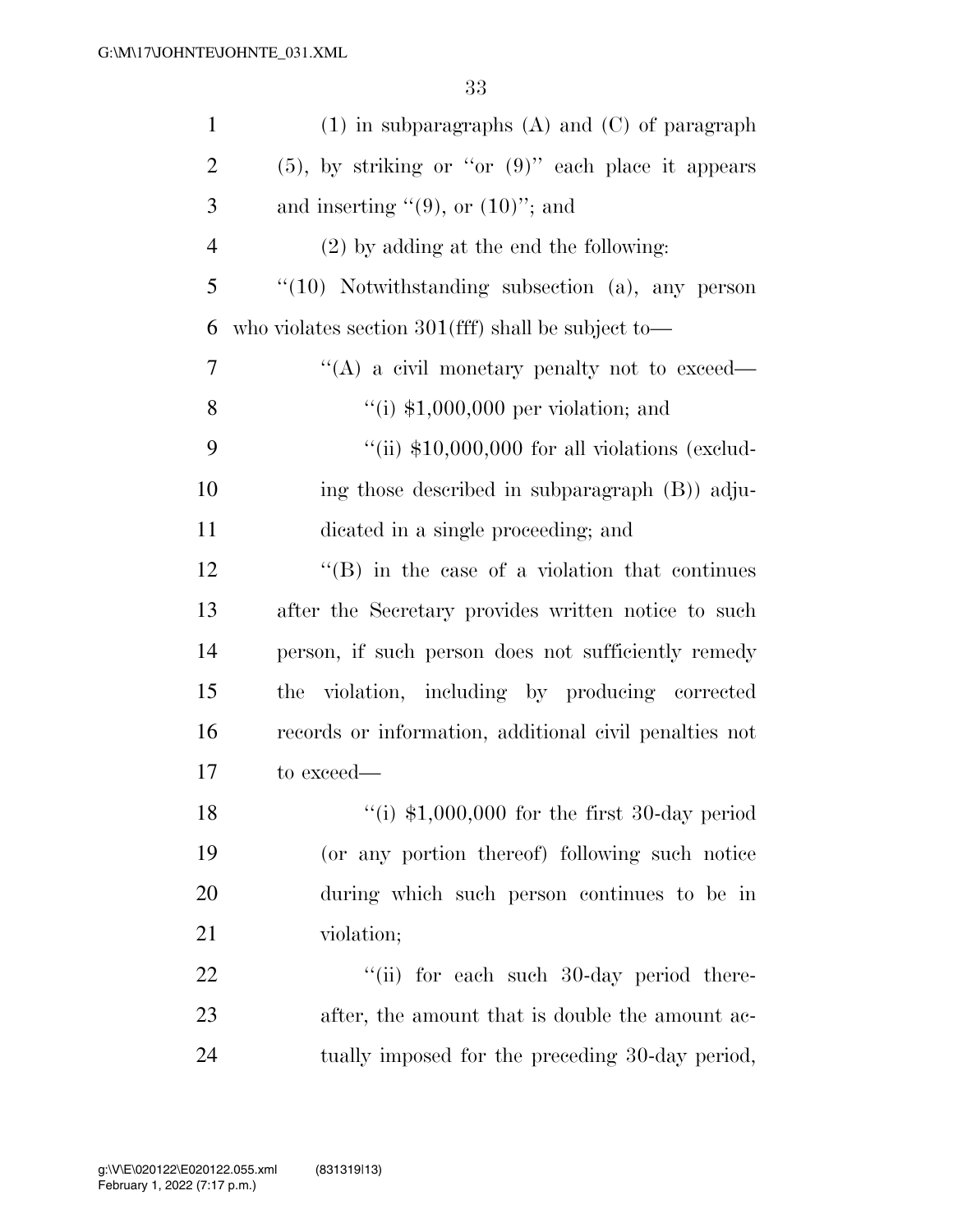|   | not to exceed $$2,000,000$ for any 30-day period; |
|---|---------------------------------------------------|
| 2 | and                                               |
| 3 | "(iii) $$20,000,000$ for all violations de-       |
|   | scribed in this subparagraph adjudicated in a     |
|   | single proceeding."                               |

Page 862, line 2, insert ''the Permanent Select Committee on Intelligence of the House of Representatives and the Select Committee on Intelligence of the Senate,'' after ''Representatives,''.

Page 867, line 1, insert ''the Office of the Director of National Intelligence,'' after ''Commerce,''.

Page 867, line 12, strike "and".

Page 867, line 13, insert ", and the Permanent Select Committee on Intelligence'' after ''Services''.

Page 867, line 16, strike "and".

Page 867, line 17, insert ", and the Select Committee on Intelligence'' after ''Affairs''.

Page 872, line 24, insert ''(including the Permanent Select Committee on Intelligence of the House of Representatives and the Select Committee on Intelligence of the Senate)'' after ''Congress''.

Page 880, line 18, strike ''and''.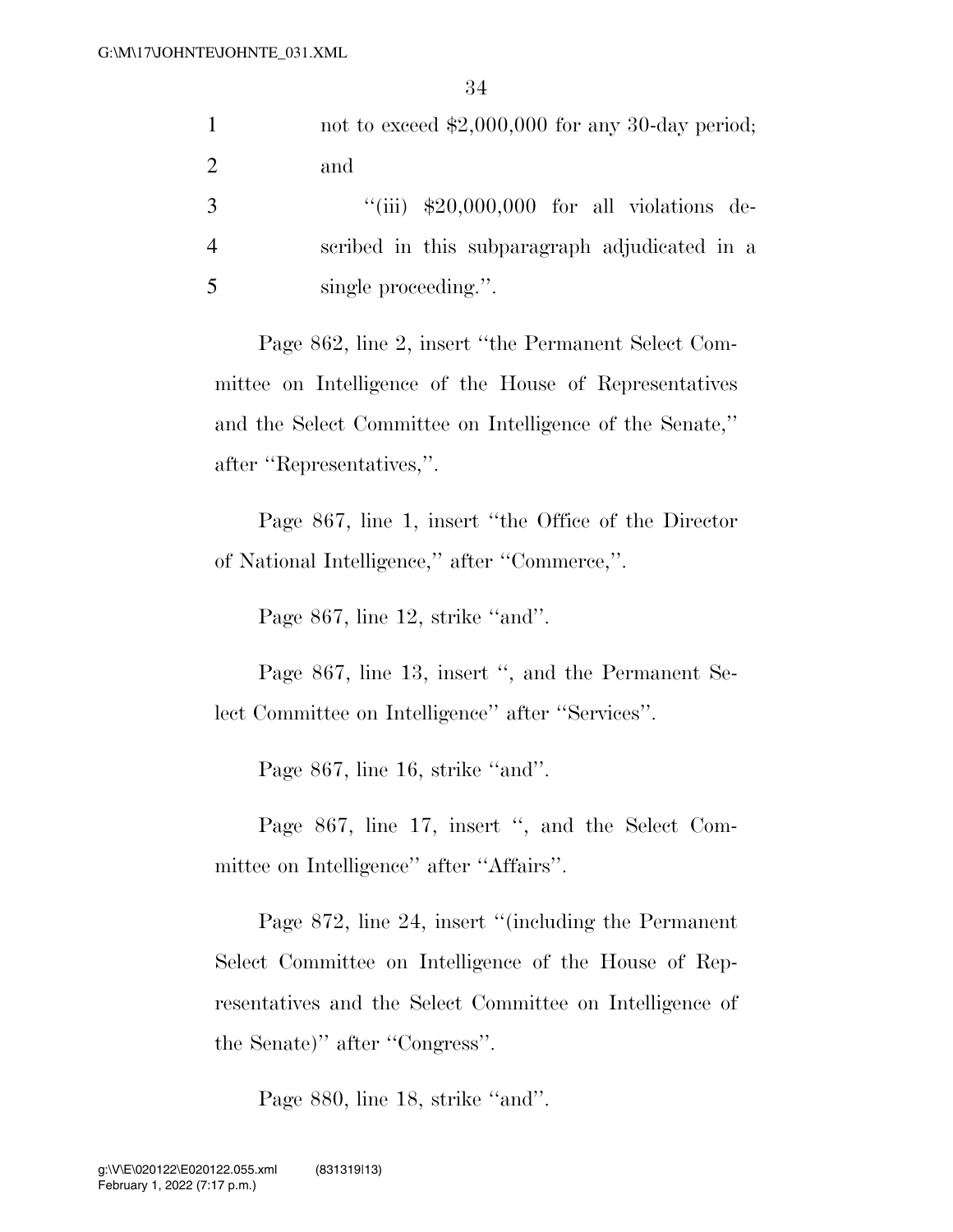Page 880, line 19, insert ", and the Permanent Select Committee on Intelligence'' after ''Reform''.

Page 880, line 24, strike "and".

Page 880, line 25, insert ", and the Select Committee on Intelligence'' after ''Affairs''.

Page 884, line 21, strike "and" and insert a comma.

Page 884, line 22, insert '', and the Permanent Select Committee on Intelligence'' after ''Reform''.

Page 885, line 1, strike ''and'' and insert a comma.

Page 885, line 3, insert '', and the Select Committee on Intelligence'' after ''fairs''.

Page 889, line 24, strike ''and''.

Page 890, line 1, insert '', and the Permanent Select Committee on Intelligence'' after ''Means''.

Page 890, line 5, strike ''and the Committee on Finance" and insert ", the Committee on Finance, and the Select Committee on Intelligence''.

Page 890, line 15, strike ''and Foreign Affairs'' and insert '', Foreign Affairs, and the Permanent Select Committee on Intelligence''.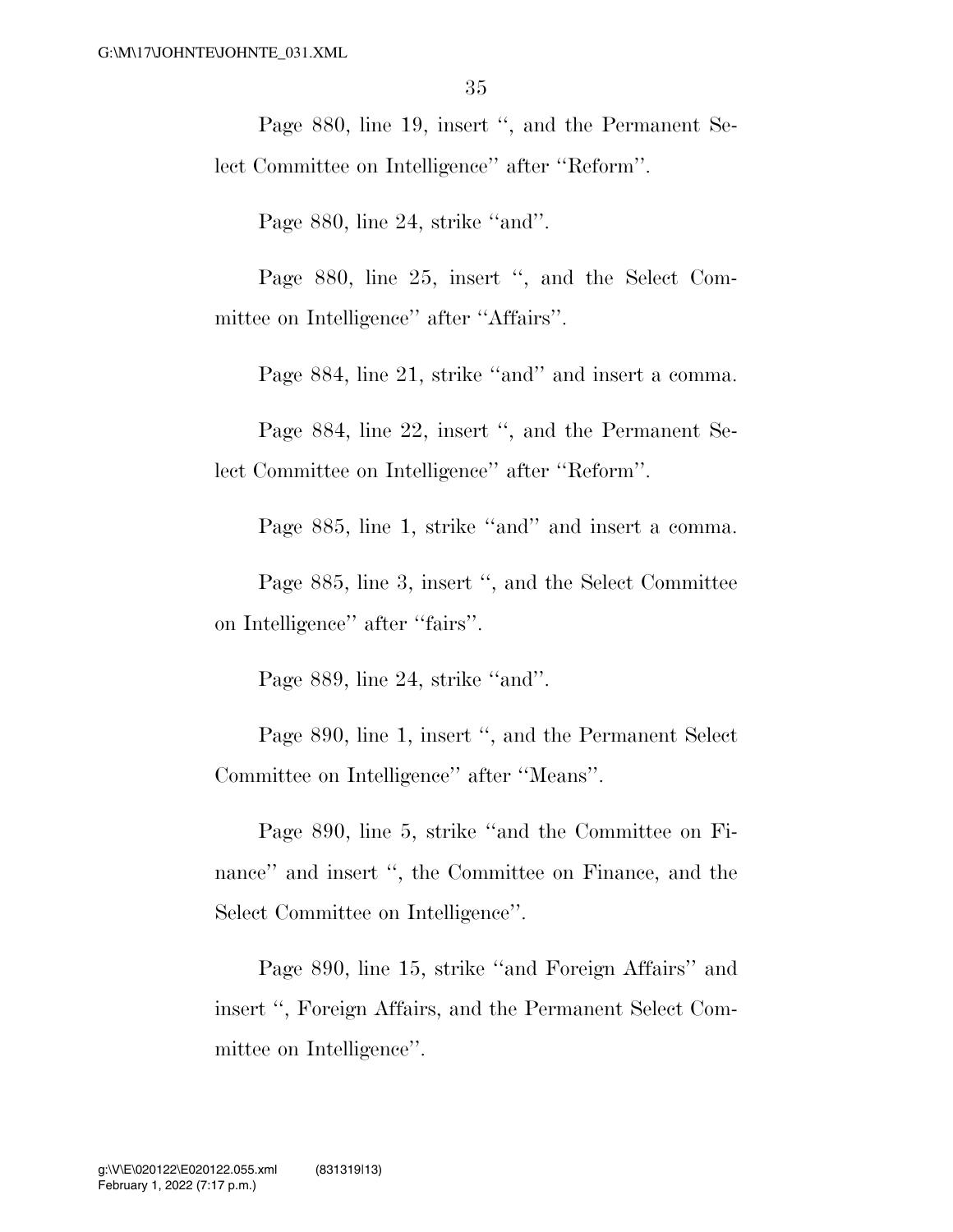Page 890, line 17, strike ''and Foreign Relations'' and insert '', Foreign Relations, and the Select Committee on Intelligence''.

Page 895, line 23, strike ''and''.

Page 895, line 24, insert '', and the Select Committee on Intelligence'' after ''Appropriations''.

Page 896, line 2, strike ''and''.

Page 896, line 3, insert '', and the Permanent Select Committee on Intelligence'' after ''Appropriations''.

Page 905, line 13, insert ''(including the Permanent Select Committee on Intelligence of the House of Representatives and the Select Committee on Intelligence of the Senate)'' after ''committees''.

Page 981, line 17, insert ''(including the Permanent Select Committee on Intelligence of the House of Representatives and the Select Committee on Intelligence of the Senate)'' after ''mittees''.

Page 983, line 13, insert ''(including the Permanent Select Committee on Intelligence of the House of Representatives and the Select Committee on Intelligence of the Senate)'' after ''committees''.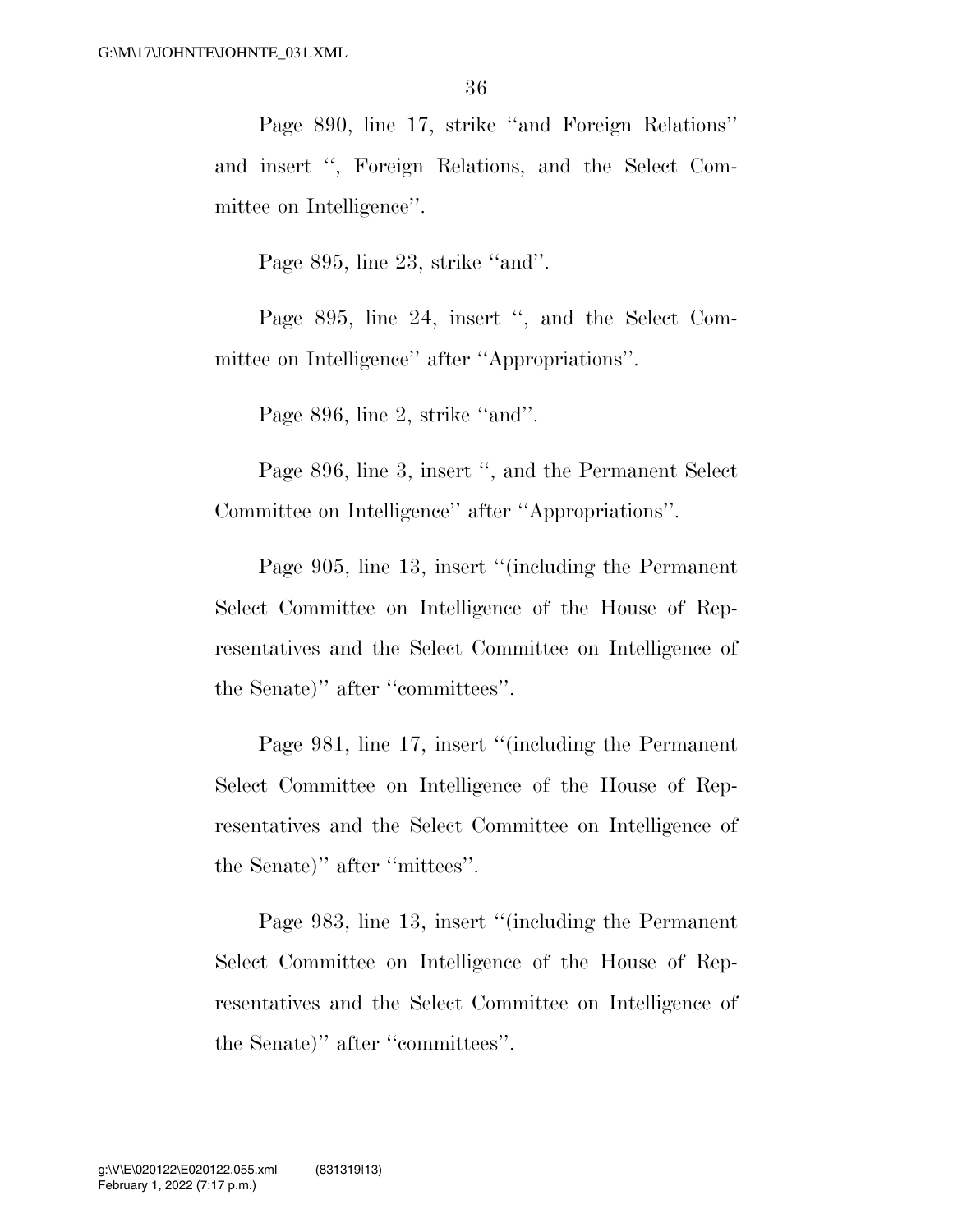Page 992, line 4, insert ''(including the Permanent Select Committee on Intelligence of the House of Representatives and the Select Committee on Intelligence of the Senate)'' after ''committees''.

Page 995, beginning on line 23, amend paragraph (1) to read as follows:

 (1) understanding the origins of the COVID-19 pandemic may help the United States better pre- pare, prevent, and respond to pandemic health threats in the future;

Page 996, beginning on line 21, strike paragraph (5).

Page 997, line 15, insert ", which resulted in broad intelligence community agreement that the 'virus was not developed as a biological weapon' and 'two hypotheses remain plausible: natural exposure to an infected animal and a laboratory-associated incident'" after "COVID- $19$ ".

Page 1034, line 22, insert '', and the Permanent Select Committee on Intelligence of the House of Representatives and the Select Committee on Intelligence of the Senate,'' after ''Representatives,''.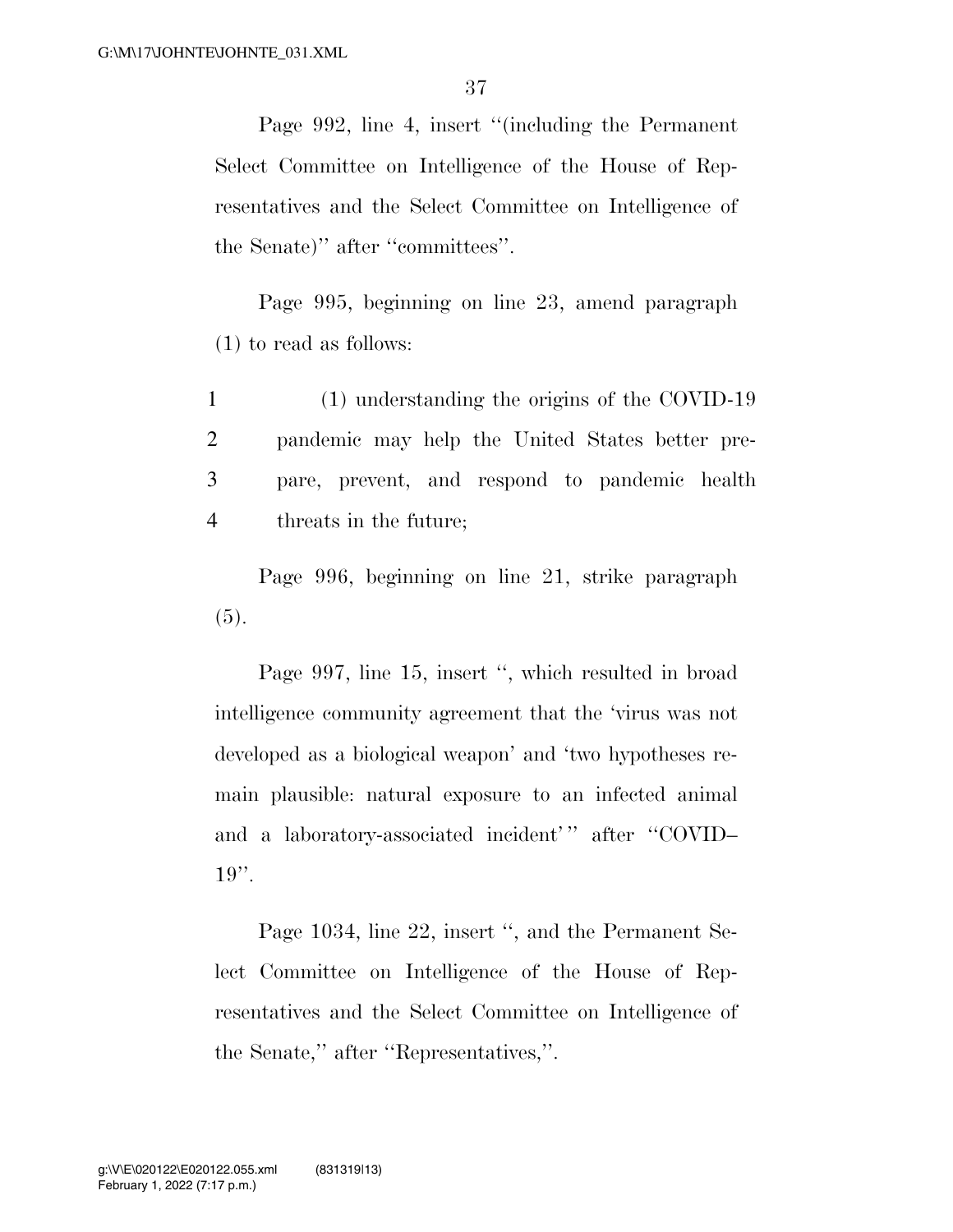Page 1068, line 2, insert ''(including the Permanent Select Committee on Intelligence of the House of Representatives and the Select Committee on Intelligence of the Senate)'' after ''committees''.

Page 1084, beginning line 7, strike ''United States'' and all that follows through ''addressing''.

Page 1111, line 17, strike "consultation" and insert "coordination".

Page 1252, after line 6, insert the following new subsection (and redesignate the subsequent subsections accordingly):

 (f) REPORT.—Not later than 180 days after the date of the enactment of this Act, the Secretary shall submit to the appropriate committees of Congress (including the Permanent Select Committee on Intelligence of the House of Representatives and the Select Committee on Intel- ligence of the Senate) a report on the matters covered by this section. The report shall be submitted in unclassified form, but may include a classified annex.

Page 1269, line 24, strike ''possessions or'' before "territories".

Page 1271, line 10, strike ''possessions or'' after "any of its".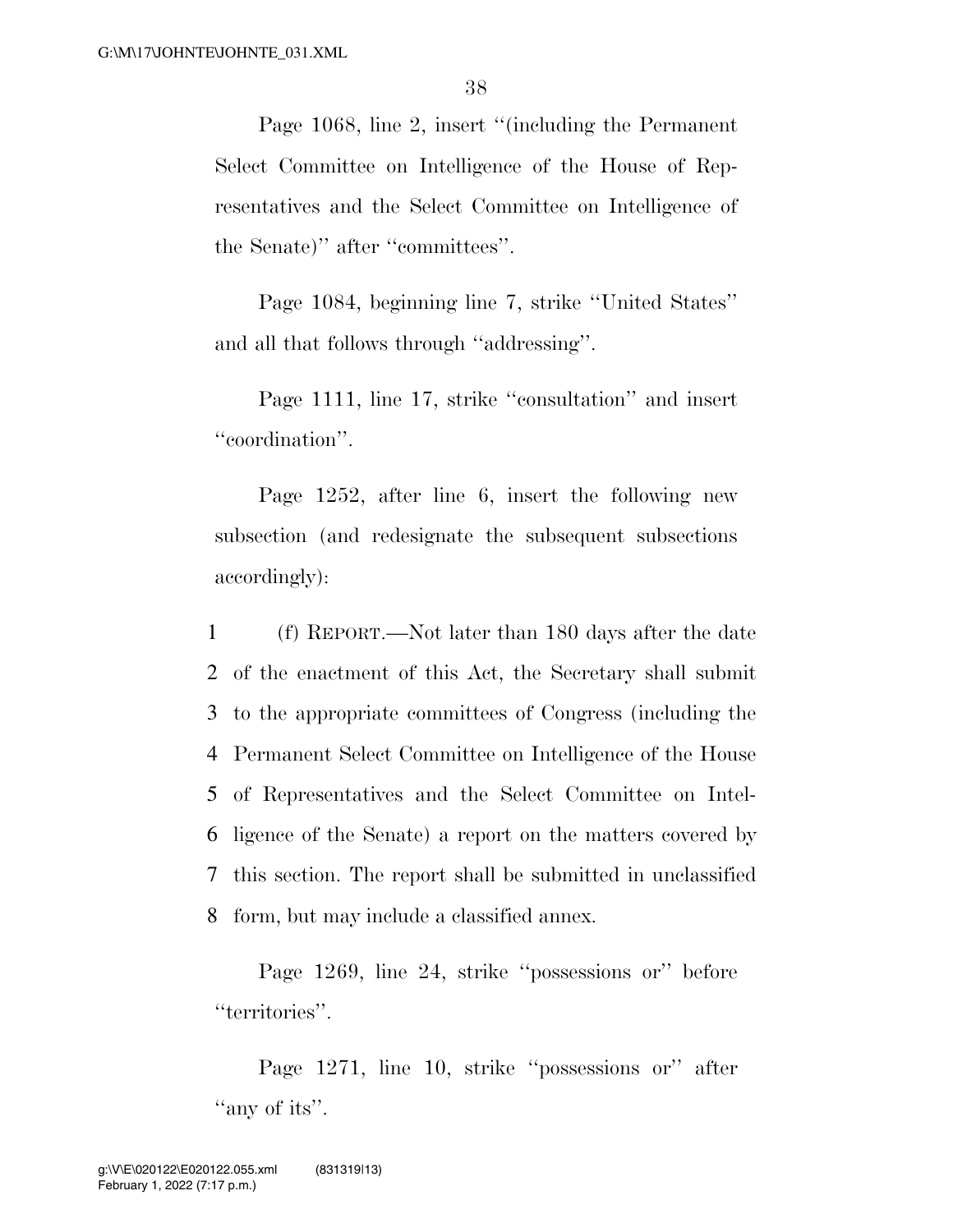Page 1272, after line 12, insert the following new paragraph (and redesignate the subsequent paragraphs accordingly):

 (1) APPROPRIATE CONGRESSIONAL COMMIT- TEES.—The term ''appropriate congressional com- mittees'' includes the Permanent Select Committee on Intelligence of the House of Representatives and the Select Committee on Intelligence of the Senate.

Page 1272, line 20, strike " $\lceil \text{section} \rceil 3 \rceil$  update cross reference?]" and insert "subsection  $(a)$ ".

Page 1286, line 9, strike "and" at the end.

Page 1286, line 10, insert '', and the Select Committee on Intelligence'' after ''Judiciary''.

Page 1286, line 10, insert '', and the Committee on Appropriations'' before ''of the Senate''.

Page 1286, line 13, strike "and".

Page 1286, line 14, insert '', and the Permanent Select Committee on Intelligence'' after ''Judiciary''.

Page 1286, line 14, insert '', and the Committee on Appropriations'' before ''of the House''.

Page 1291, line 12, add ''Amounts deposited into such Fund under this subparagraph shall be credited as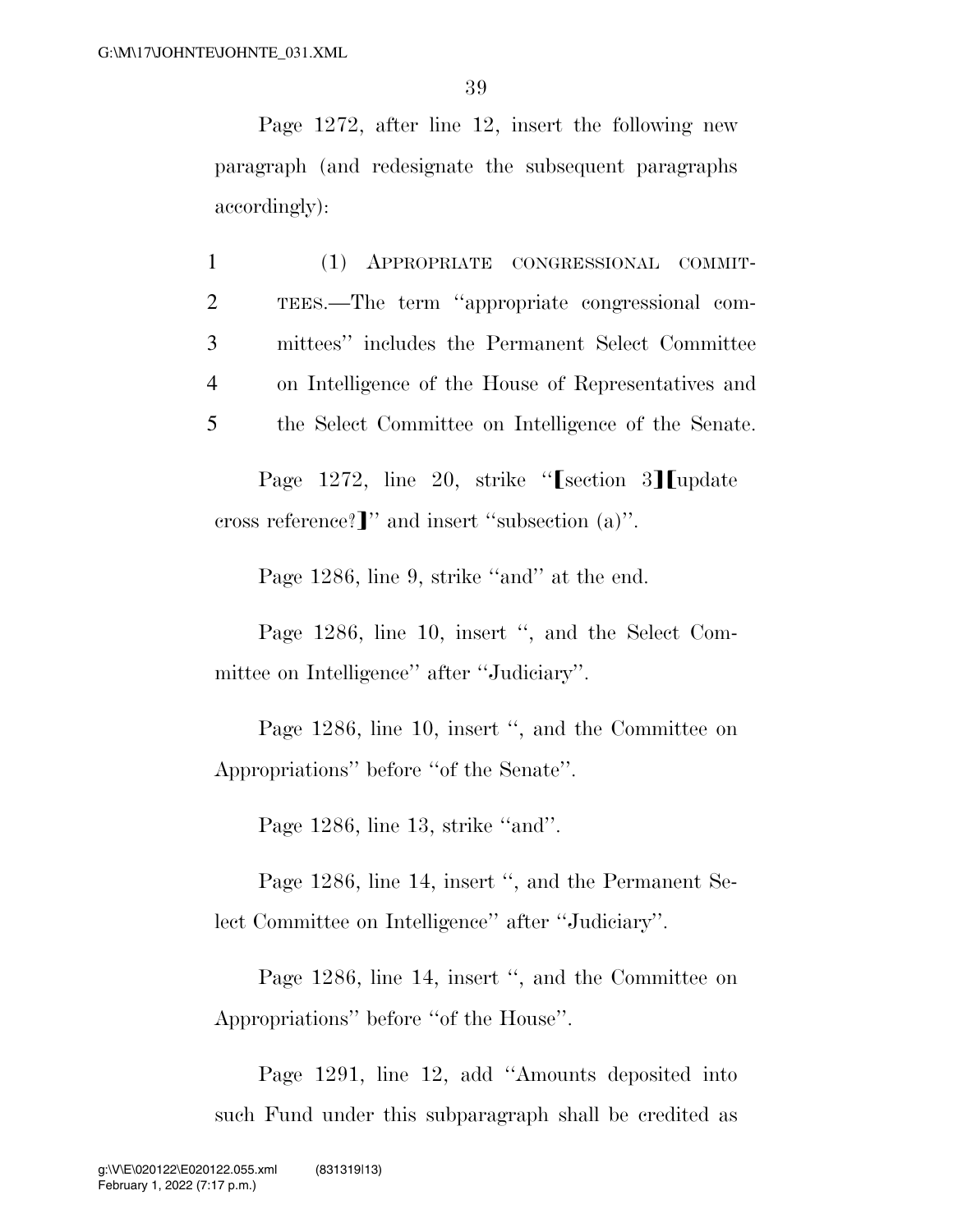discretionary offsetting collections.'' after the period at the end.

Page 1291, line 16, insert ''to the extent and in such amounts as provided in advance in appropriations Acts'' before ''for the purposes''.

Page 1291, line 17, strike ''paragraph (1)'' and all that follows through the end of the subparagraph and insert "paragraph  $(1)$ .".

Page 1325, line 6, strike the semicolon and insert ''; and''.

Page 1325, line 10, strike "; and" and insert a period.

Page 1325, strike lines 11 through 16.

Page 1337, line 8, insert ''(including the Permanent Select Committee on Intelligence of the House of Representatives and the Select Committee on Intelligence of the Senate)'' after ''Congress''.

Page 1355, line 10, insert ''in consultation with the Administrator of the Environmental Protection Agency, the Secretary of Energy, and any other Federal agency the President determines appropriate,'' after ''Development,''.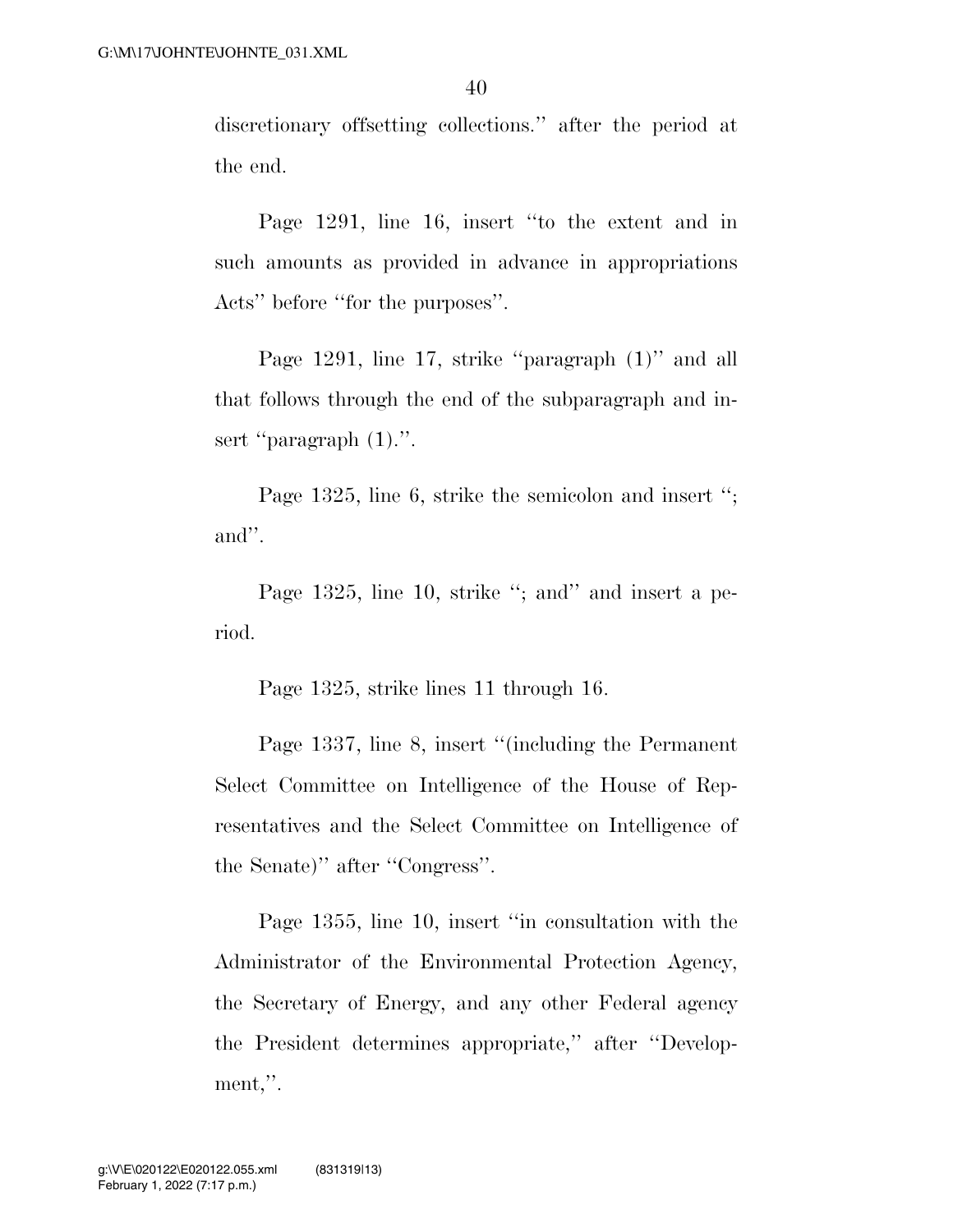Page 1375, strike lines 4 and 5 and insert ''**SHORT-LIVED CLIMATE POLLUTANTS.**''.

Page 1375, strike lines 6 through 11.

Page 1376, line 14, strike ''pollutants''.

Page 1376, line 11, insert "or enhance" after  $``\text{craft}''$ .

Page 1376, beginning on line 17, strike ''black carbon, methane, tropospheric ozone, and hydrofluorocarbons'' and insert ''short-lived climate pollutants''.

Page 1376, line 21, insert "pollutant" after "climate''.

Page 1377, line 20, strike ''phasing out sources'' and insert ''significantly reducing emissions''.

Page 1377, line 23, insert ''effectively'' before ''mitigate''.

Page 1379, line 10, insert ''or maintain'' after ''enhance".

Page 1379, line 22, strike ''pollutant''.

Page 1380, beginning on line 16, strike ''shall work with the Administrator of the Environmental Protection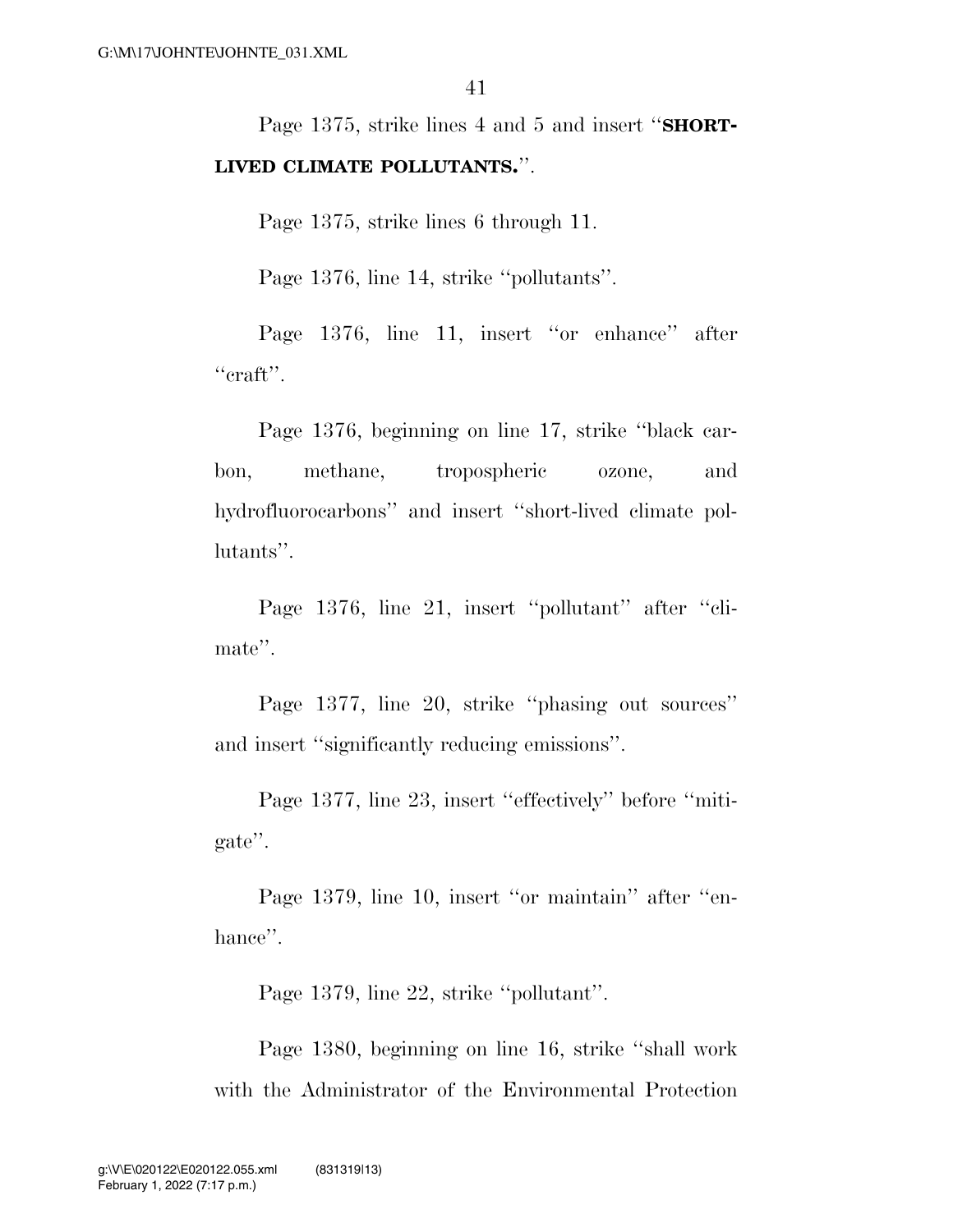Agency to'' and insert '', in coordination with the Administrator of the Environmental Protection Agency, shall''.

Beginning on page 1380, strike line 21 and all that follows through page 1381, line 18.

Page 1382, line 6, strike "eliminate" and insert ''significantly reduce''.

Page 1382, beginning on line 9, strike ''Consistent with strategies adopted by the International Maritime Organization to reduce greenhouse gas emissions from ships, the Secretary of State, in consultation with the Secretary of Transportation, the Secretary of Commerce, the Administrator,'' and insert ''The Administrator of the Environmental Protection Agency, in consultation with the Secretary of State, the Secretary of Energy, the Secretary of Transportation, the Secretary of Commerce,''.

Page 1382, line 25, strike ''POLLUTANT''.

Page 1383, beginning on line 4, strike ''Black Carbon, Methane, and High-GWP HFC'' and insert ''Short-Lived Climate''.

Page 1383, strike lines 6 through 8 and insert the following: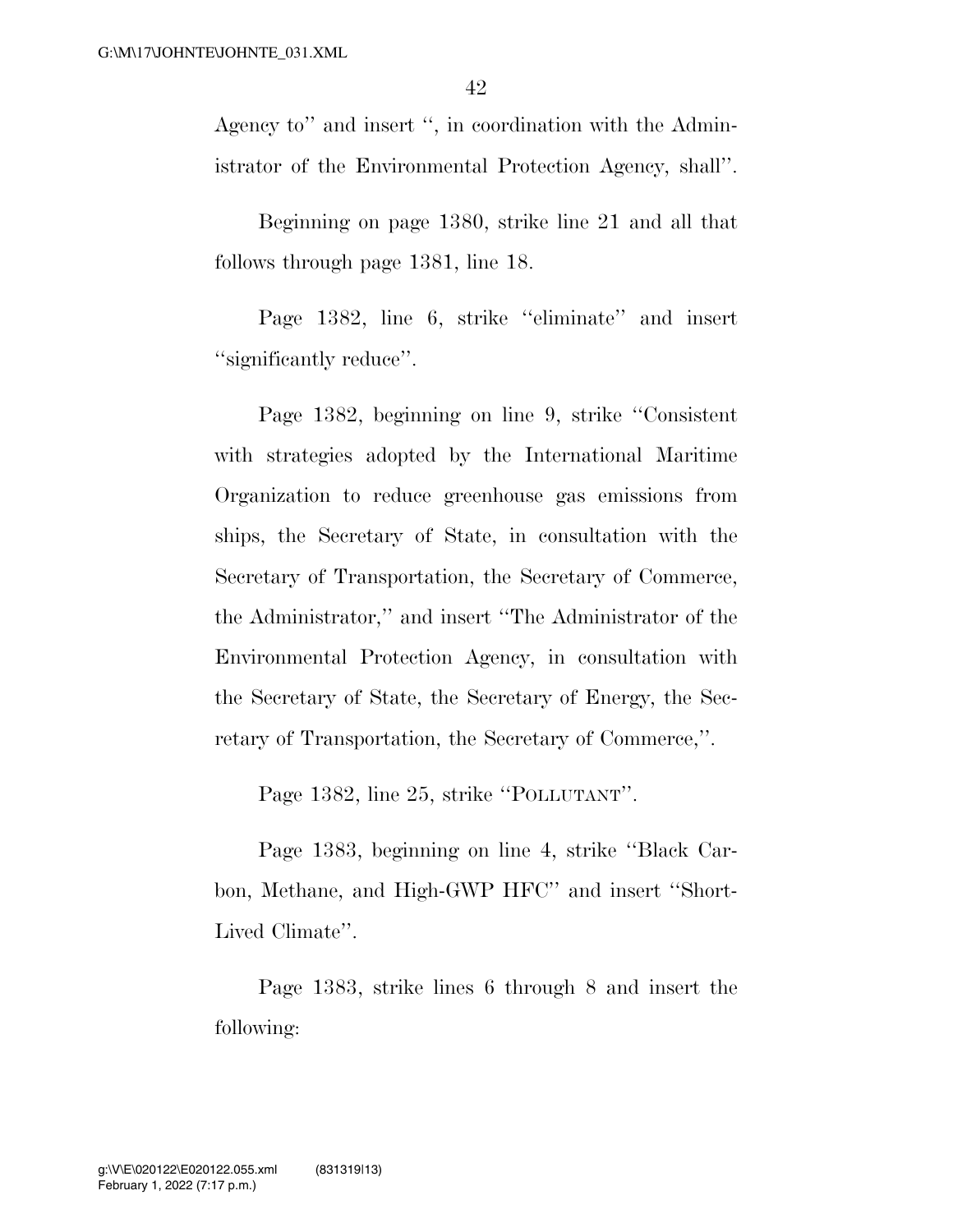| $\mathbf{1}$   | (2) MEMBERSHIP.—The members of the Work-         |
|----------------|--------------------------------------------------|
| $\overline{2}$ | ing Group shall include the head (or a designee  |
| 3              | thereof) of-                                     |
| $\overline{4}$ | (A) the Department of Agriculture;               |
| 5              | (B) the Department of Commerce;                  |
| 6              | (C) the Department of Defense;                   |
| 7              | (D) the Department of Energy;                    |
| 8              | (E) the Department of Health and Human           |
| 9              | Services;                                        |
| 10             | (F) the Department of the Interior;              |
| 11             | (G) the Department of State;                     |
| 12             | (H) the Department of Transportation;            |
| 13             | (I) the Environmental Protection Agency;         |
| 14             | (J) the National Oceanic and Atmospheric         |
| 15             | Administration;                                  |
| 16             | (K) the Council on Environmental Quality;        |
| 17             | (L) the United States Agency for Inter-          |
| 18             | national Development; and                        |
| 19             | (M) any other Federal agency the Presi-          |
| 20             | dent determines appropriate.                     |
|                | Page 1383, strike lines 10 through 19.           |
|                | Page 1384, beginning on line 11, strike "pollut- |

ants''.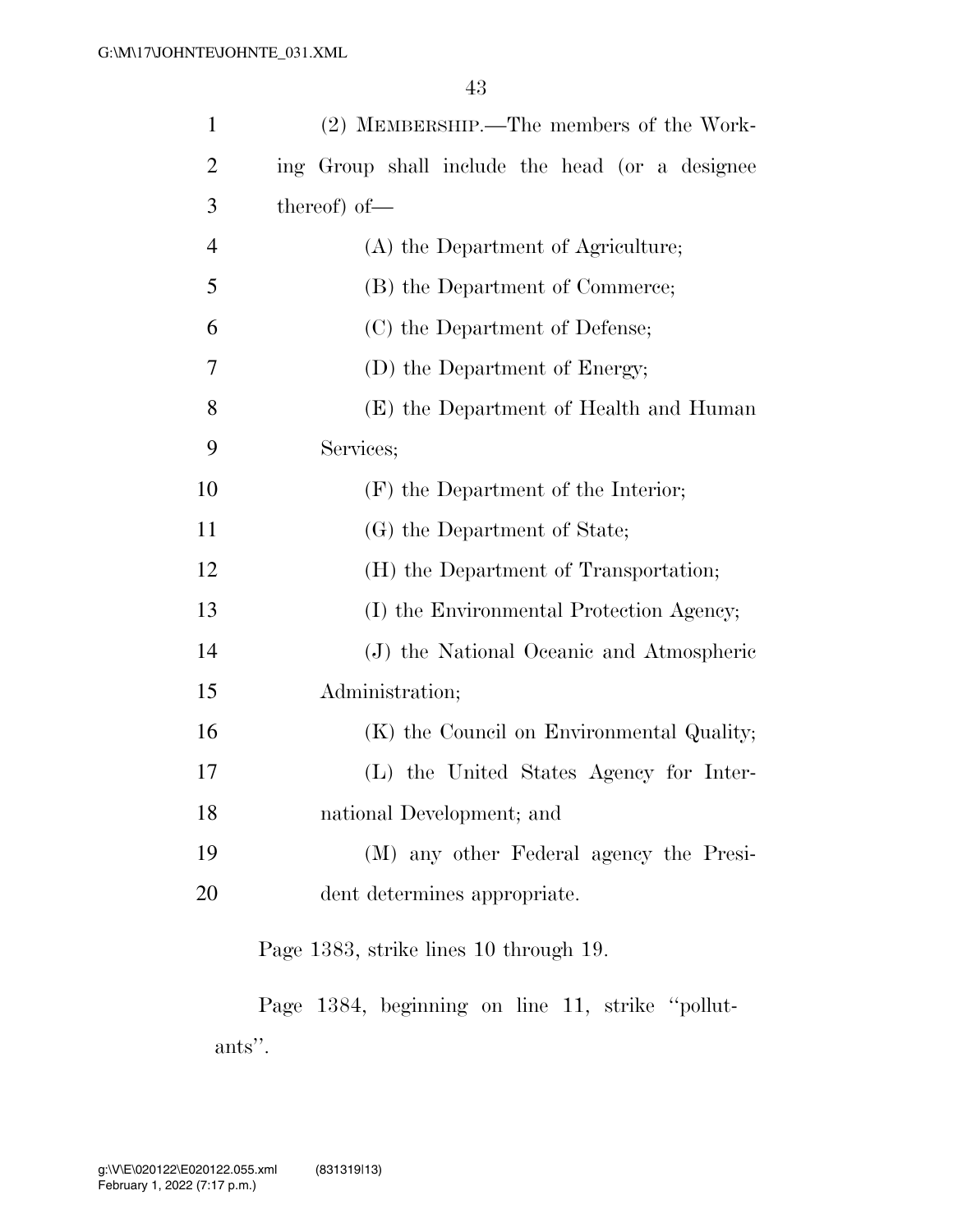In section 30608, strike ''black carbon, methane, and high-GWP HFC'' each place it appears and insert ''short-lived climate pollutants''.

Page 1393, line 9, insert ''international'' after "monitor".

Page 1393, line 24, insert ''international'' after "from".

Page 1400, line 13, insert "(including the Permanent Select Committee on Intelligence of the House of Representatives and the Select Committee on Intelligence of the Senate)'' after ''Congress''.

Page 1436, line 5, insert ", in consultation with the Administrator of the Environmental Protection Agency,'' after ''Secretary''.

Page 1476, line 4, insert ''and the Permanent Select Committee on Intelligence of the House of Representatives and the Select Committee on Intelligence of the Senate'' after ''Senate''.

Page 1483, line 22, strike '', are also a boon for'' and insert ''and law enforcement, can be tools abused  $by'$ .

Page 1483, line 25, strike "use" and insert "abuse".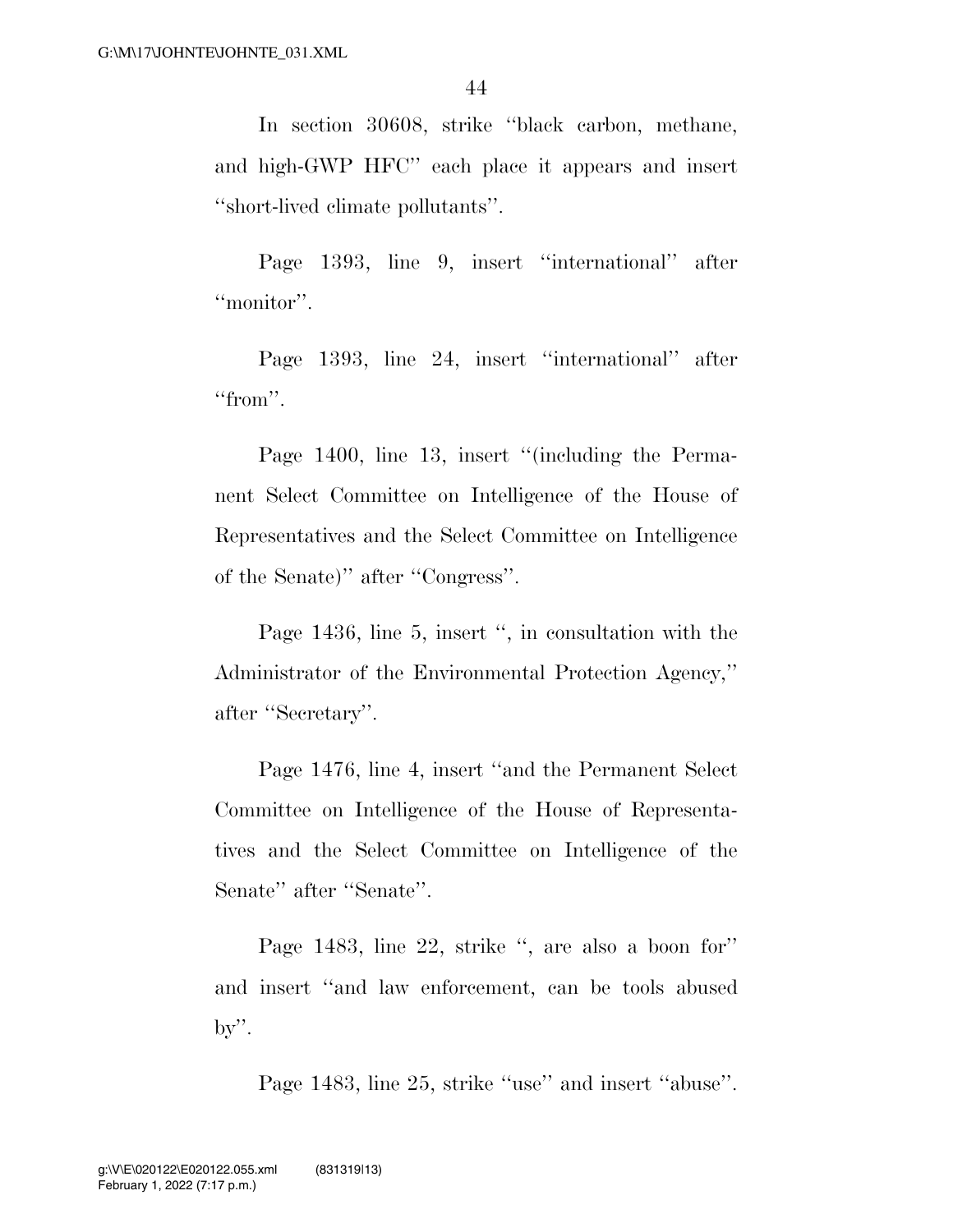Page 1485, strike lines 5 through 18 and insert the following:

1 (1) in subsection (a) $(2)(C)$ , by striking "sub-2 section (b)(5)'' and inserting ''paragraphs (5) and  $3 \t\t (6)$  of subsection (b)"; and

Page 1485, line 20, insert "for or" before "on".

Page 1490, line 13, insert ''and the Permanent Select Committee on Intelligence'' after ''Resources''.

Page 1490, line 16, insert ''and the Select Committee on Intelligence'' after ''Resources''.

Page 1497, line 7, insert ''and the Committee on Foreign Affairs'' before ''of the House''.

Page 1497, line 9, insert ''and the Committee on Foreign Relations'' before "of the Senate".

Page 1497, line 9, insert ''and the Permanent Select Committee on Intelligence of the House of Representatives and the Select Committee on Intelligence of the Senate'' after ''Senate''.

Page 1501, line 7, strike section 60801 and insert the following: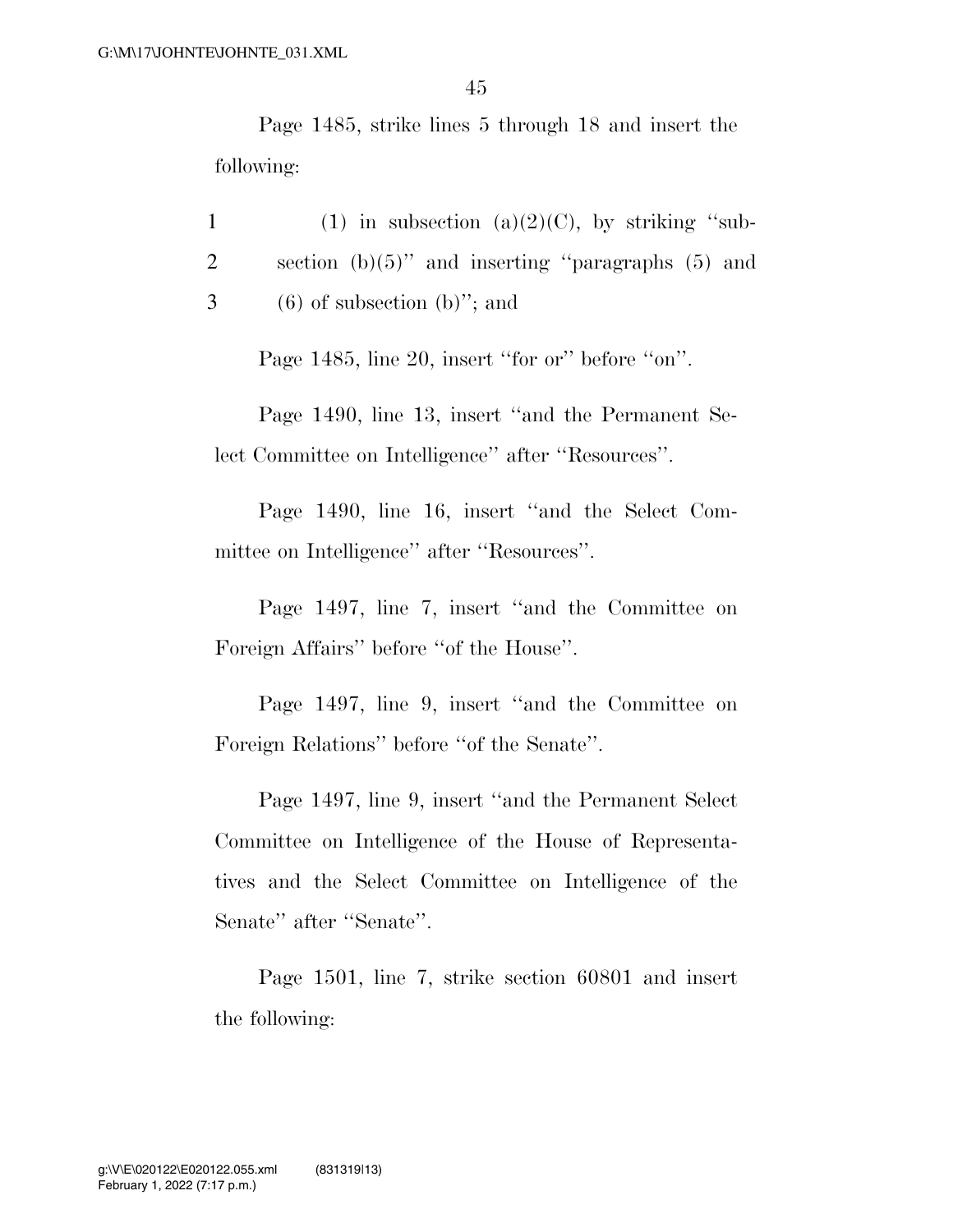|               | 1 SEC. 60801. SUPPORT FOR INTERNATIONAL INITIATIVES TO |
|---------------|--------------------------------------------------------|
|               | PROVIDE DEBT RELIEF TO DEVELOPING                      |
| $\mathcal{R}$ | COUNTRIES WITH UNSUSTAINABLE LEVELS                    |
|               | OF DEBT.                                               |

 (a) DEBT RELIEF.—The Secretary of the Treasury, in consultation with the Secretary of State, shall—

 (1) engage with international financial institu- tions and official and commercial creditors to ad- vance support for prompt and effective implementa- tion and improvement of the Common Framework for Debt Treatments beyond the Debt Service Sus- pension Initiative (in this section referred to as the ''Common Framework''), and any successor frame- work or similar coordinated international debt treat- ment process through the establishment and publica-16 tion of clear and accountable—

 (A) debt treatment benchmarks designed to achieve debt sustainability for each partici-pating debtor;

 (B) standards for equitable burden sharing among all creditors with material claims on each participating debtor, without regard for 23 their official, private, or hybrid status;

 (C) robust debt disclosure, including but not limited to inter-creditor data sharing and a broad presumption in favor of public disclosure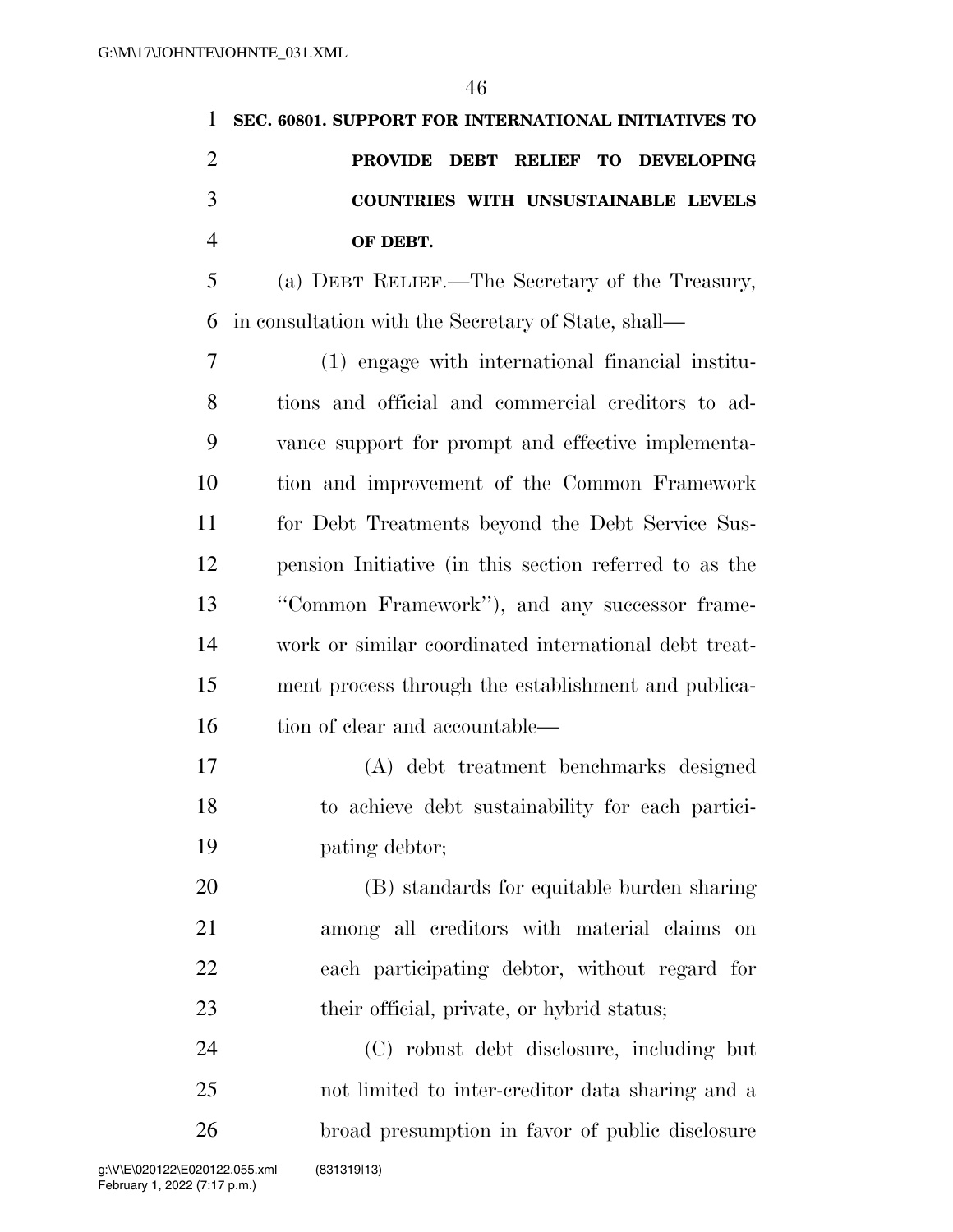$\overline{4}$ 

|                | 47                                                   |
|----------------|------------------------------------------------------|
| $\mathbf{1}$   | of material terms and conditions of claims on        |
| $\overline{2}$ | participating debtors;                               |
| 3              | (D) expanded eligibility criteria to include         |
| $\overline{4}$ | all countries with unsustainable levels of sov-      |
| 5              | ereign debt;                                         |
| 6              | (E) standards for comprehensive creditor             |
| $\overline{7}$ | participation consistent with robust application     |
| 8              | of the policies of the International Monetary        |
| 9              | Funds relating to lending into arrears; and          |
| 10             | (F) consistent enforcement and improve-              |
| 11             | ment of the policies of multilateral institutions    |
| 12             | relating to asset-based and revenue-based bor-       |
| 13             | rowing by participating debtors, and coordi-         |
| 14             | nated standards on restructuring collateralized      |
| 15             | debt;                                                |
| 16             | (2) engage with international financial institu-     |
| 17             | tions and official and commercial creditors to ad-   |
| 18             | vance support for a comprehensive and effective debt |
| 19             | payment standstill for each participating debtor     |
| 20.            | from the time of its application for and until the   |

 from the time of its application for, and until the completion of its negotiations under, the Common Framework, or any successor framework or similar coordinated international debt treatment process: provided, however, that any such standstill should incentivize prompt and comprehensive debt restruc-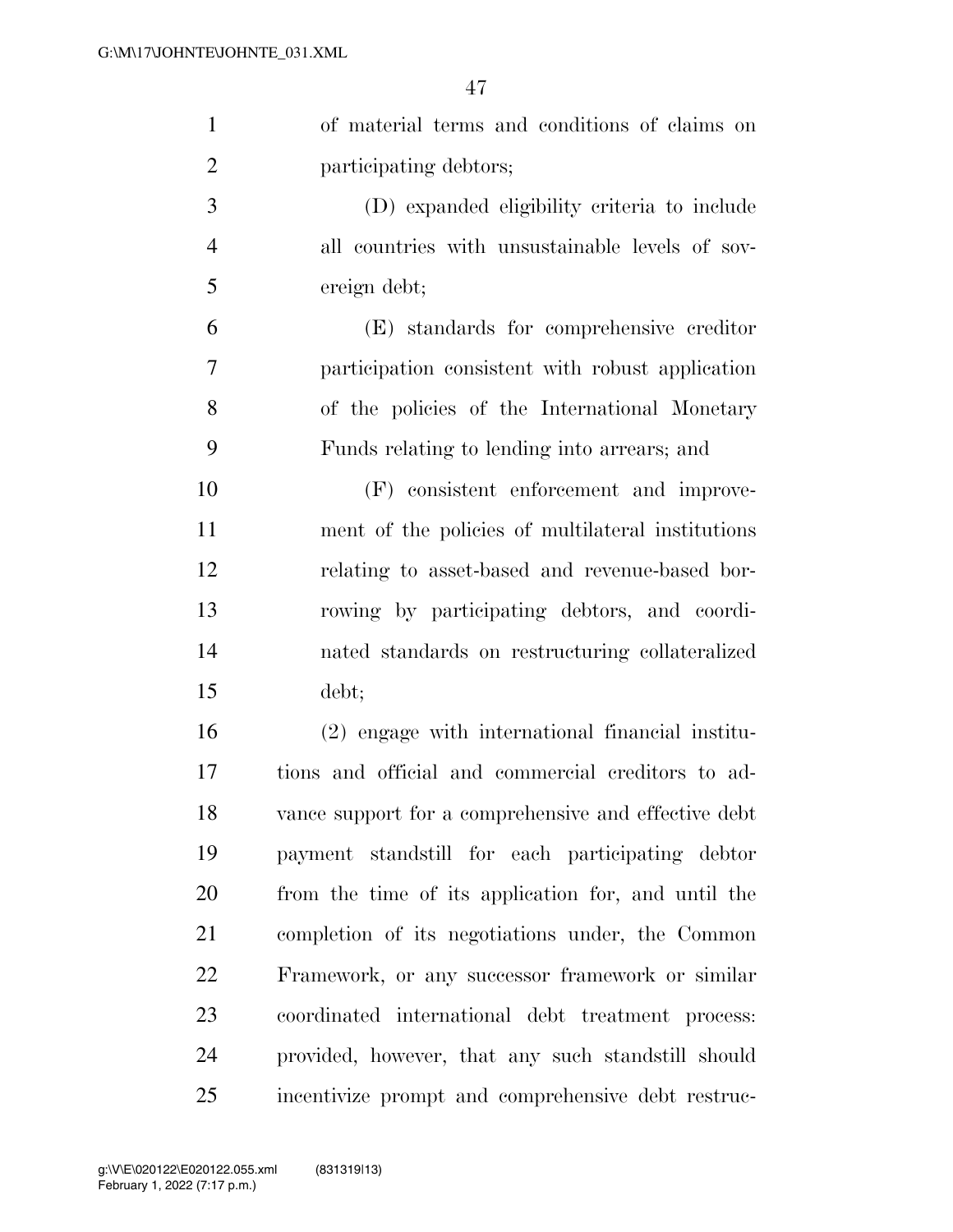turing agreement and provide temporary cash flow relief for the debtor, without exacerbating its vulner-ability to debt distress; and

 (3) instruct the United States Executive Direc- tor at the International Monetary Fund and the United States Executive Director at the World Bank to use the voice and vote of the United States to ad- vance the efforts described in paragraphs (1) and (2), including by urging international financial insti- tutions to participate in debt relief, without under- mining their ability to continue to provide new and additional flows of aid and assistance.

 (b) REPORTING REQUIREMENT.—Not later than 120 days after the date of the enactment of this Act, and annu- ally thereafter until the end of the COVID–19 pandemic, as determined by the World Health Organization, the Sec- retary of the Treasury, in coordination with the Secretary of State, shall submit to the Committees on Banking, Housing, and Urban Affairs and Foreign Relations of the Senate and the Committees on Financial Services and Foreign Affairs of the House of Representatives a report that describes—

 (1) actions that have been taken, in coordina- tion with international financial institutions, by offi-cial creditors, including the government of, and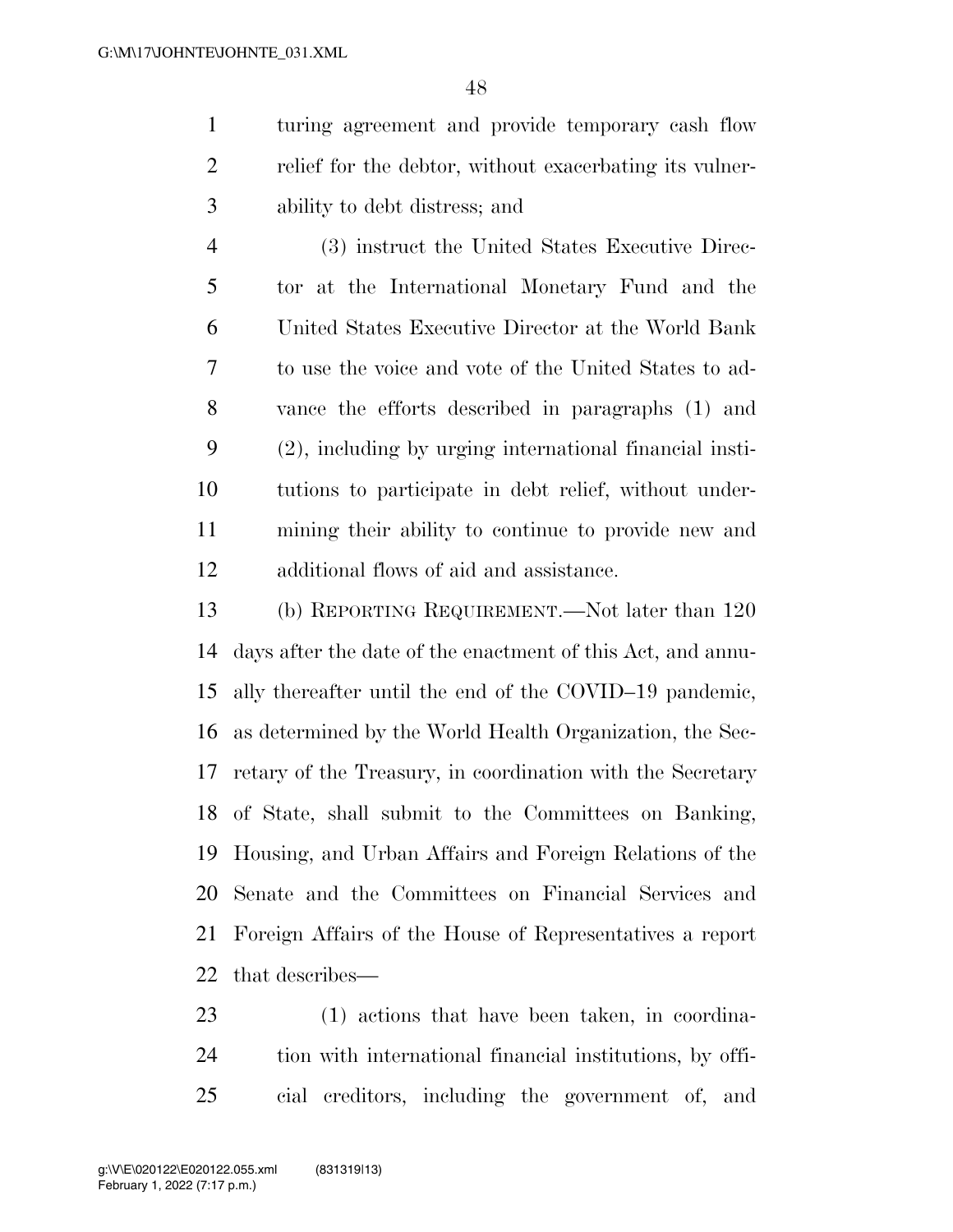state-owned enterprises in, the People's Republic of China, and relevant commercial creditor groups to advance debt relief for countries with unsustainable debt that have sought relief under the Common Framework, any successor framework or mechanism, or under any other coordinated international ar-rangement for sovereign debt restructuring;

 (2) any implementation challenges that hinder the ability of the Common Framework to provide timely debt restructuring for any country with unsustainable debt that seeks debt relief or debt payment relief, including any refusal of any creditors to participate in equitable burden sharing, including but not limited to failure to share (or publish, as ap- propriate) all material information needed to assess debt sustainability and inter-creditor equity;

 (3) recommendations on how to address chal-lenges identified in paragraph (2);

 (4) any United States policy concerns with re- spect to providing debt relief to specific countries; and

 (5) the transparency and accountability meas- ures established or proposed to ensure that resources freed up by the debt relief described in paragraph (1) are used for activities that respond to the health,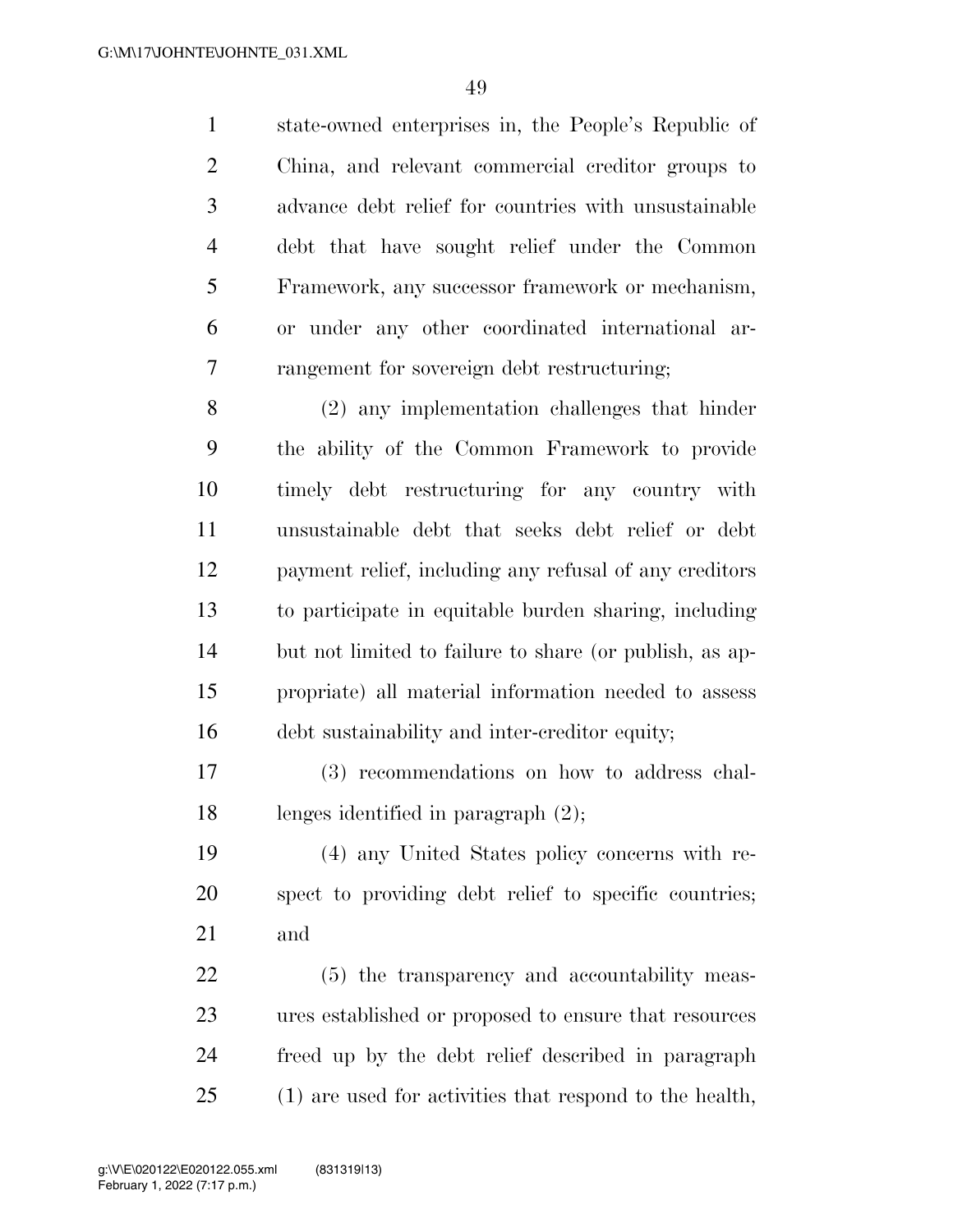1 economic, and social effects of the COVID–19 pan-2 demic, climate change resiliency, or help ensure eq-3 uitable recoveries and growth.

Page 1507, line 21, insert ''the Chairman and Ranking Member of the Committee on Energy and Commerce'' after ''the Chairman and Ranking Member of the Committee on Financial Services''.

Page 1520, lines 20 and 21, strike ''the Commonwealth of".

Page 1520, lines 21 and 22, strike ''or possession''.

Page 1545, line 21, strike "sees" and insert "seas".

Page 1545, line 22, strike ''another'' and insert "any".

Page 1572, lines 18 and 19. strike ''shall be made available to'' and insert ''is authorized to be appropriated to''.

Page 1572, lines 20 and 21. strike ''shall be made available to'' and insert ''is authorized to be appropriated to''.

Page 1576, line 5, after "local," insert "territorial,".

Page 1580, line 7, strike ''local'' and insert ''local, territorial,''.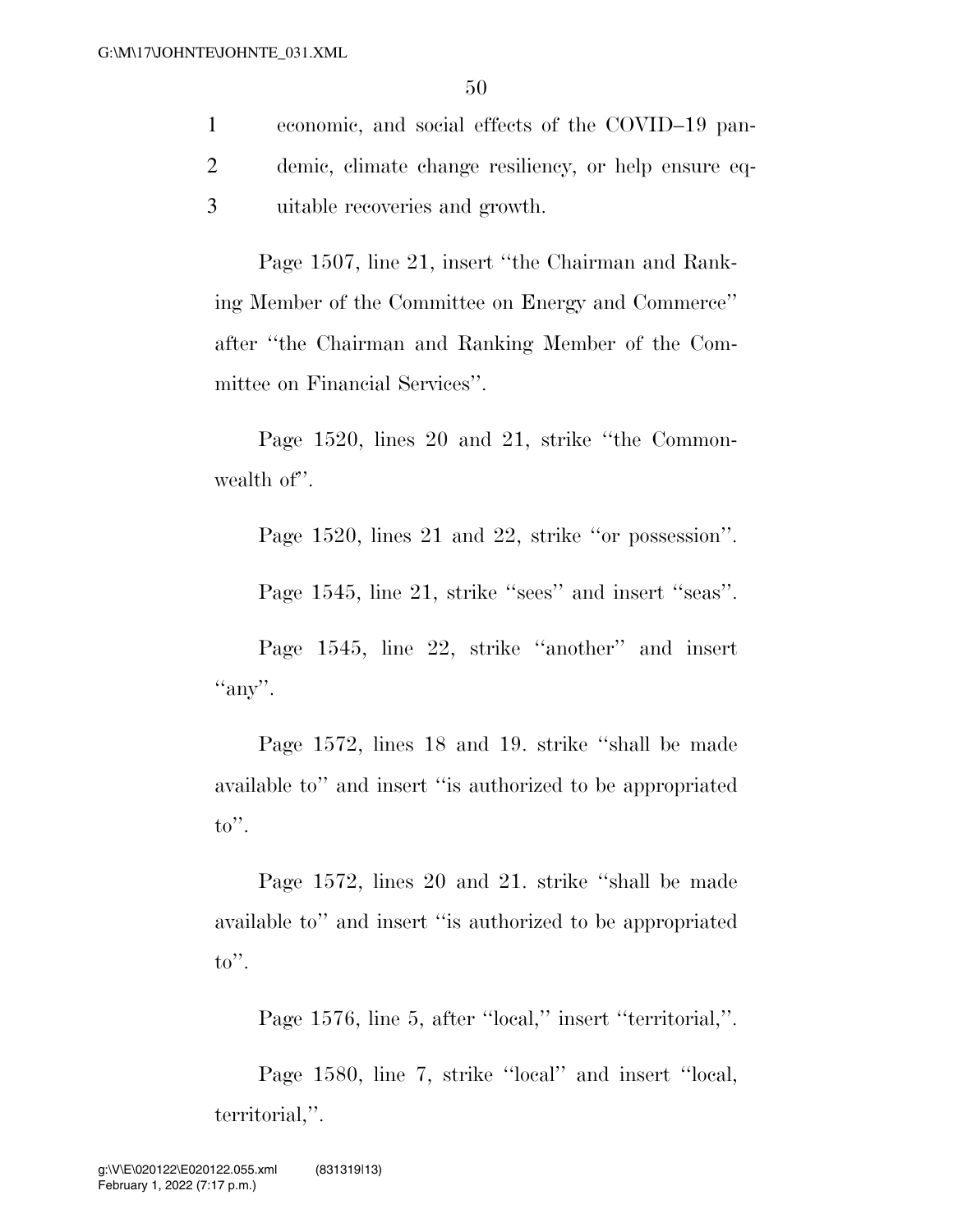Page 1581, line 24, after "local," insert "territorial,''.

Page 1588, line 15, after ''Islander,'' insert ''territorial,''.

Page 1607, strike lines 1 through 4.

Page 1612, line 18, strike ''which shall'' and all that follows through the end of subsection (a) and insert ''consisting of such amounts as are appropriated to the Fund.''

Page 1613, strike lines 2 through 7, and resdesignate the subsequent subsection accordingly.

Page 1628, strike lines 5 through 8.

Page 1629, strike line 14 and all that follows through page 1630, line 16, and redesignate the subsequent subsections accordingly.

Page 1636, line 1, strike "Of the amounts" and all that follows through ''may be used for'' and insert ''Of the amounts authorized to be appropriated under subsection (a), not more than the lesser of \$1,500,000 or 10 percent of such amounts is authorized to be appropriated for''.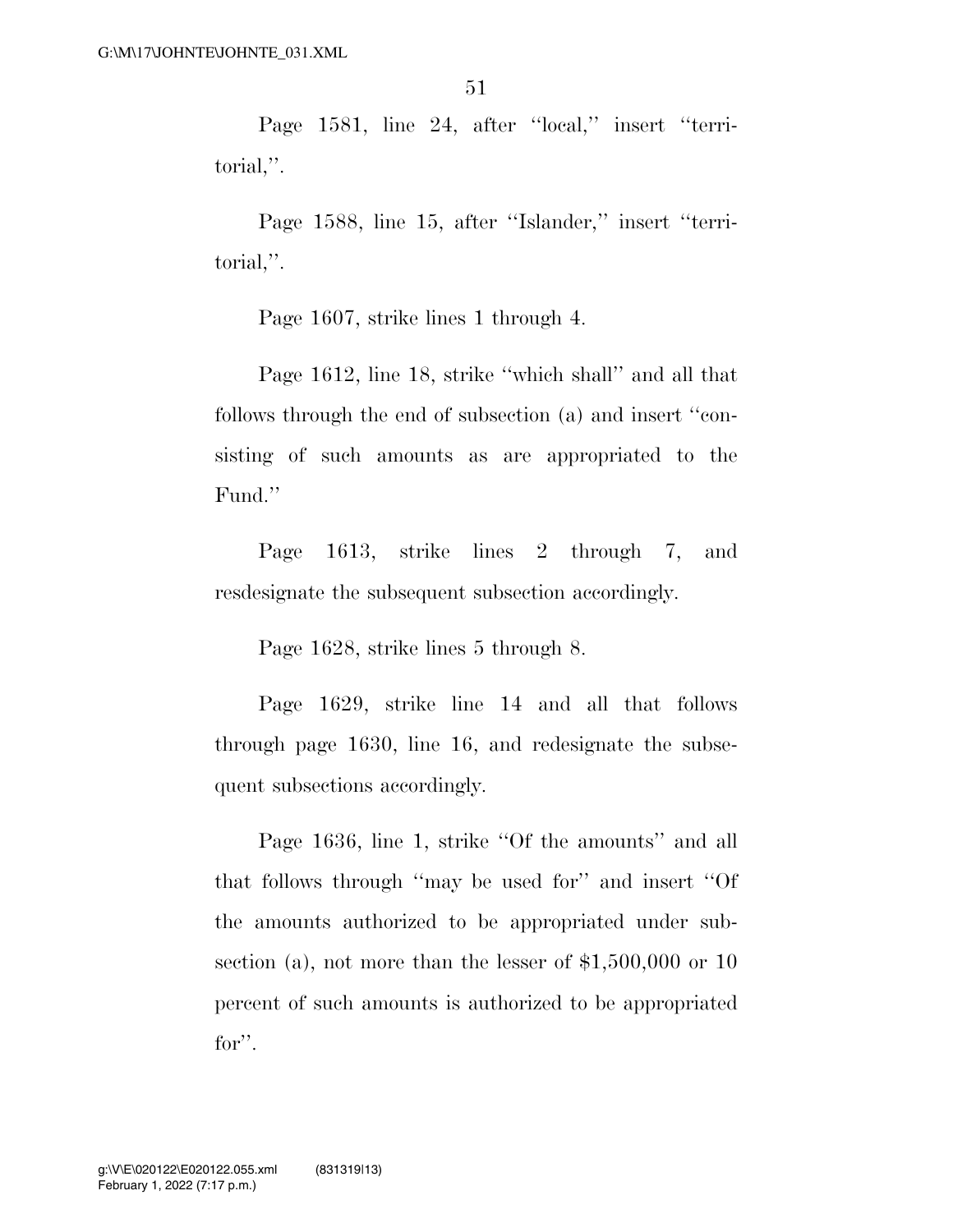Page 1636, line 12, strike ''there shall be made available to the Administrator''.

Page 1636, line 13, insert "is authorized to be appropriated'' after ''\$8,000,000''.

Page 1636, lines 16 and 17, strike ''shall be made available'' and insert ''is authorized to be appropriated''.

Page 1636, lines 19 and 20, strike ''shall be made available'' and insert ''is authorized to be appropriated''.

Page 1643, line 4, strike ''or possession''.

Page 1647, after line 19, insert the following:

1 (12) The Ambassador of the United States 2 Trade Representative.

Page 1647, line 20, strike  $(12)$ " and insert  $(13)$ ".

Page 1647, line 22, strike  $(13)$ " and insert  $(14)$ ".

Page 1647, line 24, strike  $(14)$ " and insert  $(15)$ ".

Page 1661, strike lines 17 through 20, and insert the following:

 (A) by inserting ''or any interstate trans- port within the United States,'' after ''or any possession of the United States,'' the first place it appears; and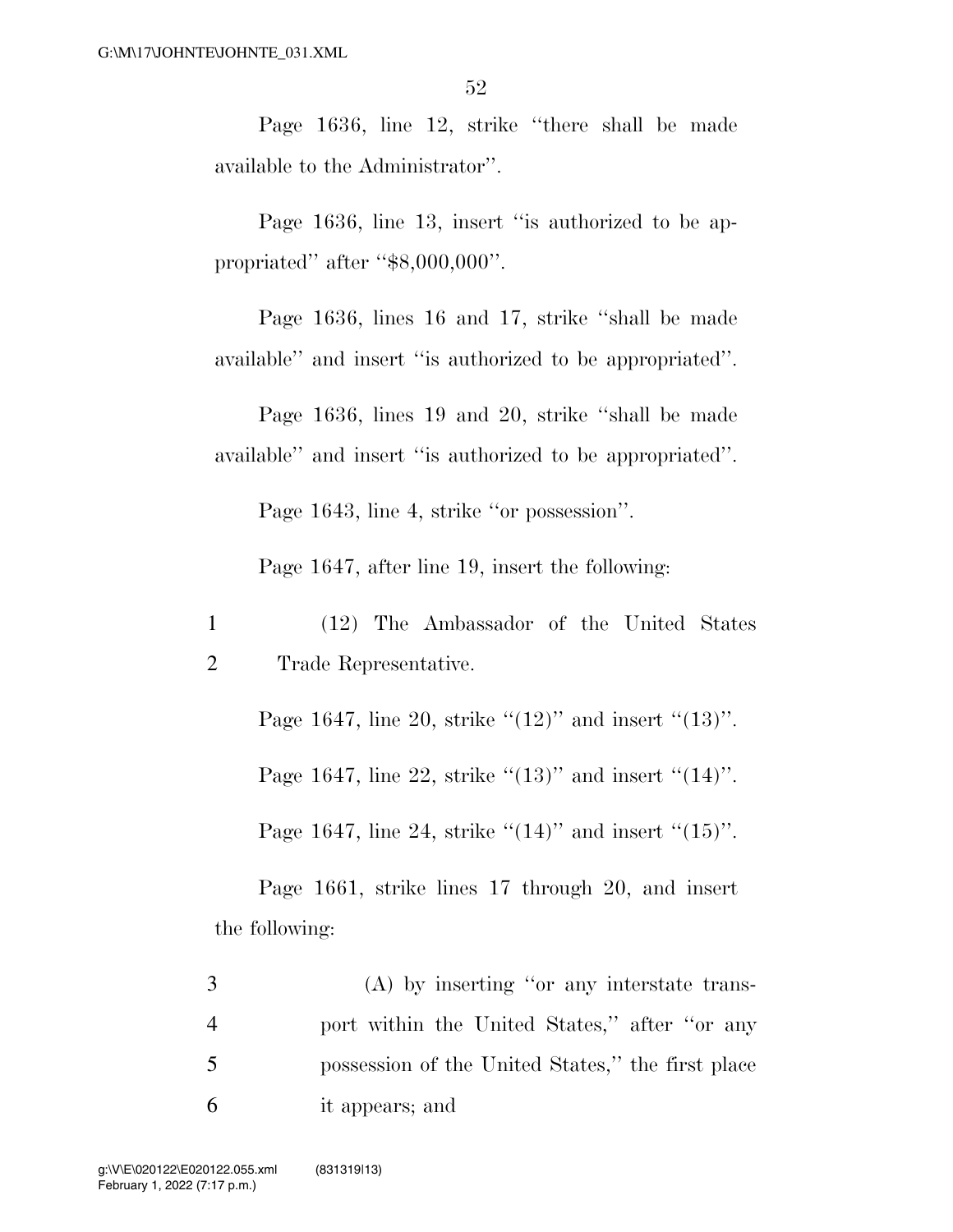Page 1663, line 1, strike  $\lq (D)$ " and insert  $\lq (B)$ ".

Page 1663, line 22, strike ''the Commonwealth of''.

Page 1663, line 23, strike ''possession'' and insert "territory".

Page 1848, line 1, strike "system," and insert "system (such as individuals currently or recently incarcerated),''.

Page 1848, line 7, add ''or'' at the end.

Page 1848, strike lines 8 through 9.

Page 1891, line 18, strike ''shall have the meaning'' and insert ''have the meanings''.

Page 1892, after line 2, insert the following:

 (6) OUTLYING AREA.—The term ''outlying area'' has the meaning given the term in section 8101(36)(A) of the Elementary and Secondary Edu-cation of 1965 (20 U.S.C. 7801(36)(A)).

Page 1892, line 5, strike ''meaning'' and insert "meanings".

Page 1893, beginning on line 11, strike ''the Commonwealth of".

Page 1897, line 19, strike "or" and insert "(or".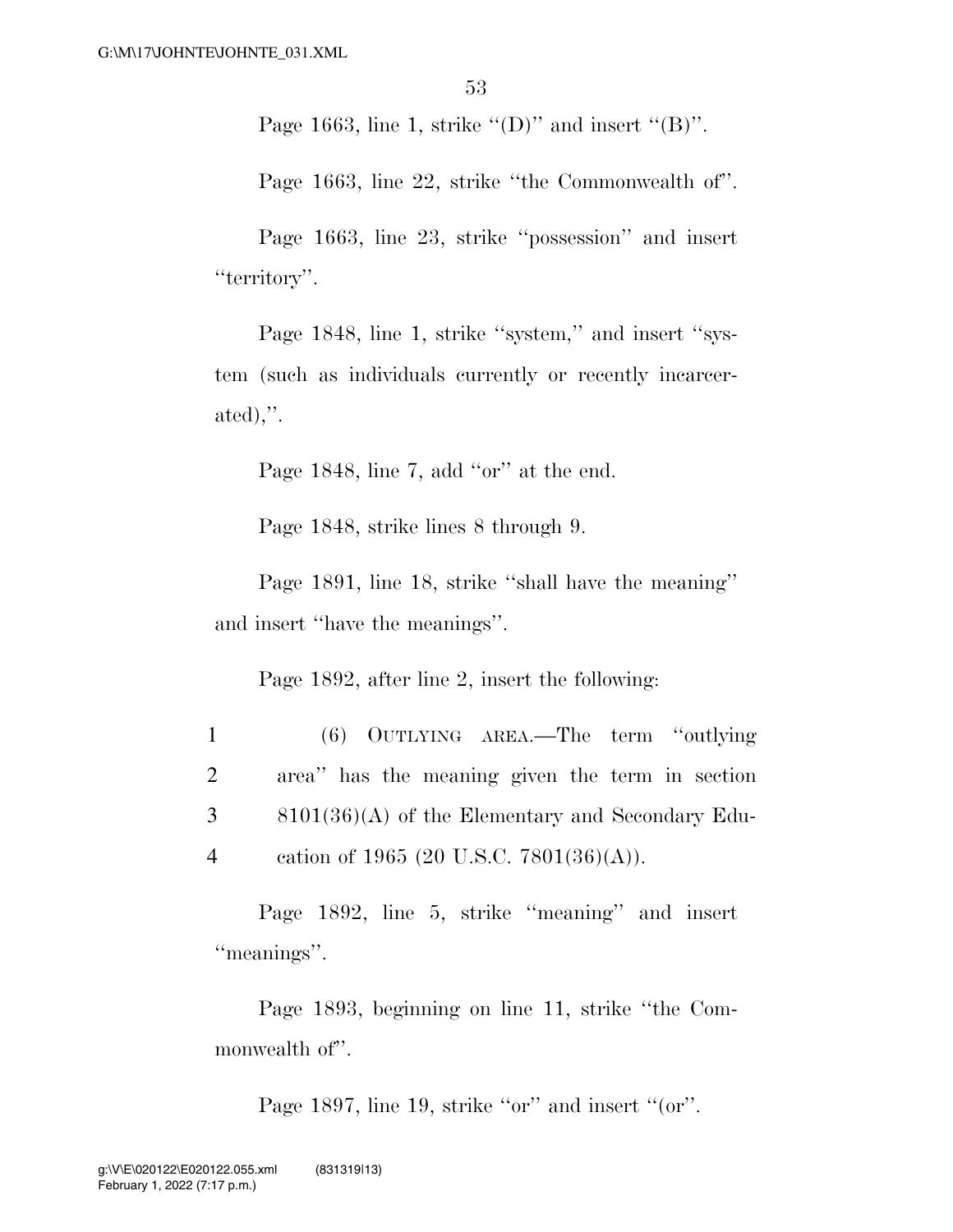Page 1897, line 21, strike "entity" and insert "enti $ty)$ ".

Page 1897, line 22, insert "that" after "verifying".

Page 1900, line 19, strike the period at the end and insert a semicolon.

Page 1903, line 12, strike  $((c)(7)(C))$  and insert  $``(e)(7)(B)''$ .

Page 1904, strike line 11.

Page 1906, line 6, strike  $((c)(7)(C))$  and insert  $``(e)(7)(B)''$ .

Page 1909, line 16, strike ''received'' and insert ''receive''.

Page 1910, line 19, insert "and" before "particularly''.

Page 1912, line 24, strike '' 'State',''.

Page 1914, after line 13, insert the following:

 (4) OUTLYING AREA.—The term ''outlying area'' has the meaning given the term in section 8101(36)(A) of the Elementary and Secondary Edu-cation of 1965 (20 U.S.C. 7801(36)(A)).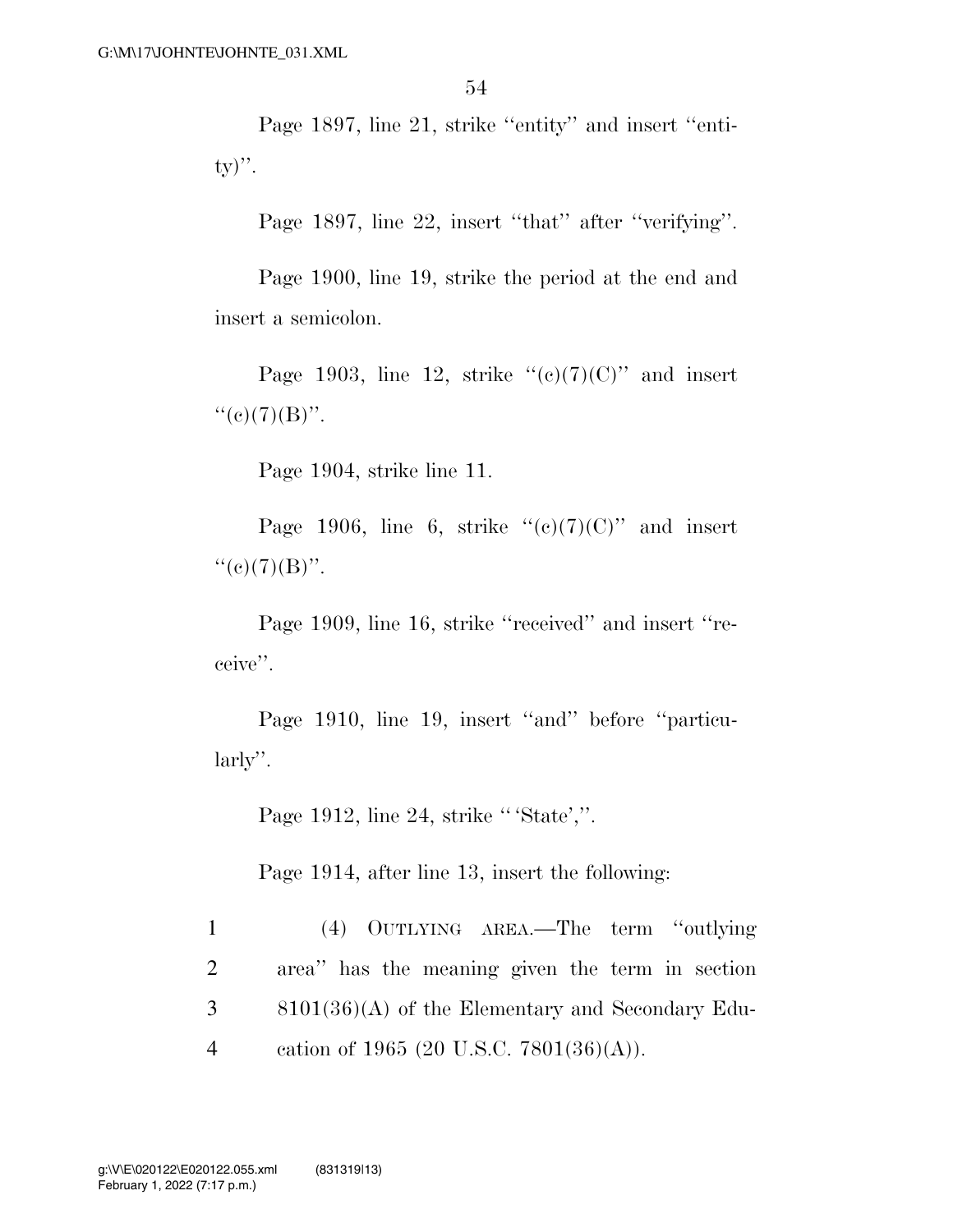1 (5) STATE.—The term ''State'' means each of 2 the 50 States, the District of Columbia, and Puerto 3 Rico.

Page 1914, line 17, strike ''ESEA'' and insert ''the Elementary and Secondary Education Act of 1965 (20 U.S.C.  $6311(b)(2)(B)(xi)$ ".

Beginning on page 1912, reorder the paragraphs in section 90202(b) in alphabetical order, and renumber such paragraphs as so reordered.

Page 1917, beginning on line 20, insert ''and'' before "particularly".

Page 1918, line 4, strike "in" and insert "under".

Page 1922, line 10, strike "in" and insert "under".

Page 1923, line 10, strike ''particularly'' and insert ''and particularly for''.

Page 1933, line 12, strike ''Implement'' and insert ''Implementing''.

Page 1960, strike line 17 through ''\$69,353,000.'' on line 22.

Beginning on page 1970, strike line 13 through ''title.'' on page 1971, line 6.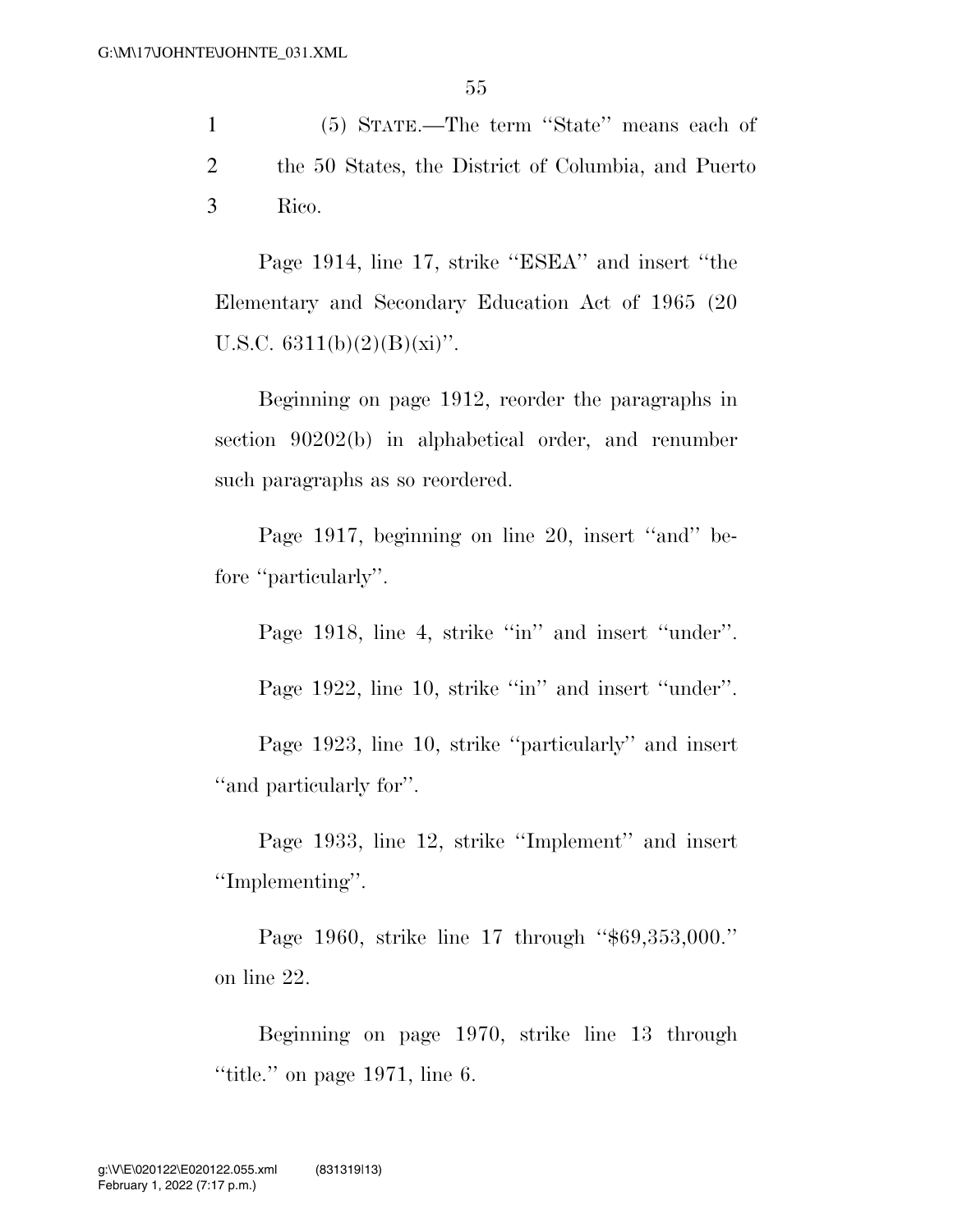Page 2050, beginning on line 15, strike ''**CHILD CARE ALLOWANCES**'' and insert ''**CHILD AND OTHER DEPENDENT CARE ALLOWANCES**''.

Page 2054, line 8, strike ''CHILD CARE ALLOW-ANCES'' and insert ''CHILD AND OTHER DEPENDENT CARE ALLOWANCES''.

Page 2054, line 13, strike ''**CHILD CARE ALLOW-ANCES**'' and insert ''**CHILD AND OTHER DEPENDENT CARE ALLOWANCES**''.

Page 2054, line 14, strike ''CHILD CARE ALLOW-ANCES'' and insert ''CHILD AND OTHER DEPENDENT CARE ALLOWANCES''.

Page 2054, beginning on line 20, strike ''child care allowance'' and insert ''child and other dependent care allowance''.

Page 2054, line 25, strike ''child care allowance'' and insert ''child and other dependent care allowance''.

Page 2055, beginning on line 5, strike ''child care allowance'' and insert ''child and other dependent care allowance''.

Page 2057, strike the matter following line 13 and insert the following:

''Sec. 238A. Child and other dependent care allowances.''.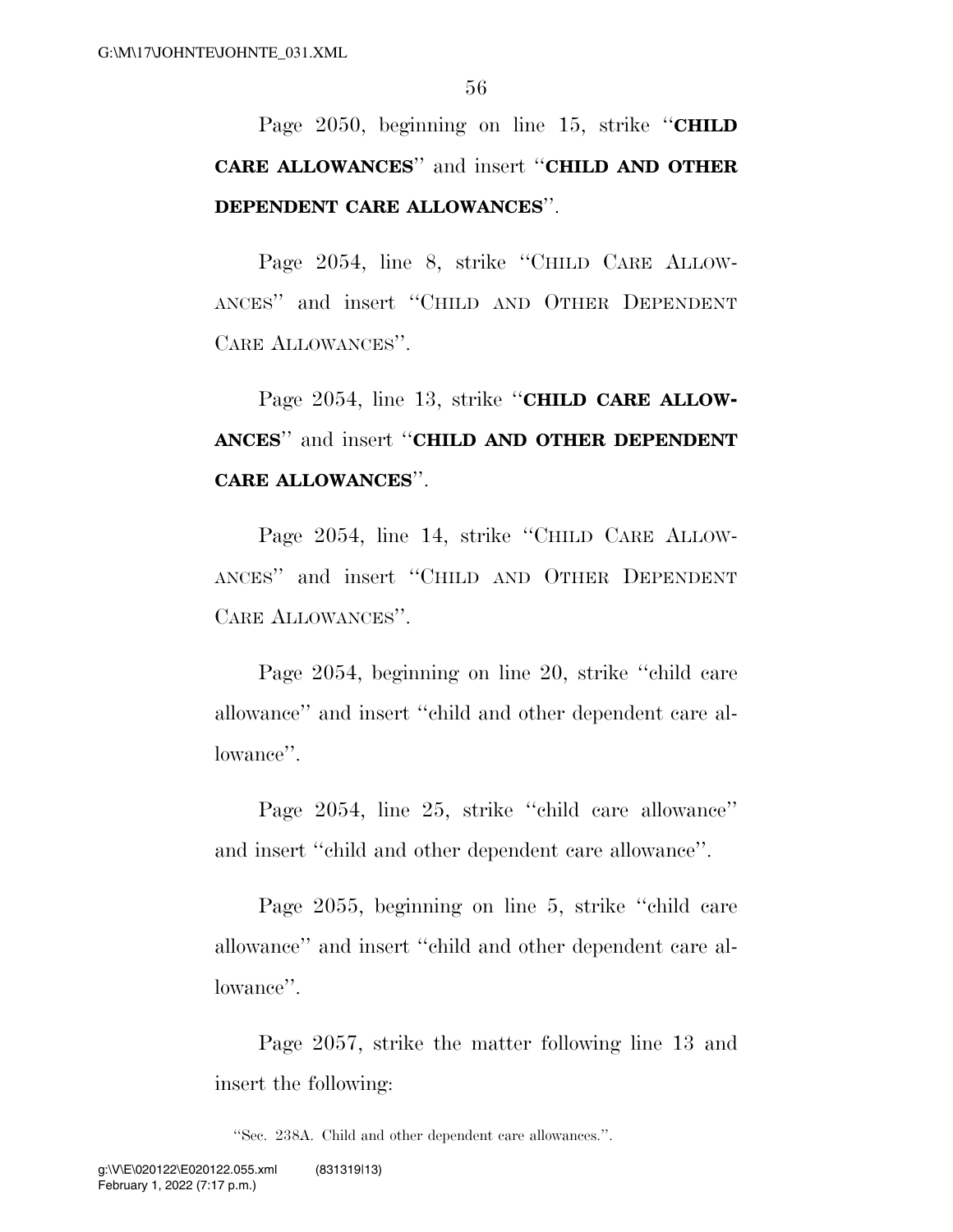Page 2066, after line 3, add the following:

#### **SEC. 101115. REQUIREMENTS FOR CERTAIN TERRITORIES.**

 Section 248 of the Trade Act of 1974 (19 U.S.C. 2320) is amended by adding at the end the following:

 ''(c) REQUIREMENTS FOR CERTAIN TERRITORIES.— The Secretary shall establish such requirements as may be necessary and appropriate to modify the requirements of this chapter, including requirements relating to eligi- bility for trade readjustment allowances and limitations on administrative expenditures, to address the particular cir- cumstances of Guam, the Virgin Islands of the United States, American Samoa, and the Commonwealth of the Northern Mariana Islands in implementing and carrying out this chapter.''.

Page 2088, line 15, strike ''Funds'' and insert ''Subject to paragraph (3), funds''.

Page 2088, line 21, insert ''paragraph (3) and'' after ''Subject to''.

Page 2089, after line 10, insert the following:

 (3) AVAILABILITY.—The transfer authorities provided by this subsection shall not apply with re- spect to amounts made available by an appropria-tions Act.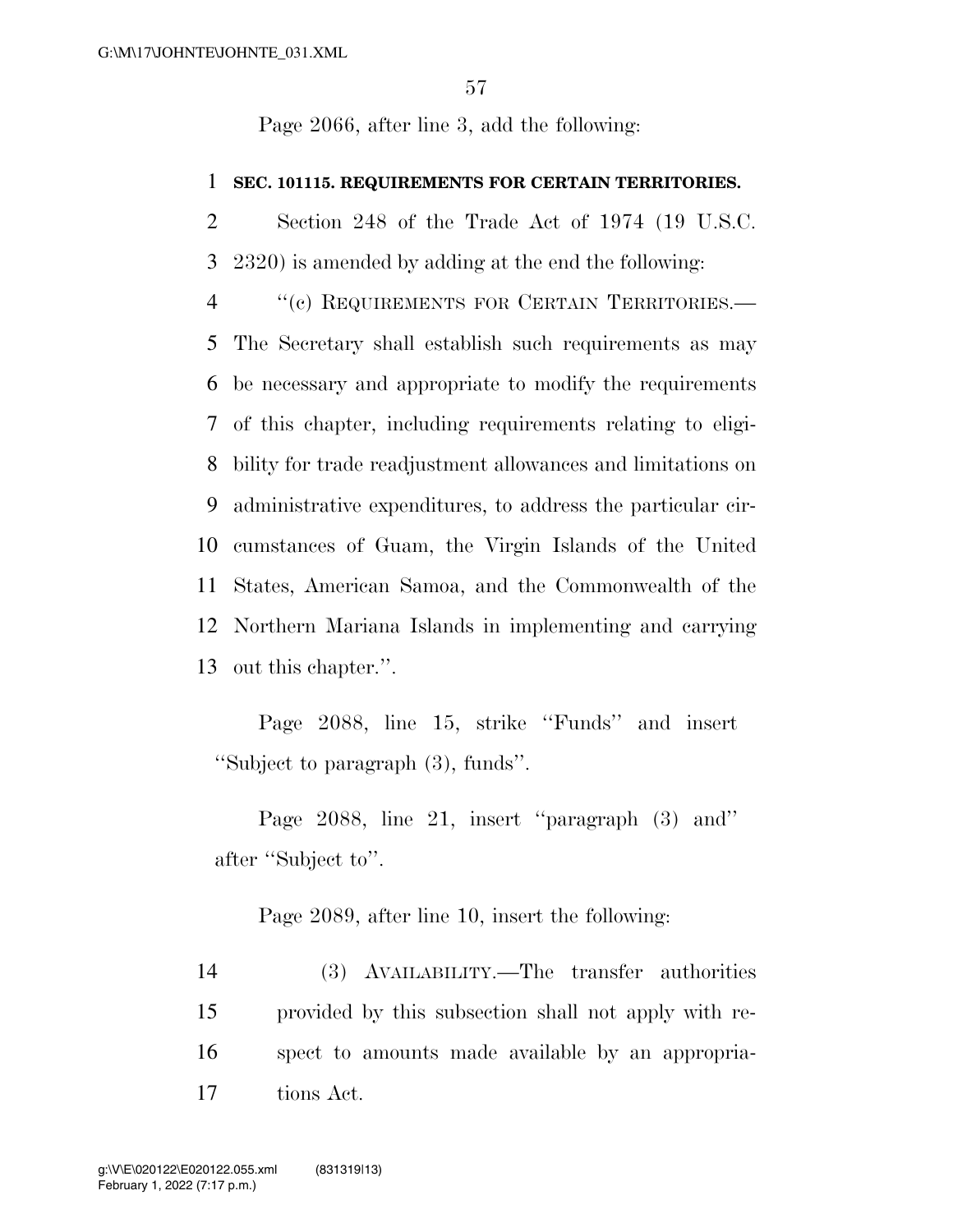Page 2089, line 20, insert ''territorial,'' after ''local,''.

Page 2101, beginning on line 10, strike ''0.5 percent for technical assistance, pilots and demonstrations'' and insert ''1 percent for administration (in addition to amounts otherwise available for such purposes), technical assistance, grants for pilots and demonstrations''.

Page 2101, after line 18, insert the following:

| $\mathbf{1}$   | (3) TRADE ADJUSTMENT ASSISTANCE FOR COM-         |
|----------------|--------------------------------------------------|
| $\overline{2}$ | MUNITIES.                                        |
| 3              | (A) IN GENERAL.—There is authorized to           |
| $\overline{4}$ | be appropriated for each of fiscal years 2022    |
| 5              | through $2026$ \$1,000,000,000 to carry out sub- |
| 6              | chapter A of chapter 4 of title II of the Trade  |
| 7              | Act of 1974, as added by section 101301 of this  |
| 8              | Act.                                             |
| 9              | SALARIES AND EXPENSES. Of the<br>(B)             |
| 10             | amounts appropriated pursuant to the author-     |
| 11             | ization under subparagraph (A) for each of fis-  |
| 12             | cal years 2022 through 2026, not more than       |
| 13             | $$40,000,000$ is authorized to be made available |
| 14             | for the salaries and expenses of personnel ad-   |
| 15             | ministering subchapter A of chapter 4 of title   |
| 16             | II of the Trade Act of 1974.                     |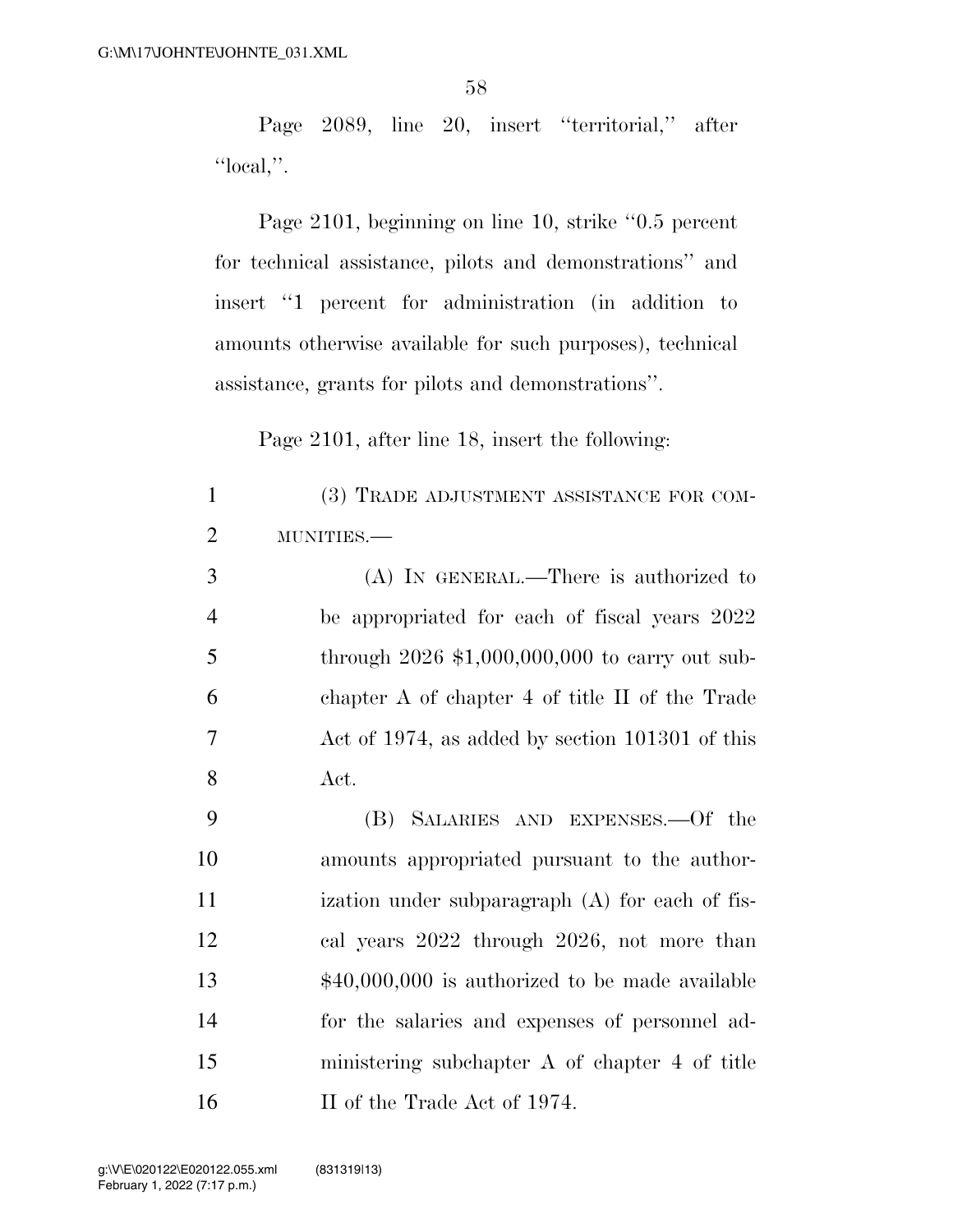| $\mathbf{1}$   | (C) SUPPLEMENT AND NOT SUPPLANT.                  |
|----------------|---------------------------------------------------|
| $\overline{2}$ | Amounts appropriated pursuant to the author-      |
| 3              | ization under subparagraph (A) for each of the    |
| $\overline{4}$ | fiscal years 2022 through 2026 shall be used to   |
| 5              | supplement, and not supplant, other Federal,      |
| 6              | State, regional, and local government funds       |
| 7              | made available to provide economic development    |
| 8              | assistance for communities.                       |
| 9              | (4) TRADE ADJUSTMENT ASSISTANCE FOR COM-          |
| 10             | MUNITY COLLEGES AND CAREER TRAINING.              |
| 11             | (A) IN GENERAL.—There is authorized to            |
| 12             | be appropriated for each of fiscal years 2022     |
| 13             | through $2028$ \$1,300,000,000 to carry out sub-  |
| 14             | chapter B of chapter 4 of title II of the Trade   |
| 15             | Act of 1974, as designated by section 101301      |
| 16             | of this Act.                                      |
| 17             | (B) RESERVATION BY THE SECRETARY.—                |
| 18             | Of the funds appropriated to carry out sub-       |
| 19             | chapter B of chapter 4 of title II of the Trade   |
| 20             | Act of 1974 for each of fiscal years 2002         |
| 21             | through 2028, the Secretary of Labor may re-      |
| 22             | serve not more than 5 percent for administra-     |
| 23             | tion of the program, including providing tech-    |
| 24             | nical assistance, sustained outreach to eligible  |
| 25             | institutions effectively serving minority or low- |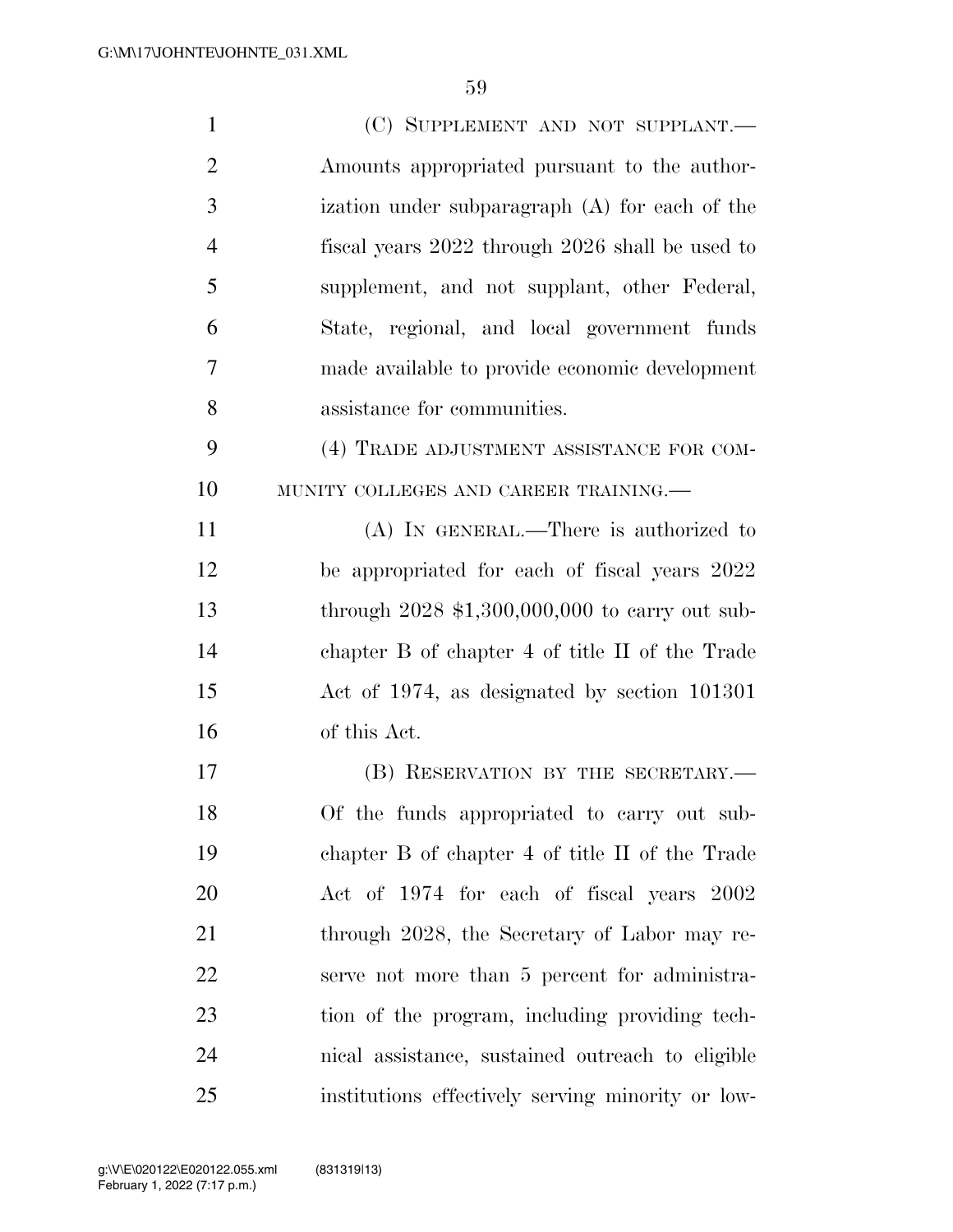| $\mathbf{1}$   | income populations, grants for pilots and dem-                      |
|----------------|---------------------------------------------------------------------|
| $\overline{2}$ | onstrations, and a rigorous third-party evalua-                     |
| 3              | tion of the program.                                                |
|                | Page 2101, line 19, strike "(3)" and insert "(5)".                  |
|                | Page 2157, strike line 10 and all that follows                      |
|                | through line 17 and insert the following:                           |
| 4              | SEC. 102503.<br>ENFORCEMENT ACTIONS<br><b>RELATING</b><br><b>TO</b> |
| 5              | CHEESE SUBJECT TO AN IN-QUOTA RATE OF                               |
| 6              | DUTY.                                                               |
| 7              | Section 702 of the Trade Agreements Act of 1979                     |
| 8              | (Public Law $96-39$ ) is amended—                                   |
| 9              | $(1)$ by striking subsection $(a)$ ; and                            |
| 10             | $(2)$ by striking subparagraph $(B)$ of subsection                  |
| 11             | (b)(2).                                                             |
|                | Page 2167, line 13, strike "15th day" and insert<br>" $180th$ day". |

Page 2168, line 9, insert ''the Committee on Foreign Relations,'' after ''Pensions,''.

Page 2168, line 9, strike "and".

Page 2168, line 10, insert '', and the Select Committee on Intelligence'' after ''Affairs''.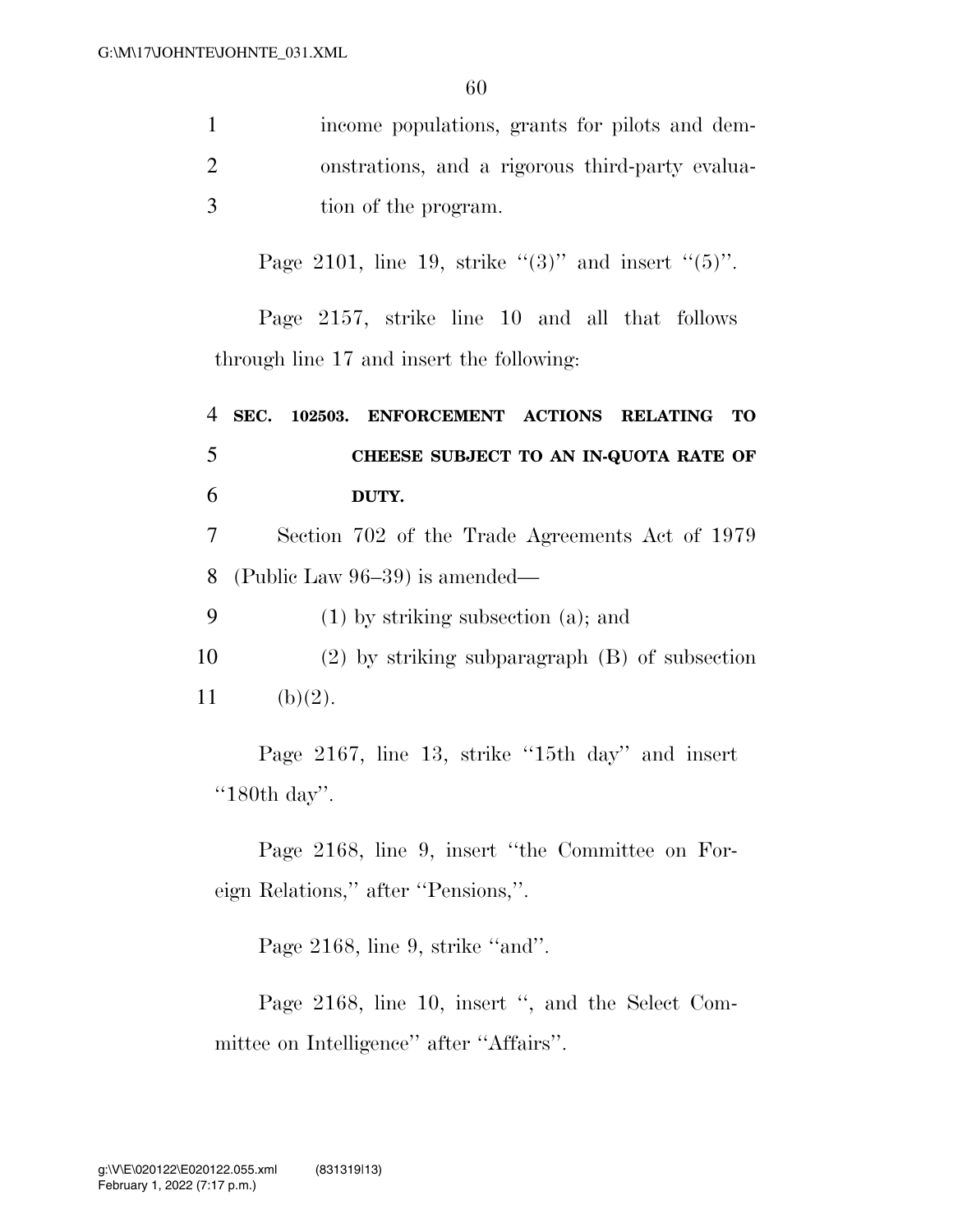Page 2168, line 16, insert ''the Committee on Foreign Affairs,'' after ''Security,''.

Page 2168, line 16, strike "and".

Page 2168, line 17, insert '', and the Permanent Select Committee on Intelligence'' after ''Infrastructure''.

Page 2904, line 19, insert "related" before ''predevelopment''.

Page 2904, strike lines 20 through 21 and insert the following:

 (3) the Secretary shall transfer not more than 3 percent to the Salary and Expenses Account of the Economic Development Administration for the costs of administration and oversight of this section.

Page 2905, after line 21, insert the following (and redesignate the subsequent subsection accordingly):

 (f) ELIGIBLE USES.—Eligible recipients and other specified entities in an eligible area may use funds award- ed under subsection (c)(1), in accordance with an ap- proved recompete plan, to carry out coordinated and com- prehensive economic development programs and activities in an eligible area, which shall include—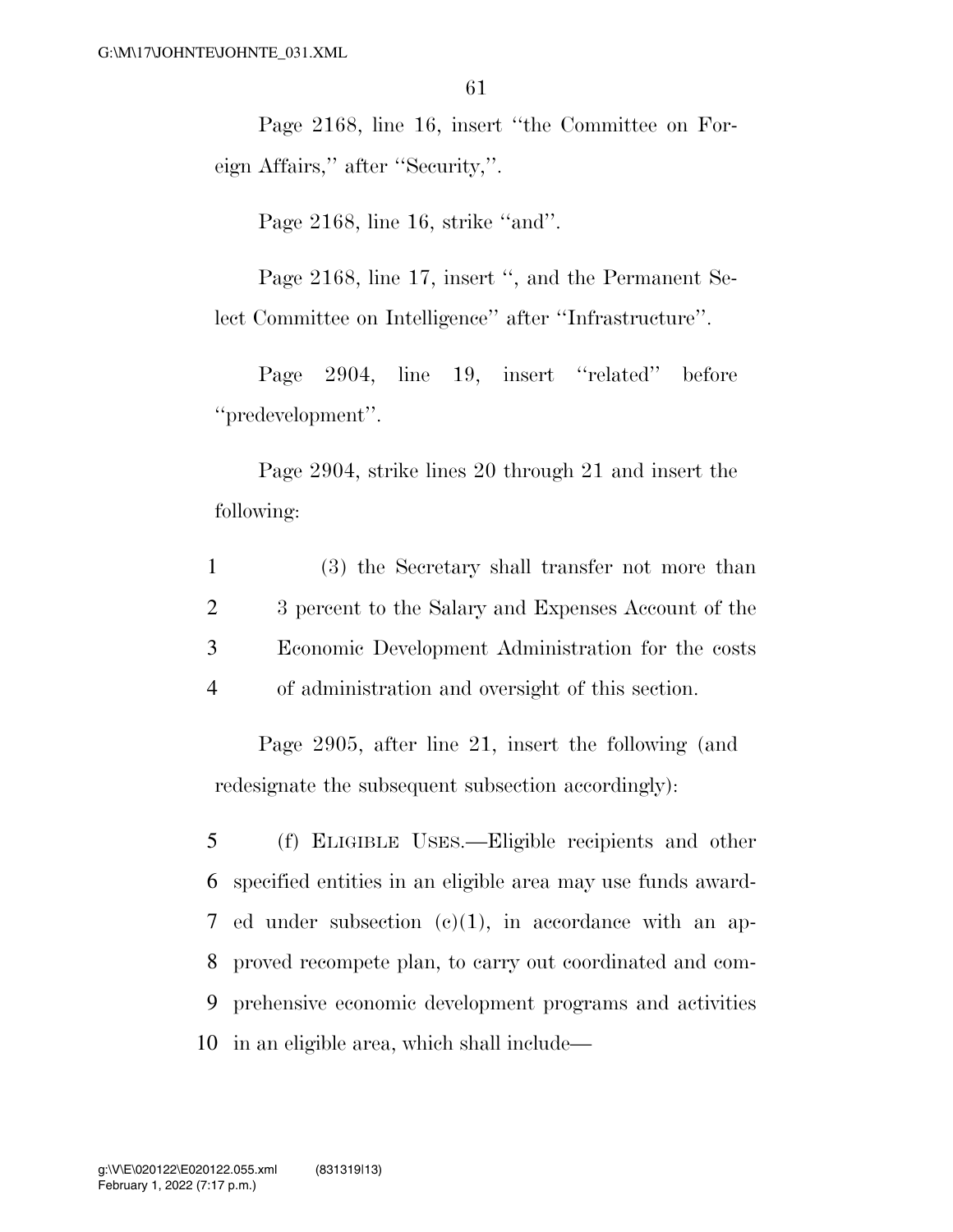| $\mathbf{1}$   | (1) the provision of business advice and assist-          |
|----------------|-----------------------------------------------------------|
| $\overline{2}$ | ance to small and medium-sized local businesses and       |
| 3              | entrepreneurs, including—                                 |
| $\overline{4}$ | (A) manufacturing extension services;                     |
| 5              | (B) small business development centers;                   |
| 6              | (C) centers to help businesses bid for Fed-               |
| 7              | eral procurement contracts;                               |
| 8              | (D) entrepreneurial assistance programs                   |
| 9              | that link entrepreneurs with available public             |
| 10             | and private resources;                                    |
| 11             | (E) legal advice and resources; and                       |
| 12             | (F) assistance in accessing capital;                      |
| 13             | (2) land and site development programs, such              |
| 14             | brownfield redevelopment, research and tech-<br><b>as</b> |
| 15             | nology parks, business incubators, business corridor      |
| 16             | development, and Main Street redevelopment pro-           |
| 17             | grams;                                                    |
| 18             | (3) infrastructure and housing activities that            |
| 19             | are directly related to supporting job creation and       |
| 20             | employment for residents, such as—                        |
| 21             | (A) improvements to transit, roads, and                   |
| 22             | broadband access;                                         |
| 23             | (B) housing development and other activi-                 |
| 24             | ties to address local housing needs;                      |
| 25             | (C) land-use and zoning reforms; and                      |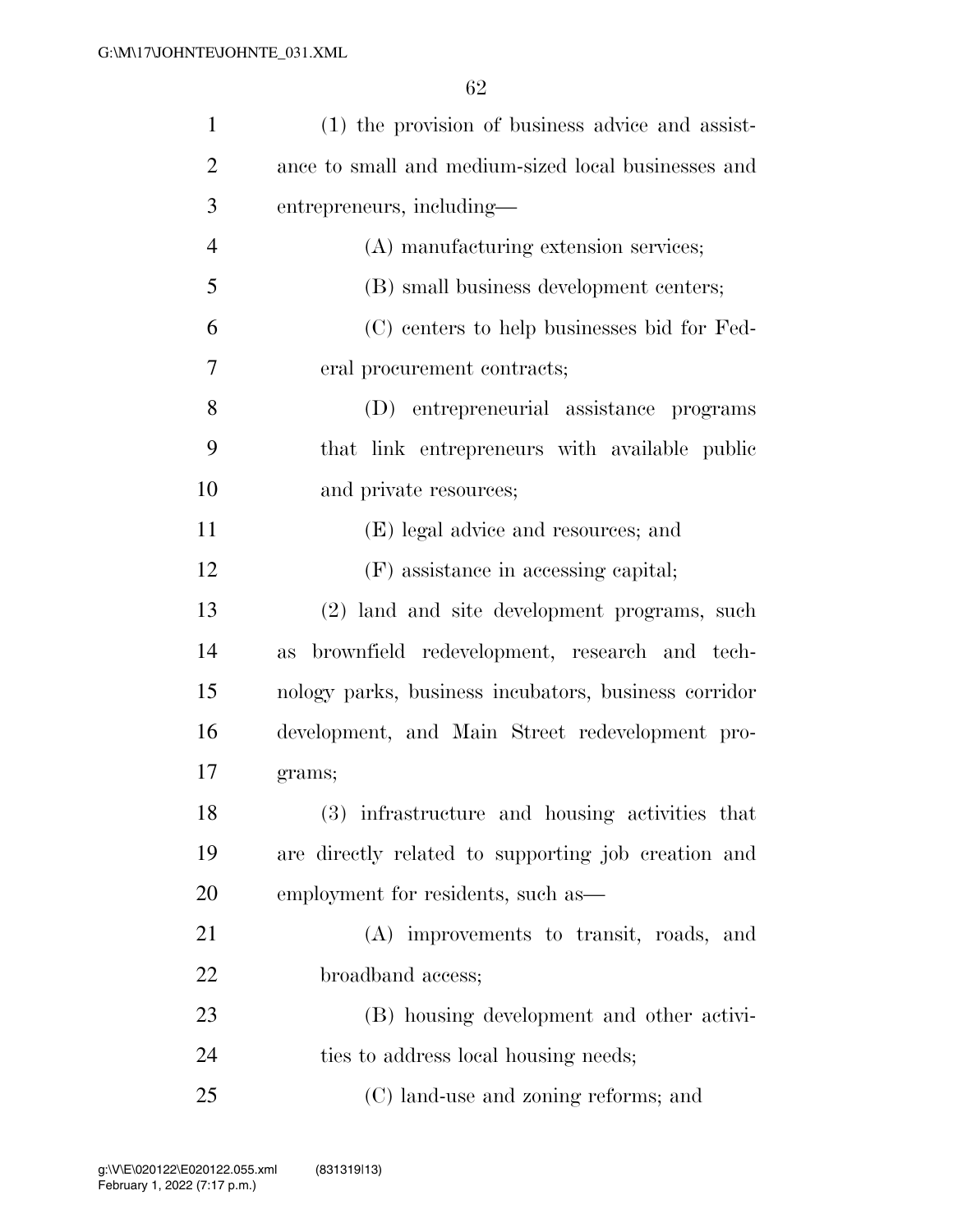| $\mathbf{1}$   | (D) transit-oriented development activities;          |
|----------------|-------------------------------------------------------|
| $\overline{2}$ | (4) job training oriented to local employer           |
| 3              | needs, such as customized job training programs       |
| $\overline{4}$ | carried out by local community colleges in partner-   |
| 5              | ship with local businesses;                           |
| 6              | $(5)$ workforce outreach programs, such as —          |
| 7              | (A) programs located in, and targeted to,             |
| 8              | lower-income and underemployed neighbor-              |
| 9              | hoods; and                                            |
| 10             | (B) embedding job placement and training              |
| 11             | services in neighborhood institutions such as         |
| 12             | churches, housing projects, and community ad-         |
| 13             | vocacy programs;                                      |
| 14             | (6) job retention programs and activities, such       |
| 15             | as the provision of—                                  |
| 16             | $(A)$ job coaches;                                    |
| 17             | (B) child care services; and                          |
| 18             | (C) transportation support;                           |
| 19             | (7) planning, predevelopment, technical assist-       |
| 20             | ance, and other administrative activities as may be   |
| 21             | necessary for the ongoing implementation, adminis-    |
| 22             | tration, and operation of the programs and activities |
| 23             | carried out with a grant described in subsection      |
| 24             | $(e)(1)$ and in accordance with the requirements of   |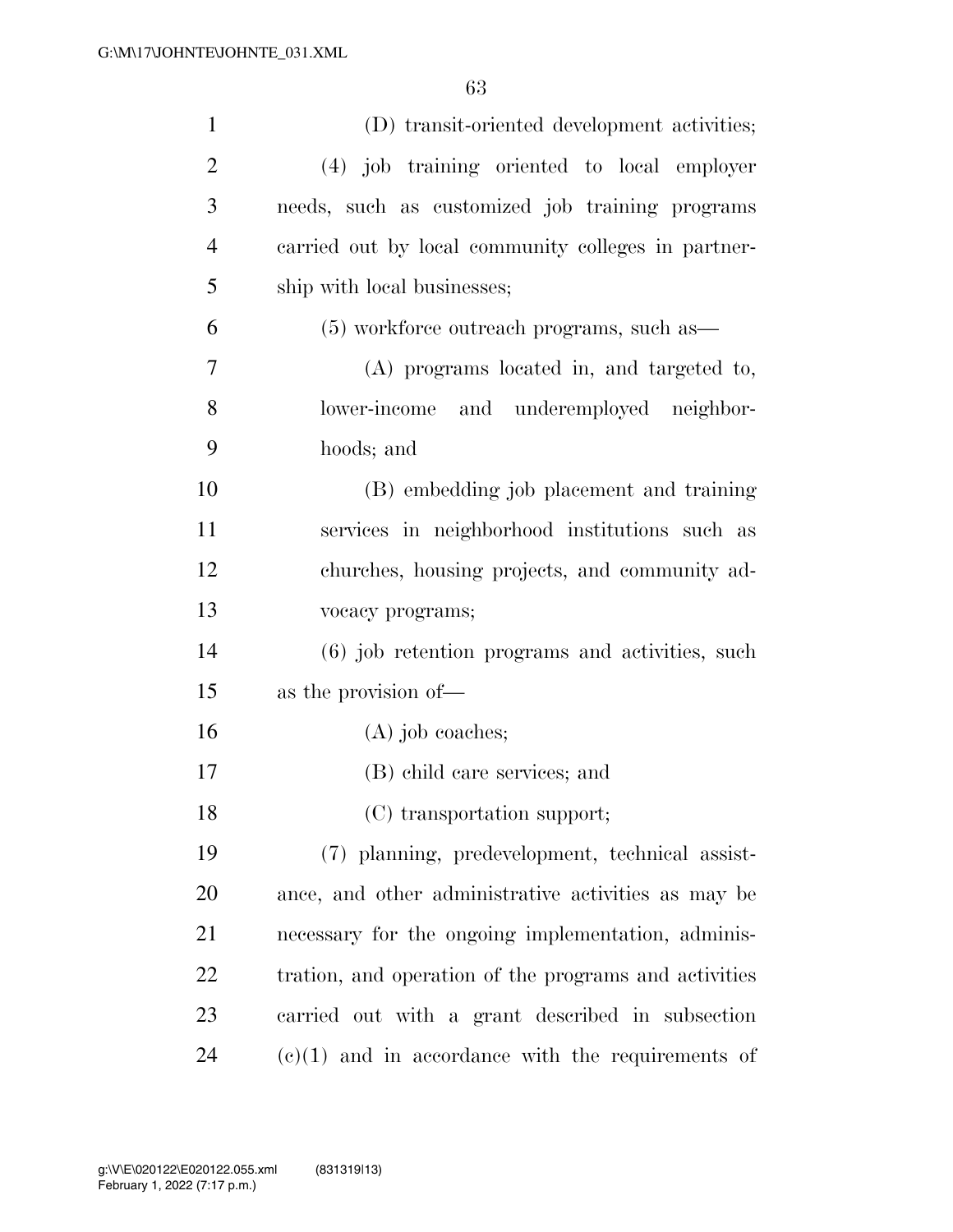1 this section, including but not limited to economic 2 development planning and evaluation; and

 (8) such other programs and activities as the Secretary determines to be appropriate, including any proposed programs or activities that the recipi- ent demonstrates clearly and substantially, to the satisfaction of the Secretary, will directly advance the goals of the program established under this sec-9 tion.

Page 2906, line 16, strike "that is either" and all that follows through line 25 and insert ''which has been authorized in a manner as determined by the Secretary to represent and act on behalf of an eligible area for the purposes of the Recompete Pilot Program.''.

Page 2908, line 22, strike "and".

Page 2908, after line 22, insert the following (and redesignate the subsequent clause accordingly):

| 10 | (iii) the roles and responsibilities of    |
|----|--------------------------------------------|
| 11 | specified entities which may receive funds |
| 12 | awarded under this grant to carry out pro- |
| 13 | posed programs and activities; and         |

Page 2909, line 4, strike "and" at the end.